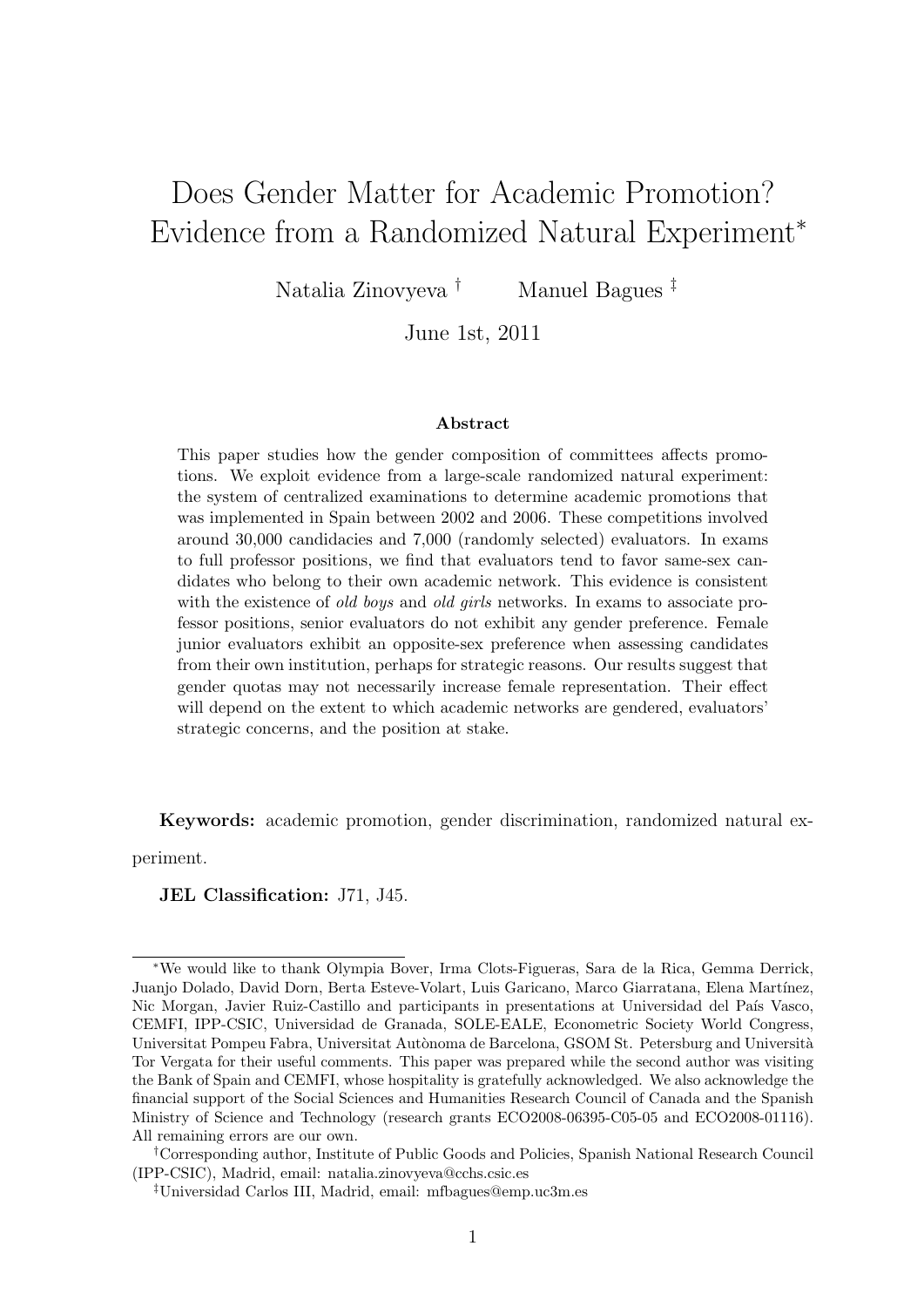## 1 Introduction

Women have historically been under-represented in top academic positions.<sup>1</sup> In the past, this under-representation seemed to be due to the small number of women obtaining doctorates. In recent decades the number of women undertaking PhD studies has increased steadily, but the incidence of women in the upper echelons of the academic career ladder remains low, particularly among full professors. In Spain, in 2009 women represented 49% of PhD graduates, 39% of associate professors, but only 18% of full professors (Figure 1). The picture is qualitatively similar in the U.S. and Europe.<sup>2</sup>

There are several potential explanations for the persistent lack of women in top academic positions. Gender roles at the household level might make it more difficult for women to advance up the academic job ladder beyond their early post-doctorate years (National Research Council 2007). Women's careers may also be hindered by the lack of role models among the upper echelons of academia (Holmes and O'Connell 2007). The lack of appropriate academic networks has also been identified as one of the potential causes of women's failure to advance in their career (Blau et al. 2010).

In addition to the above theories, it has been argued that the lack of women in top academic positions may be due to the absence of women in the evaluation committees that decide on promotions.<sup>3</sup> Beyond gender stereotypes and gender prejudices, male evaluators may potentially have a preference for same-sex candidates for a number of reasons. Men and women tend to specialize in different academic fields (Dolado et al. 2012, Hale and Regev 2011), if researchers tend to overrate the importance of their

<sup>1</sup>The lack of women in top academic positions has been documented in Life Sciences (Ginther and Kahn 2009), in the Humanities (Ginther and Hayes 2003), in Economics (McDowell et al. 1999, Ginther and Kahn 2004, Blackaby et al. 2005) and in Medicine (Tesch et al. 1995). Two recent National Research Council reports (2007, 2009) analyze the low presence of women in the high rungs of the academic career ladder and review the related literature.

<sup>&</sup>lt;sup>2</sup>In Europe, women account for 45% of PhD graduates, 36% of associate professors and a mere 18% of full professors (European Commission 2009). In the U.S., excluding the Humanities, the incidence of women among new PhDs was around 40%; figures are 34% and 19% for associate professors and full professors respectively (National Science Foundation 2009).

<sup>3</sup>For instance, a report by a Spanish governmental organization, the Foundation for Science and Technology, claims that in "academia, promotion is based on a system [...] that benefits men more than women, since the barriers arise when mostly male committees evaluate female candidates and reject their promotion" ("Mujer y Ciencia: La situación de las Mujeres Investigadoras en el Sistema Español de Ciencia y Tecnología", Fundación Española para la Ciencia y la Tecnología, 2005, p. 48.). Unfortunately, the report does not provide any empirical evidence to back this statement.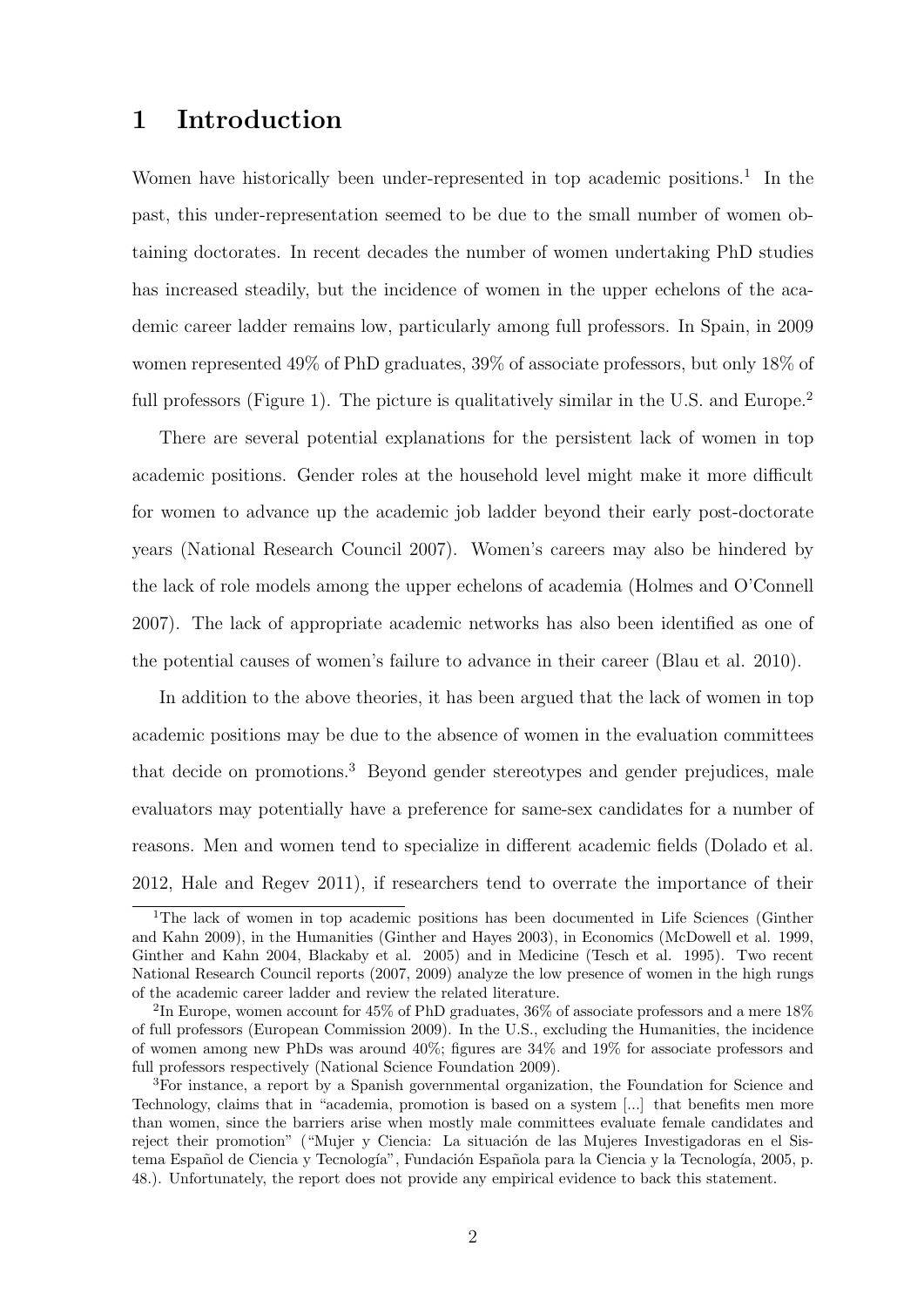field of research, gender segregation might cause a gender bias in evaluations (Bagues and Perez-Villadoniga 2008). Evaluators also tend to overrate candidates in the same network (Zinovyeva 2011). If academic networks are gendered, female candidates might be at a disadvantage when evaluated by a male-majority committee.

However, there is no clear empirical evidence supporting the hypothesis that female evaluators are more favorable towards female candidates. The few papers that deal with the endogeneity of committee composition provide mixed results.<sup>4</sup> Broder (1993) examines the ratings of proposals to grants from the National Science Foundation (NSF). She finds that female reviewers rate female-authored NSF proposals lower than do their male colleagues. Following a similar identification strategy, Abrevaya and Hamermesh (2011) examine referee evaluations in a leading journal in Economics and do not find any effect of the interaction between the gender of referees and the gender of authors. In a non academic setting, Bagues and Esteve-Volart (2010) analyze hirings for entry-level positions in the Spanish Judiciary. The authors find that female candidates are significantly less likely to be hired if they are (randomly) assigned to a committee with a relatively greater proportion of female evaluators. Booth and Leigh (2010) conduct an audit study in several female-dominated occupations in Australia. In this case, the interaction between the gender of the applicant and the gender of the contact person in the hiring firm does not play any role. In sum, the evidence suggests that policy makers should not take female evaluators' alignment with female candidates as granted.

Given the persistence of a *glass ceiling*, we need a better understanding of the role of evaluators' gender. In this paper we address this issue using evidence from promotions in the Spanish public university system between 2002 and 2006.<sup>5</sup>. During this period, all academic promotions were decided through nation-wide competitions. In total, ap-

<sup>&</sup>lt;sup>4</sup>A neat empirical analysis is usually hard to come by because, in most situations, it is not possible to rule out the possibility that the gender composition of committees is related to the relative quality of female and male candidates. Another problem has been the lack of female evaluators. For instance, Blank (1991), Wennerås and Wold (1997) and Combes et al. (2008) study gender discrimination but cannot address whether the gender of evaluators matters due to the paucity of women among evaluators.

<sup>&</sup>lt;sup>5</sup>In Spain, approximately 88% of university professors are based in public universities (Instituto Nacional de Estadística 2010).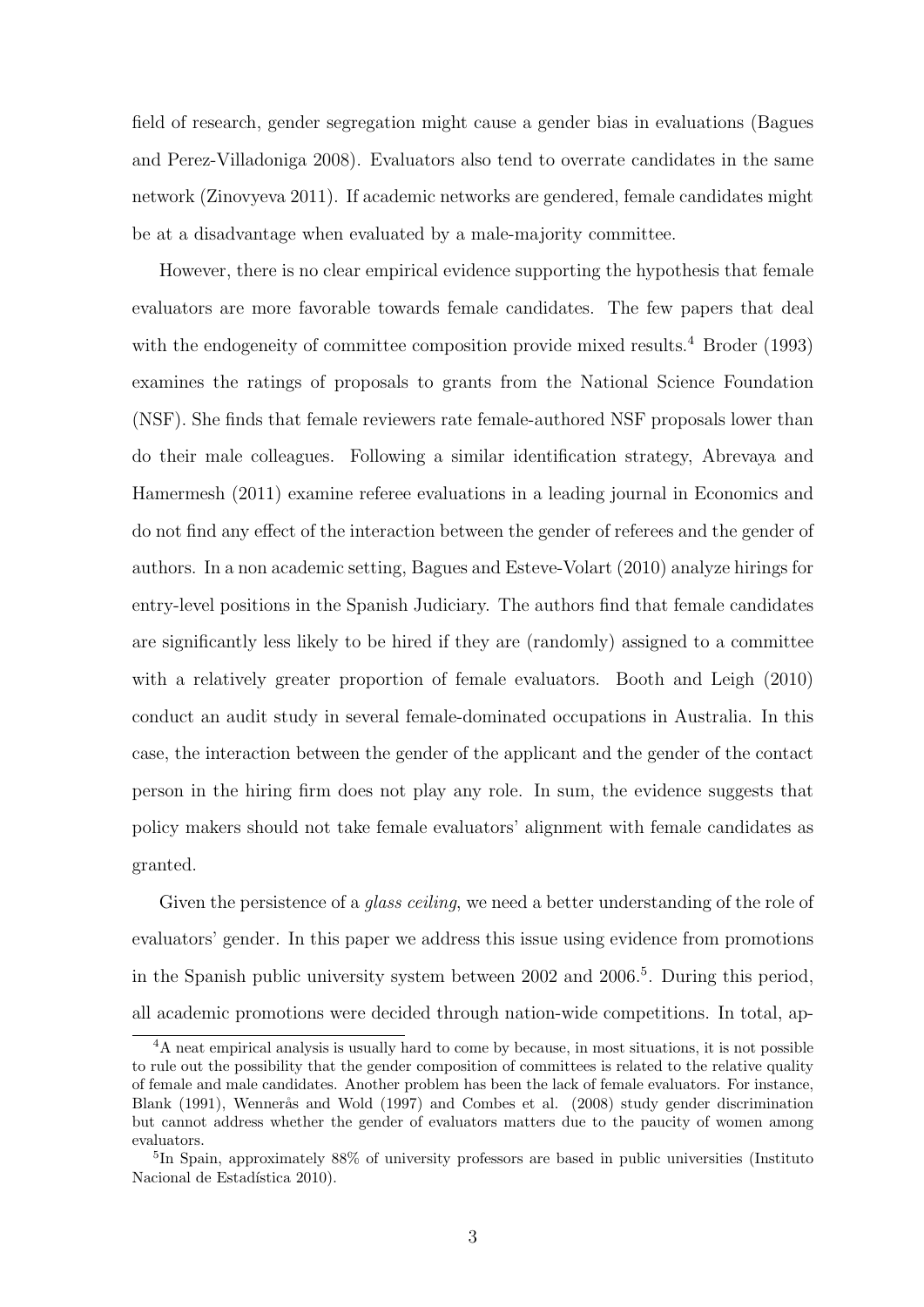proximately thirty thousand candidacies were evaluated by seven thousand (randomly chosen) evaluators. This setup has four exceptional features. First, evaluations were performed for two different positions along the career ladder: full professor positions and associate professor. Thus, it is possible to examine the relevance of gender in promotions at different levels, including top positions. Second, once the list of candidates was settled, evaluators were selected out of a pool of eligible professors using a lottery. Therefore, in these competitions, the gender composition of committees is independent of candidates' characteristics (conditional on the gender composition of the pool of eligible evaluators). This allows us to consistently estimate the causal effect of committees' gender composition on promotion decisions. Third, while most studies deal only with a single discipline, we examine promotions across all academic disciplines. Finally, we observe very detailed information on evaluators' and candidates' research productivity, their field of specialization and their academic networks. This information allows us to further investigate the origin of gender biases.

Our results are as follows. In exams to full professor positions, committees are composed of seven full professors. On average, an additional female evaluator increases the number of female applicants that are promoted by 14%. This result is driven by evaluators having a preference for same-sex candidates with whom they share research interests, particularly if they are in the same academic network (former student, co-author, same advisor,...). For instance, replacing a male evaluator with a female evaluator from the same academic network increases the chances of success of female candidates from this network by 78%. Evaluators' gender has no effect whatsoever on the chances of success of candidates with different research interests. This evidence is consistent with the existence of old boys' (and girls') networks.

In associate professor exams, committees include three full professors and four associate professors. On the one hand, and in contrast to exams to full professor positions, we do not observe any significant interaction between the gender of full professor evaluators and the success rate of candidates. This finding might potentially reflect that academic links at this stage are neither very strong nor very gendered. It might also be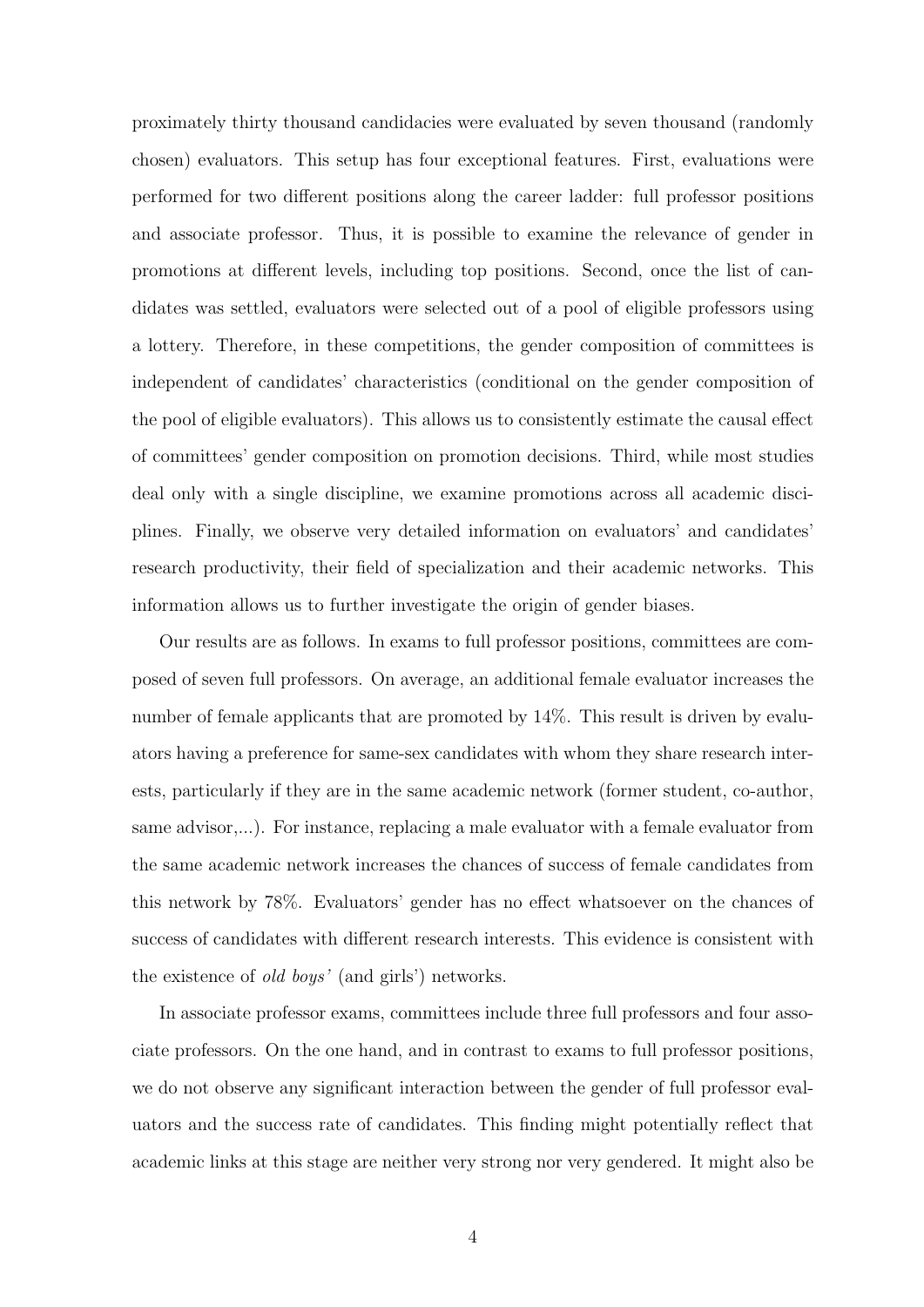due to the existence of ambivalent sexism, which arises when attitudes toward male and female candidates depend on the position at stake. On the other hand, an additional female associate professor on the committee reduces the number of female candidates that are promoted by 7%. This effect reflects female associate professors' strong preference for male candidates from their own institution, relative to female colleagues. Replacing a male evaluator with a female evaluator from the same institution reduces the chances of success of female candidates from this institution by 38%, but it has no effect on the chances of success of female candidates from other institutions. The behavior of female associate professors may reflect strategic concerns. Perhaps they perceive that, because of an invisible gender quota, female assistant professors from their own institution may at some point compete with them for full professorship. The above results are not due to omitted characteristics of evaluators or candidates such as age, tenure, research production, research interests or academic and institutional links.

These findings have direct policy implications for countries and institutions that encourage female representation on hiring and promotion committees. Our results suggest that gender quotas in scientific committees will not necessarily increase female representation at the top. The effect of quotas will instead depend on how gendered academic networks are, as well as evaluators' strategic concerns, and the position at stake. Moreover, the benefits of quotas should be compared to their costs. Given the low numbers of women in top positions, quotas imply that women have to participate in committees much more often than men. Sitting on scientific committees reduces the available time for research; thus gender quotas might lower the productivity of women who have managed to overcome the glass ceiling.<sup>6</sup>

The rest of the paper is organized as follows. Section 2 explains the institutional background. Section 3 describes the data. In Section 4 we analyze whether the gender composition of committees affects promotion, and in Section 5 we explore potential explanations for our results. Finally, Section 6 concludes.

 $6$ Daniel Hamermesh warns young female economists to avoid requests to seat in committees 'like the plague'. According to his view, asking women disproportionately to sit on committees constitutes 'another form of sexual exploitation' (An Old Male Economist's Advice to Young Female Economists, CSWEP Newsletter, Winter 2005, p. 2).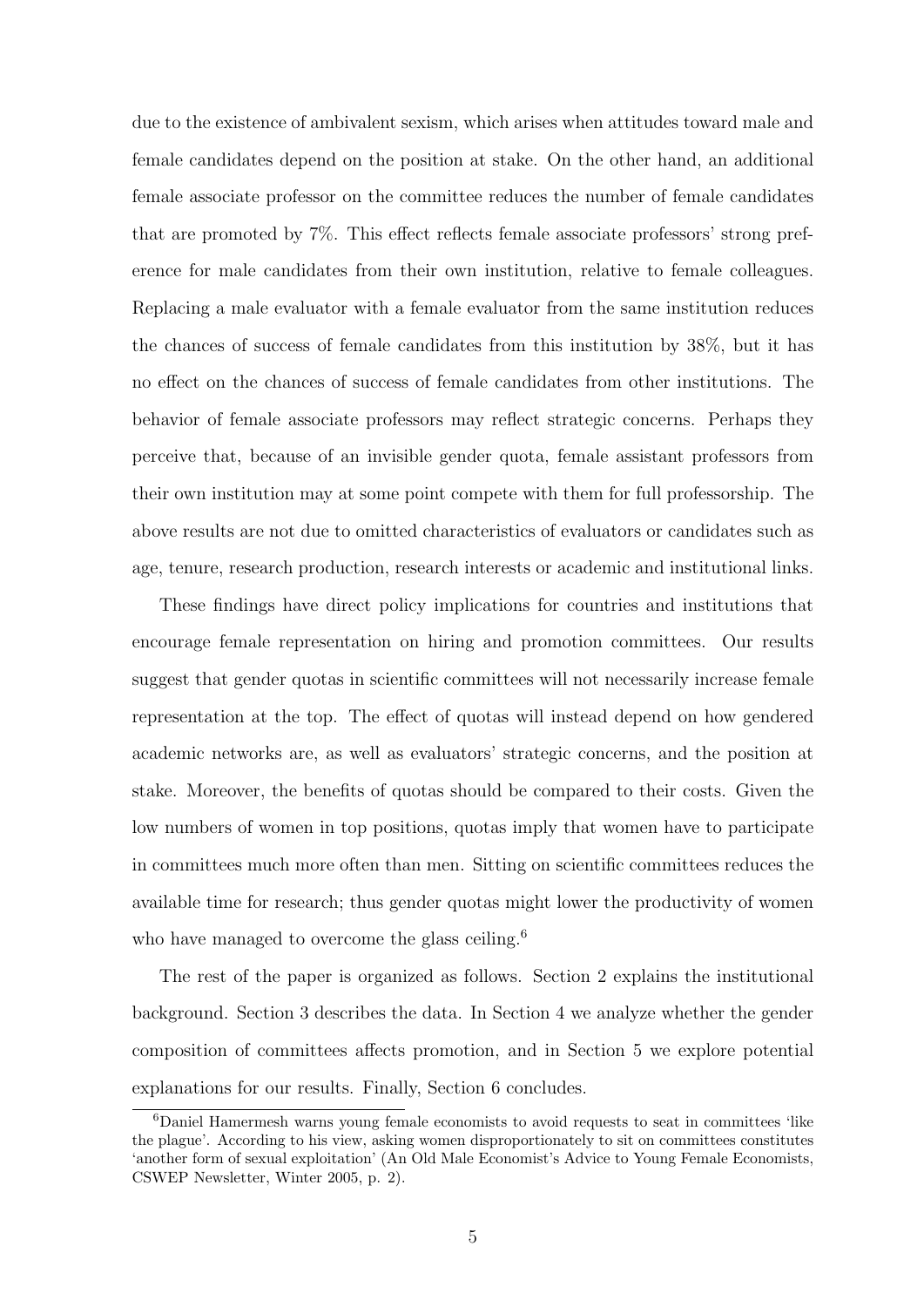## 2 Institutional background

Before 2002, Spanish public universities had a large degree of autonomy regarding hiring and promotion. The system was characterized by a large degree of inbreeding: 93% of the positions were assigned to candidates from the same university offering the position (Cruz-Castro et al. 2006). In order to increase the transparency and meritocracy in the evaluation procedure, in 2002 the government introduced a system of centralized competitions known as *habilitación*. The system of *habilitación* is relatively similar to promotion systems currently in place in France and Italy.<sup>7</sup> This system requires candidates to associate and full professor positions to qualify in national competitions held at the discipline level.<sup>8,9</sup> Successful candidates can then apply for a position at a given university. In practice, during this period the number of vacancies created at the national level was very limited, and the competition at the university level was almost absent. Being accredited was, in most cases, equivalent to being promoted. The *habilitación* system was in place until 2006, when it was replaced by a system known as  $\alpha$ creditación, which is still in place.<sup>10</sup>

## 2.1 Centralized competitions between 2002 and 2006

The time line of examinations is as follows. First, the centralized competition is announced, and candidates are allowed to apply within the subsequent twenty days. Once

<sup>&</sup>lt;sup>7</sup>In France, professors in many disciplines are recruited through a centralized examination (*concours* nationaux d'agrégation). In Italy, the Moratti Law (2005) introduced a nation-wide qualification exam for candidates to university positions  $(l'idoneità\ nazionale)$ .

<sup>&</sup>lt;sup>8</sup>The position of *catedrático de universidad* at a Spanish university may be considered equivalent to the position of full professor in a U.S. university. The category of profesores titulares de universidad would be equivalent to associate professor; in Spain, the position of associate professor always carries tenure.

<sup>&</sup>lt;sup>9</sup>In total, there are nearly two hundred legally defined academic disciplines, each corresponding to a certain area of knowledge. These disciplines were created in 1984 on the basis of "the homogeneity of its object of knowledge, a common historic tradition and the existence of a community of researchers" (R.D. 1988/84). The list of disciplines is available at http://www.educacion.gob.es/dctm/mepsyd/educacion/universidades/profesorado/ habilitacion/areas-conocimiento.pdf?documentId=0901e72b80050626.

 $10\,\text{As}$  in the *habilitación* system, in order to be eligible for promotion, candidates to associate and full professor positions are required to be accredited by a national evaluation committee. However, under the new system, committee members are not randomly drawn: they are selected by public officials from the pool of professors that volunteer for the task. Another relevant difference is that there is no limit to the number of candidates that may receive the accreditation. Since 2007, following the introduction of the Equality Law, evaluation committees also have to satisfy gender parity.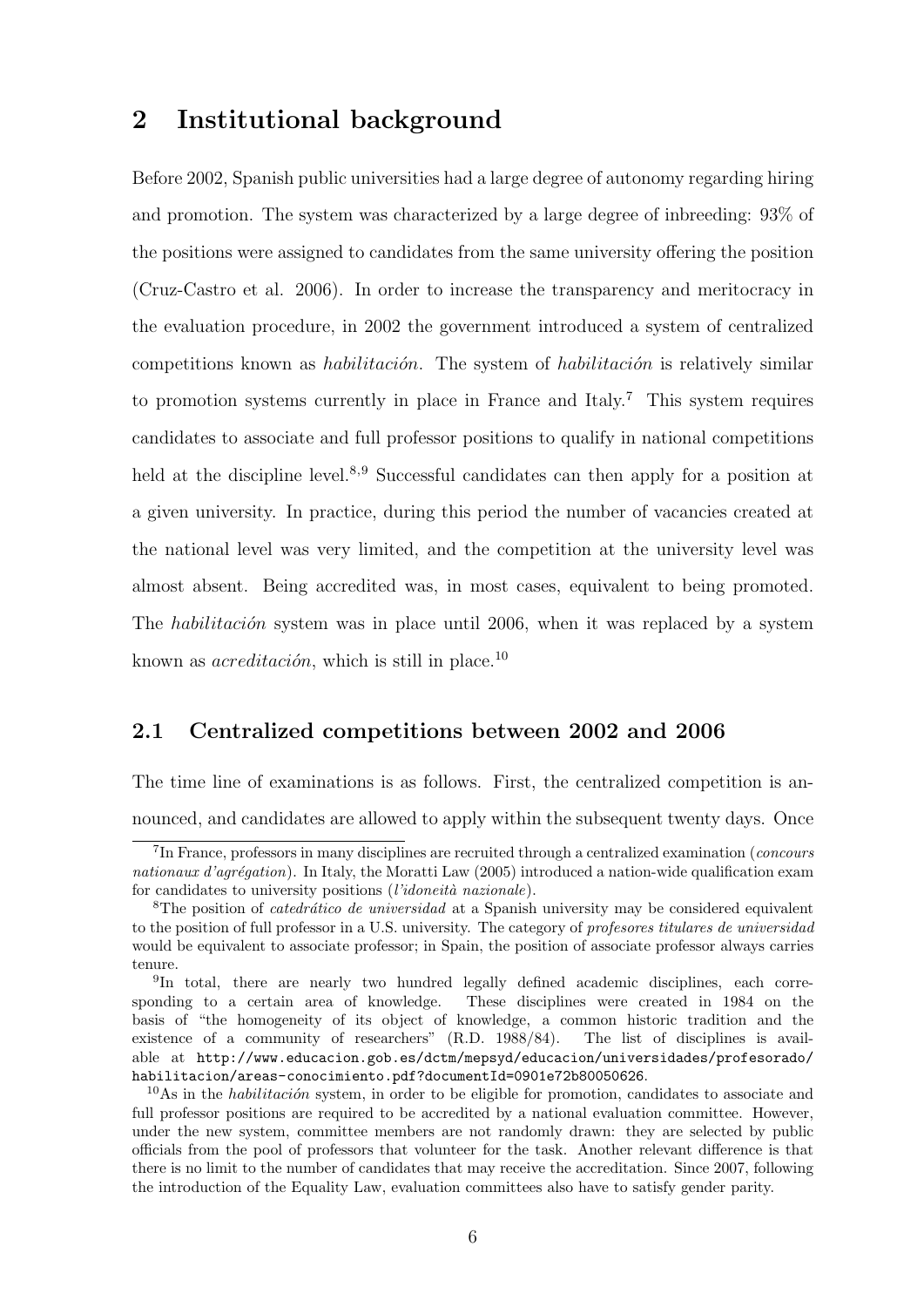the list of applicants is settled, committee members are selected by random draw from the list of eligible evaluators. This list includes professors who have been officially recognized to have a minimum research quality in the discipline.<sup>11</sup> Each committee is composed of seven members. In exams to full professor positions, all committee members are chosen from the list of eligible full professors. In exams to associate professor positions, three committee members are selected from the set of eligible full professors, and four are selected from the set of eligible associate professors.<sup>12</sup> The committee member with the longest tenure is appointed president, and the exam is held at the university where the president is based. Evaluators can only resign under a very restricted set of reasons, and their resignation has to be officially approved.<sup>13</sup>

Exams to full professor positions have two qualifying stages. In the first stage, every candidate presents her résumé. In the second stage, candidates present a piece of their research work. Exams to associate professor, in addition to these two stages, have an intermediate stage where candidates give a lecture on a topic randomly chosen from a syllabus proposed by the candidate.

## 3 Data

We use data from three different sources. First, we collected data from all exams to associate and full professor positions that were held in Spain during the centralized system of examinations known as *habilitación* (years  $2002$  through 2006). Second, we gathered information on research output from Web of Science (ISI). According to survey information, Spanish professors consider publications in journals covered by ISI

 $11$ The research quality requirement was based on the number of *sexenios* recognized to each professor. Sexenios are granted by the Spanish education authority on the basis of applicants' research output in any non-interrupted period of a maximum of six years. In particular, eligible assistant professors are required to hold at least one sexenio. Eligible full professors are required to hold at least two sexenios.

<sup>12</sup>Approximately 5% of eligible evaluators were at the Spanish National Research Council (CSIC). According to the rules, not more than one CSIC researcher is allowed to be selected as a member of the evaluation committee for a given exam. Similarly, not more than one emeritus professor is allowed to be selected as a member of a given evaluation committee. Whenever a second CSIC researcher or a second emeritus professor is drawn in the lottery, the draw is rejected.

<sup>&</sup>lt;sup>13</sup>This rarely happened. According to our own calculations using data for the year 2005, less than 3% of the rostered evaluators were replaced. They were substituted by randomly selected evaluators.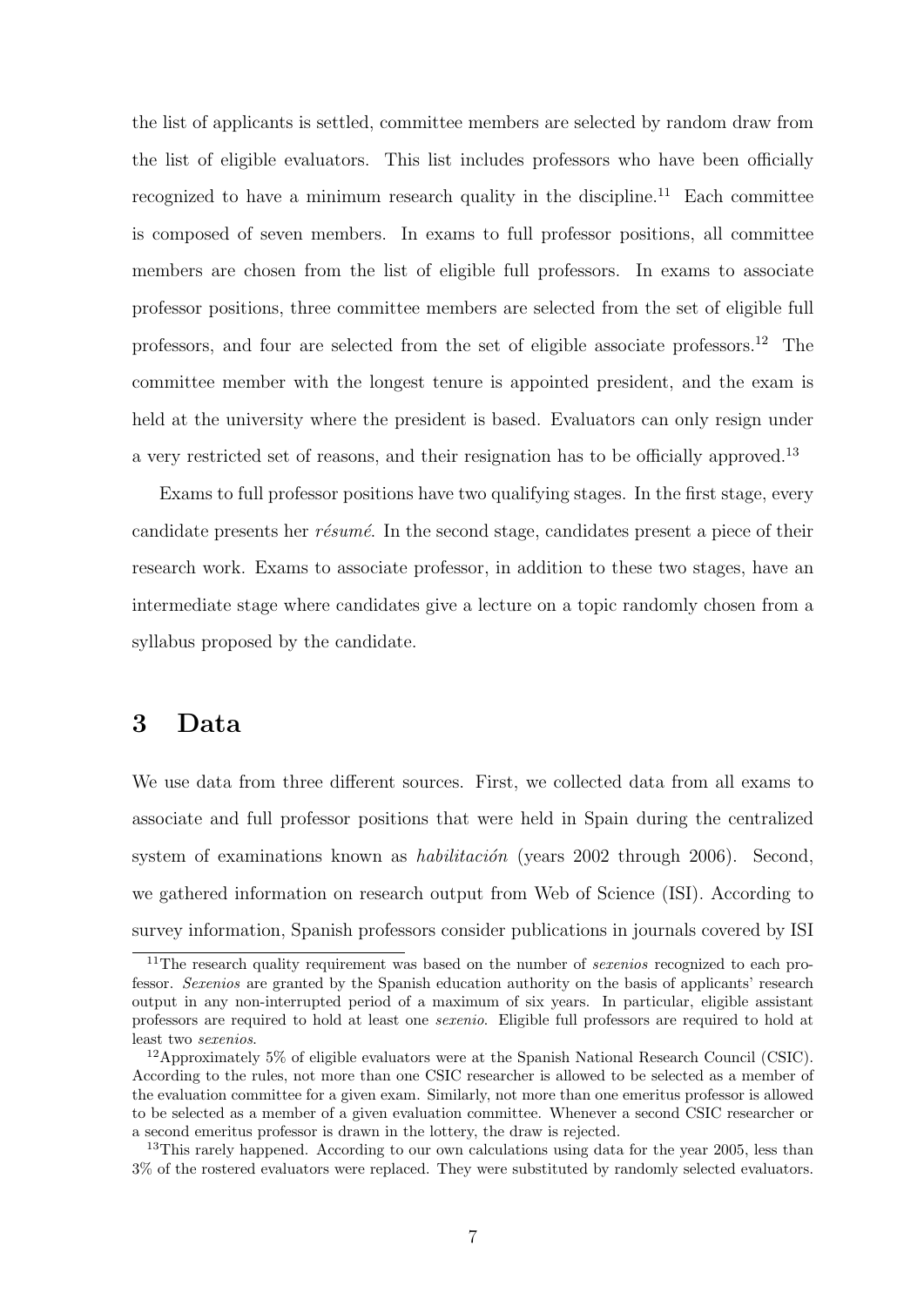as the most important criterion in centralized examinations (Buela-Casal and Sierra 2006). Third, we exploit data on dissertations read in Spain since 1977. We use this information in order to identify the academic networks and the research interests of Spanish professors. In Appendix A we provide detailed information on how this information was collected.

## 3.1 Exams

Table 1 provides descriptive information on the characteristics of exams. In total there are 967 exams, of which 502 are exams to full professor positions and 465 are exams to associate professor positions. On average, in full professor exams there were three available positions per exam. In associate professor exams the figure was slightly higher; around five positions. The number of positions per candidate was very similar in both types of competitions; around 0.13-0.14 positions per candidate. Most vacancies were filled: 98% in exams to full professor positions, and 96% in exams to associate professor positions. The number of available positions per applicant is relatively similar across disciplinary areas. The disciplinary areas with the lowest ratios are Mathematics and Physics. In these disciplinary areas there were on average 0.08 positions per candidate in full professor exams, and 0.09 in associate professor exams. The highest ratios can be found in Biology and Chemistry. In this case, there were 0.13 and 0.15 positions per candidate in exams to full and associate professor positions respectively.

## 3.2 Evaluators

Evaluators are randomly drawn out of the pool of eligible professors. Note that eligible professors are a selected sample of all professors. In order to be eligible as evaluators, professors are required to have a minimum level of research production. The minimum research level was satisfied by a relatively larger proportion of female professors than male professors. Around 80% and 84% of male and female full professors and approx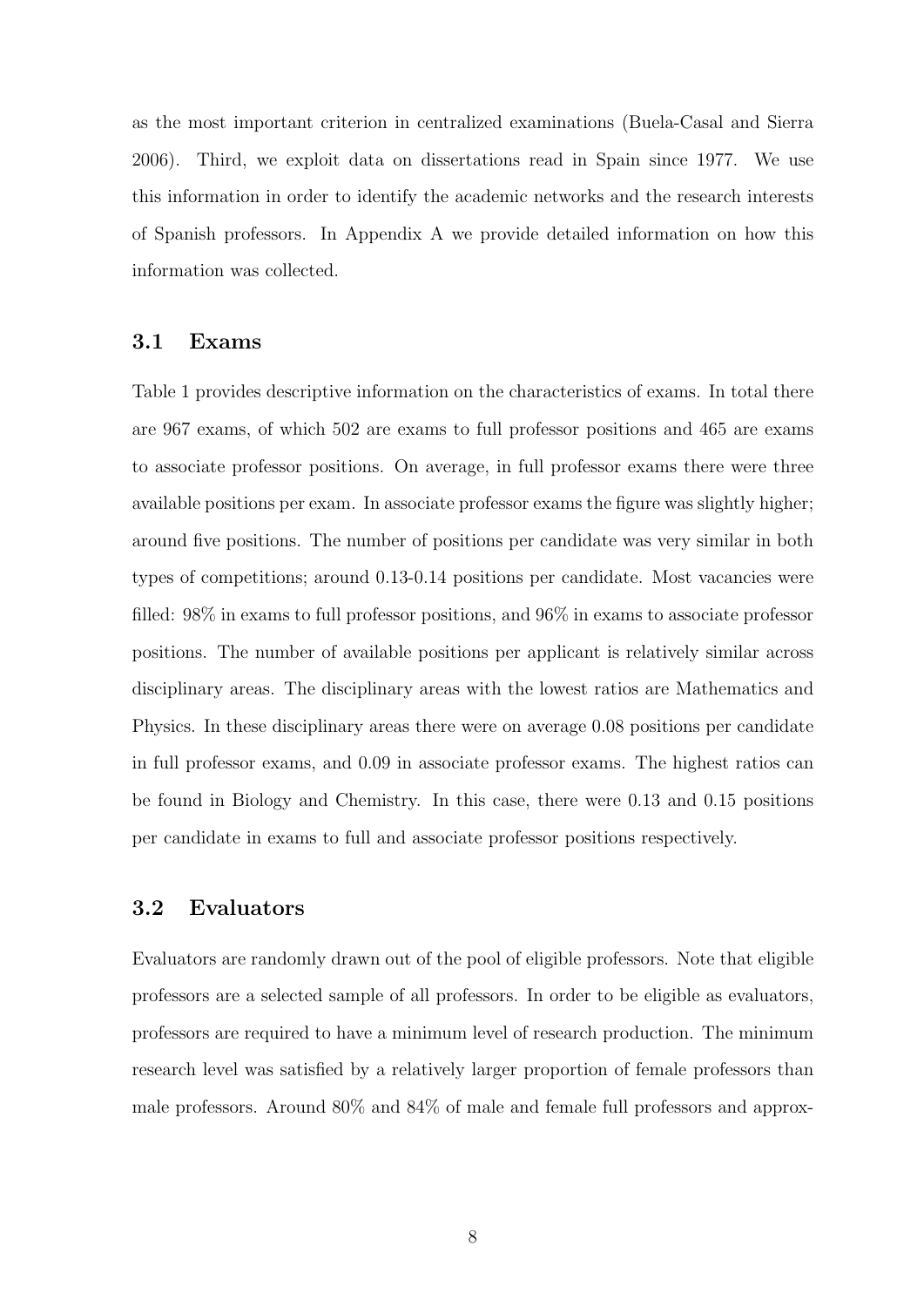imately  $69\%$  and  $72\%$  of male and female assistant professors respectively qualified.<sup>14</sup>

The upper panel of Table 2 provides information on the observable characteristics of eligible professors. There are 7,963 eligible full professors and 21,979 eligible associate professors. The average eligible full professor is 53 years old and has 13 years of tenure in this position. In terms of research, the average full professor has published seven papers in journals covered by ISI (we weight each publication by the inverse of the number of co-authors), received eight citations per paper, has supervised five dissertations, and has been invited 24 times to sit in a thesis committee. The latter measure may partly proxy for professional service. The average eligible associate professor is 45 years old and has 10 years of tenure. He/she has published four ISI articles, received seven citations per article, has supervised one thesis and has participated in five thesis committees.

The share of women decreases as we move up the career ladder. Women constitute 35% of associate professors, but only 14% of full professors are women. The presence of women also substantially differs across disciplinary areas. The least feminized disciplinary area is Engineering, where only 5% of full professors are women. The proportion of female full professors is slightly larger in Mathematics and Physics (8%), and Medicine (12%). The most feminized disciplinary areas are Social Sciences (16%), Biology and Chemistry (17%), and the Humanities (18%).

Disciplines differ in many respects, including their propensity to publish and to cite. In our analysis we use information normalized to have zero mean and unit standard deviation for individuals within the same exam and category. This normalization also allows us to meaningfully compare female and male professors' characteristics (Table 2, columns (2) and (4)). Male full professors and male associate professors tend to be older and have longer tenure. They tend to publish more (7% of a standard deviation), but their publications are of similar quality, as measured by the number of citations received. Men supervise more theses and tend to participate in dissertation committees more often. Taking into account that the sample of eligible professors only includes

<sup>&</sup>lt;sup>14</sup>Source: Comisión Nacional Evaluadora de la Actividad Investigadora, Memoria de los resultados de las evaluaciones realizadas de 1989 a 2005, 2005.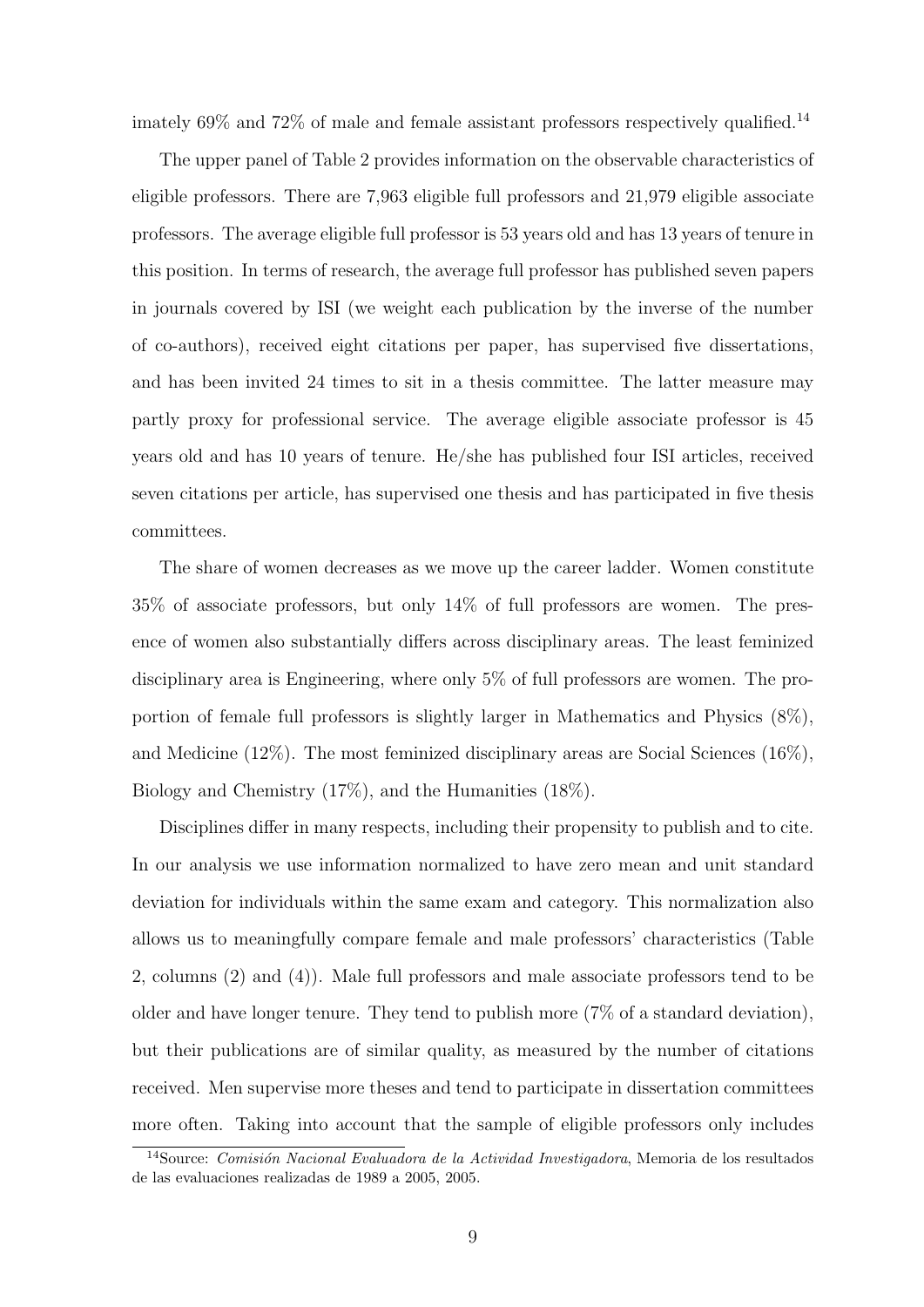professors whose research quality was above a certain quality threshold (which women were more likely to pass), the descriptive evidence suggests that female professors are more likely to have a minimum level of research quality but, conditional on achieving this minimum, they have a slightly worse research output.

## 3.3 Candidates

Information on candidates is provided in the lower panel of Table 2. There are 13,601 applications to full professor positions, and 18,139 applications to associate professor positions. On average, candidates applied approximately twice during the period of study.

The average candidate to full professor positions is 46 years old, has four ISI publications and has received seven citations per publication. Compared to the average associate professor, candidates to full professor are slightly older and have a better research record. Not surprisingly, candidates to associate professor tend to be younger than candidates to full professors and have a relatively worse research record. On average they have only published two ISI articles, they have not advised any students and they have been invited to sit on a thesis committee only once.

There are relatively fewer female applicants in exams to full professor positions, the share of women among candidates to full and associate professor positions is 27% and 40% respectively. There are also gender differences in terms of the age of applicants. Male candidates to full professor positions tend to be younger than female candidates; however, male applicants to associate professor positions are older than their female counterparts. In full professor exams male candidates have accumulated a stronger research record: they have more publications, and they have supervised more students. In exams to associate professor positions, there are no significant gender differences in terms of the number of publications or the number of citations received by femaleauthored and male-authored work.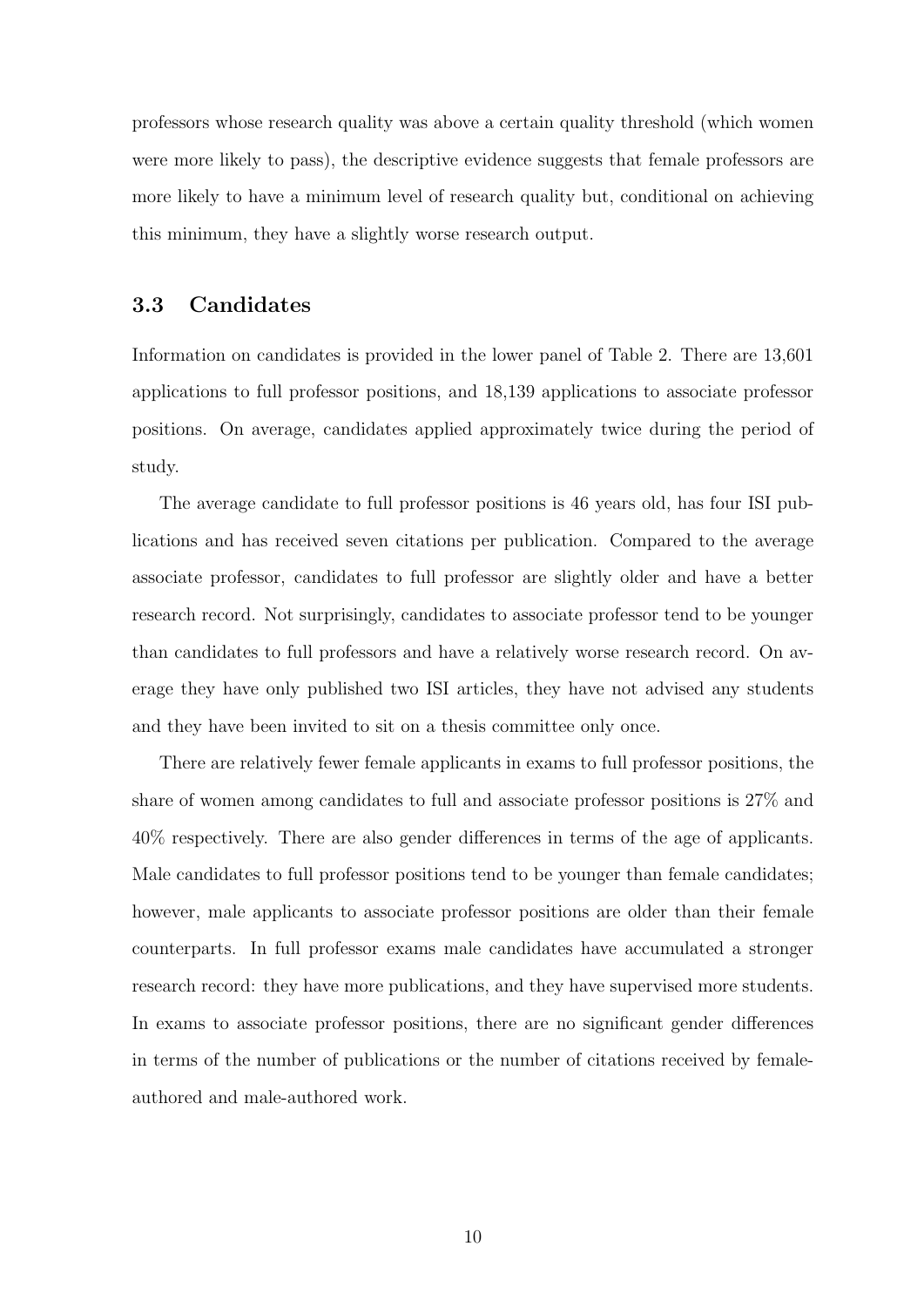## 3.4 Links between evaluators and candidates

Evaluators and candidates may have some previous connection, which might potentially affect promotion decisions. Below we analyze both academic and institutional links.

### 3.4.1 Academic links

Within academic links, we distinguish between strong and weak academic ties.<sup>15</sup> We consider "strong academic ties" to be those situations where an evaluator and a candidate shared a previous academic connection. Following Zinovyeva (2011), we identify the following academic connections: (i) the evaluator was the candidate's dissertation advisor, (ii) the evaluator was a member of the candidate's thesis committee, (iii) the evaluator and the candidate had a common thesis advisor, (iv) the evaluator has invited the candidate to sit in one of her students' thesis committee (or vice versa), or (v) the evaluator and the candidate have a joint academic article. Some academic connections will not be captured by this taxonomy, but we believe this information to be informative of the extent and the characteristics of academic networks.

In exams to full professor positions, eligible evaluators and candidates have a 6.7% probability of being connected through any of these links (Table 3, columns (1)). The likelihood of a connexion is lower in exams to associate professor positions. In these exams, full professors in the committee have a 4.8% likelihood of being connected with candidates, for associate professors on the committee the probability of a link is 2.2% (Table 3, columns  $(4)$  and  $(7)$ ).

There is an extensive literature that suggests that academic networks tend to be gendered. Hilmer and Hilmer (2007) observe that in the US 55% of the Economics PhD students being advised by women are female, while only 18% of Economics PhD students advised by men are female. Boschini and Sjögren (2007) study the co-authorship patterns of economists and find that there is a preference for having co-authors of the same gender. More informal networks might also be gendered. For instance, Mayer

<sup>15</sup>As Granovetter (1973) points out, the strength of a tie is a combination of the amount of time, the emotional intensity, the intimacy, and the reciprocal services which characterize the tie. We do not provide here an operational measure that allows to classify every academic tie.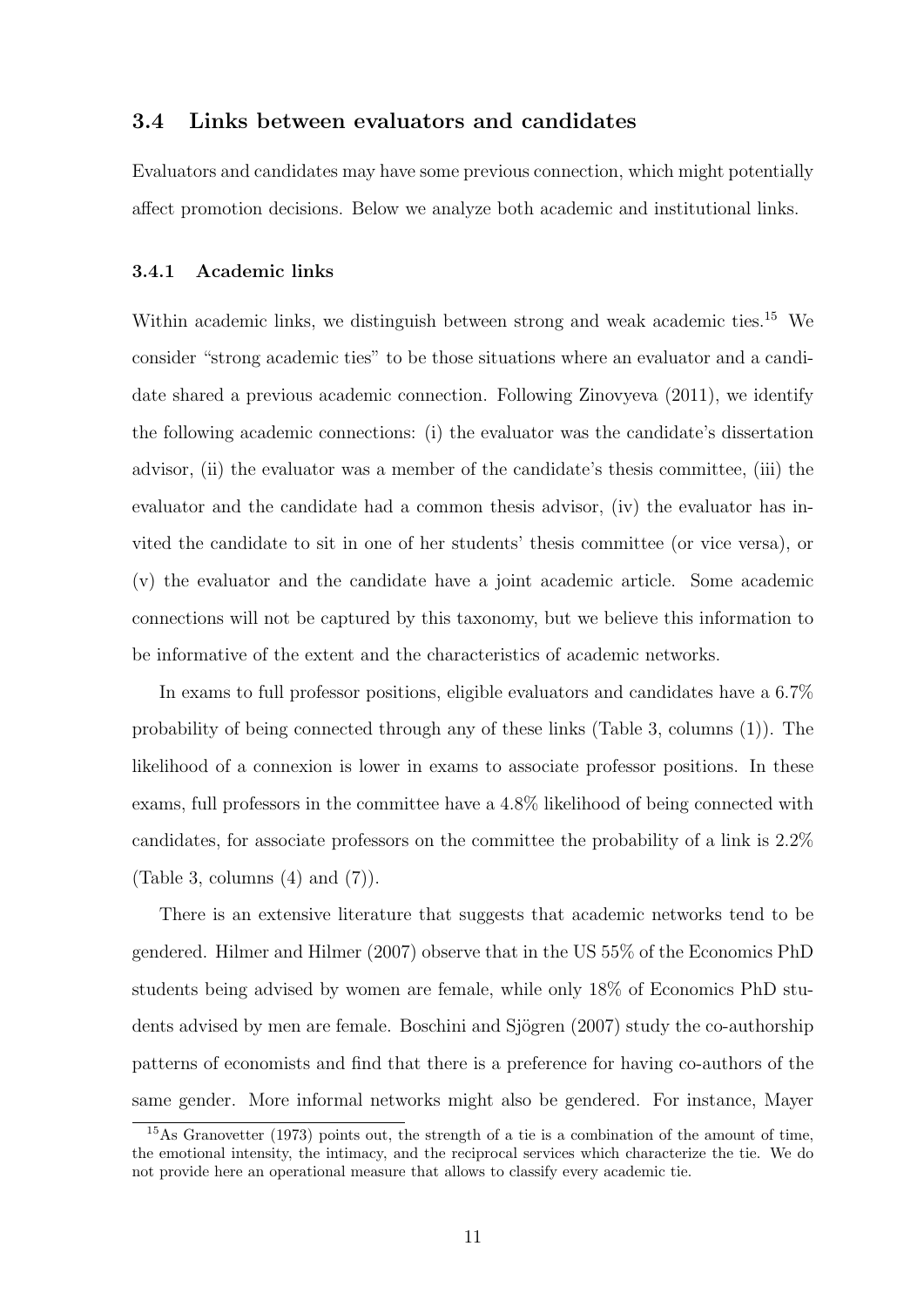and Puller (2008) use data from Facebook and observe that same gender is a strong predictor of friendship.

We examine if academic networks in Spain are gendered. In full professor exams, it is more frequent that male evaluators are linked to male candidates than to female candidates (7.0% vs 6.6%). On the contrary, female full professors are significantly more likely to be connected to a female candidate than a male candidate (6.0% vs 5.3%). In exams to associate professor positions, it is equally as likely for male evaluators to be linked to a male candidate and to a female candidate. However, the academic networks of female evaluators tend to be slightly gendered. Female full professors have links with 4.2% of male candidates and with 4.7% of female candidates to associate professor positions. Female associate professors are connected with 1.9% of male candidates and with 2.2% of female candidates. In sum, links are increasingly gendered both with the seniority of the candidate and the seniority of the evaluator. Moreover, we observe that evaluators, particularly women, are more likely to have links with same-sex candidates.

We consider "weak academic ties" to be those cases where we have not observed a strong academic link between an evaluator and a candidate, but it is reasonable to presume that they have interacted in the past. In particular, we assume that there exists a weak link between two individuals when their research interests are very close. We identify individuals' research interests at a very detailed level using the TESEO database of dissertations. In this database each thesis has been classified by its author using the Unesco International Standard Nomenclature for Fields of Science and Technology. This is a system developed by Unesco that includes more than two thousand categories. For instance, according to this classification, Economics is divided in one hundred different research fields. We take into account every dissertation where an individual has participated either as author, advisor, or committee member. Then, we use this information to measure how similar the research interests of candidates and evaluators are. We measure the *similarity* between two individuals i and j as the degree of overlap in their research interests: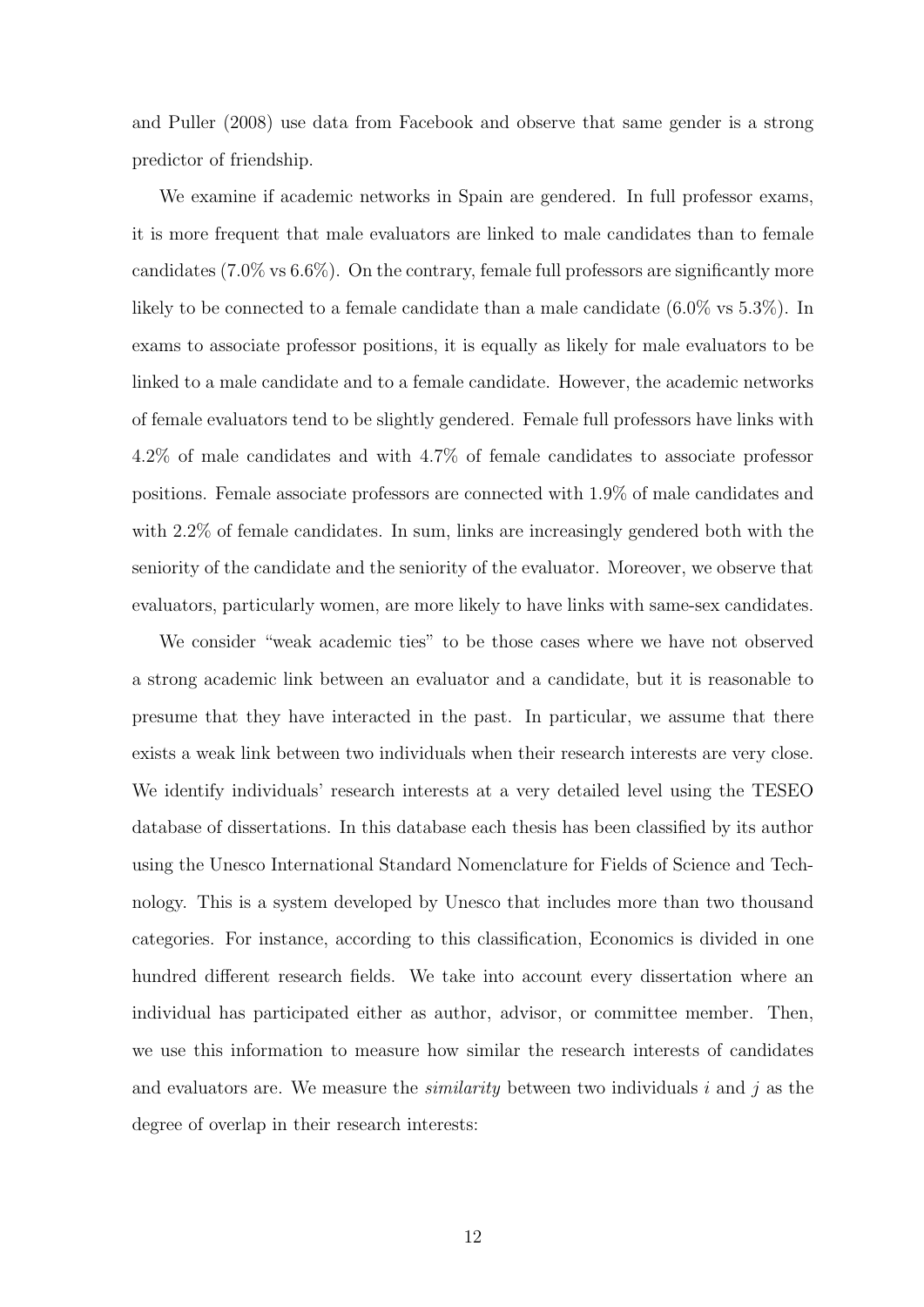$$
Similarity_{i,j} = \sum_{d} \left( \frac{S_d^i + S_d^j}{2} \right) I(S_d^i > 0) I(S_d^j > 0)
$$

where  $S_d^i$  is the ratio of the number of dissertations in field d in which individual i has participated over the total number of dissertations in which he/she has been involved, and I(.) denotes an indicator function. For instance, if one individual has participated in six dissertations classified as Microeconomic Theory and in four dissertations in Consumer Behavior, and another individual has participated in five dissertations in Microeconomic Theory and in five dissertations in Welfare Theory, the degree of similarity between these two individuals is equal to  $0.55 \ (= \frac{0.6+0.5}{2}).^{16}$ 

In full professor exams, the degree of similarity between the research interests of candidates and evaluators is relatively large. In these exams candidates and evaluators on average share 36% of their research interests. The degree of similarity between candidates and full professor evaluators is 28%, and between candidates and associate professor evaluators it is  $24\%$  (Table 3, columns  $(2)$ ,  $(5)$  and  $(8)$ ).

Several authors have observed that, within each discipline, men and women tend to specialize in different academic fields (for Economics, see Dolado et al. 2012, Hale and Regev 2011). Next, we investigate the existence of gender segregation across fields. We observe that, at every level, the research interests of male evaluators and female evaluators are equally close to the research interests of female candidates. However, male candidates tend to have a larger degree of similarity with male evaluators than with female evaluators.

#### 3.4.2 Institutional links

Another potential source of connections is affiliation to a common institution. Next we examine how often evaluators and candidates come from the same institution and whether there is gender segregation across universities.

<sup>16</sup>Sometimes dissertations are assigned to several different fields. In this case we assign a proportional weight to each field.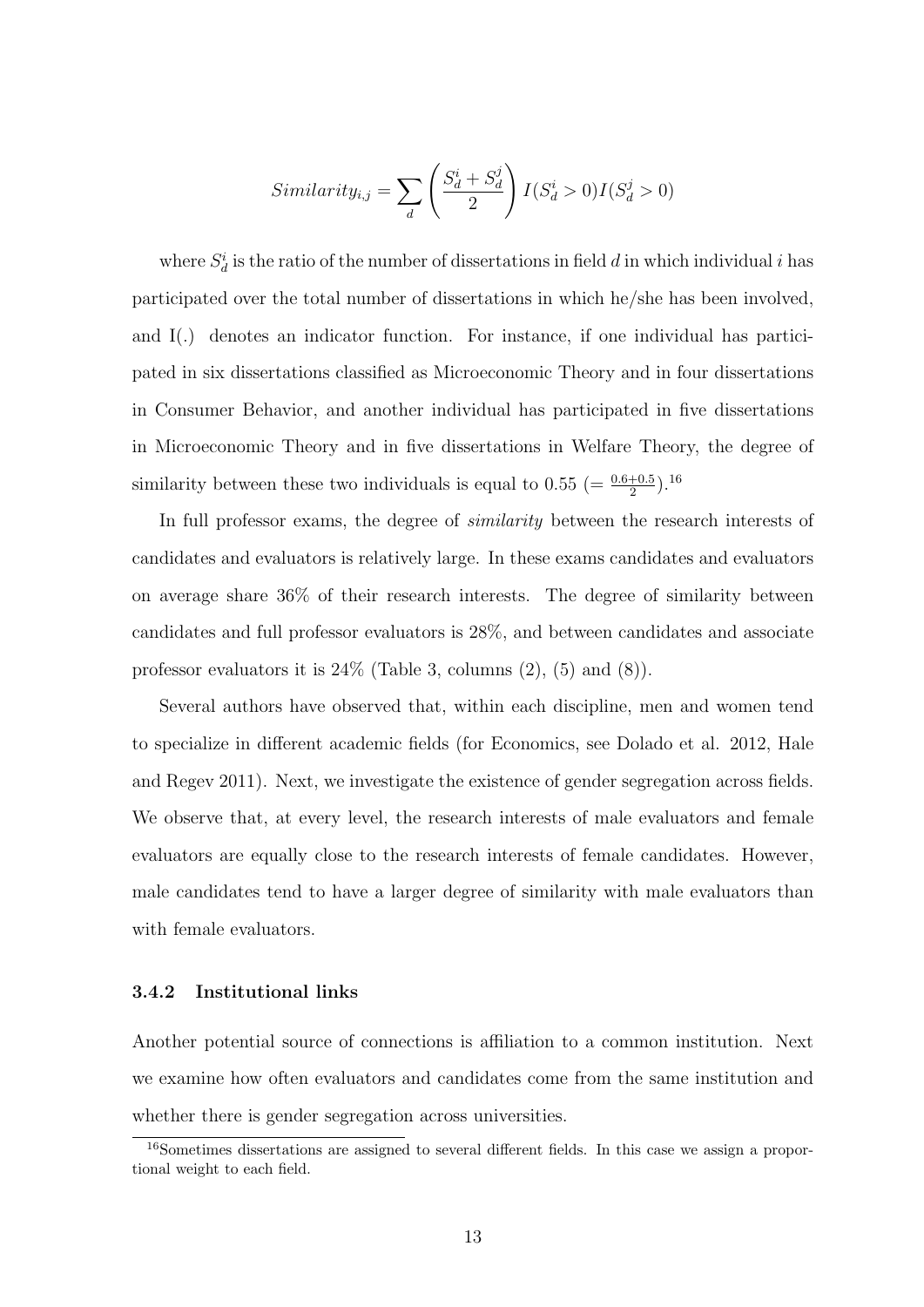In exams to full professor positions, we observe the university where evaluators and candidates are currently based. In exams to associate professor positions, we know evaluators' affiliation, but we cannot observe candidates' current affiliation. In this case we only have information on the university where they obtained their PhD. Given that in Spanish academia there is little institutional mobility, it might be reasonable to consider this information as a good proxy for current affiliation. To verify whether this is correct, we collected information from a random sample of  $2,814$  candidates.<sup>17</sup> We observe that 73% of them were based in the same university from which they graduated. In what follows we will use their PhD university as a proxy for the affiliation of candidates to associate professor positions.

In both full professor and associate professor exams there is approximately a 7% probability that an evaluator and a candidate are affiliated to the same academic institution. We do not observe any gender segregation in the upper rungs. In full professor exams, male and female evaluators are equally likely to be in the same institution as a given candidate (Table 3, column (2)). We find some evidence of gender segregation in exams to associate professor positions. In these exams female evaluators are more likely to be affiliated to the same university as female candidates (Table 3, columns (6) and (9)).

## 4 Empirical analysis

Our empirical analysis is structured as follows. First, we present our identification strategy, which exploits the random assignment of evaluators to committees. Second, we investigate whether the gender composition of academic committees affects applicants' chances of being promoted. Third, we discuss if the observed relationship between evaluators' gender and candidates' success reflects differences in evaluators' evaluations or differences in candidates' performance. Fourth, using information on applicants' research productivity, we analyze who is discriminating. Fifth, we test the

<sup>&</sup>lt;sup>17</sup>Between April and June 2011, we searched online for information on the affiliation of  $3,000$  (randomly) chosen female candidates. We were able to find the whereabouts of 2,814 of them.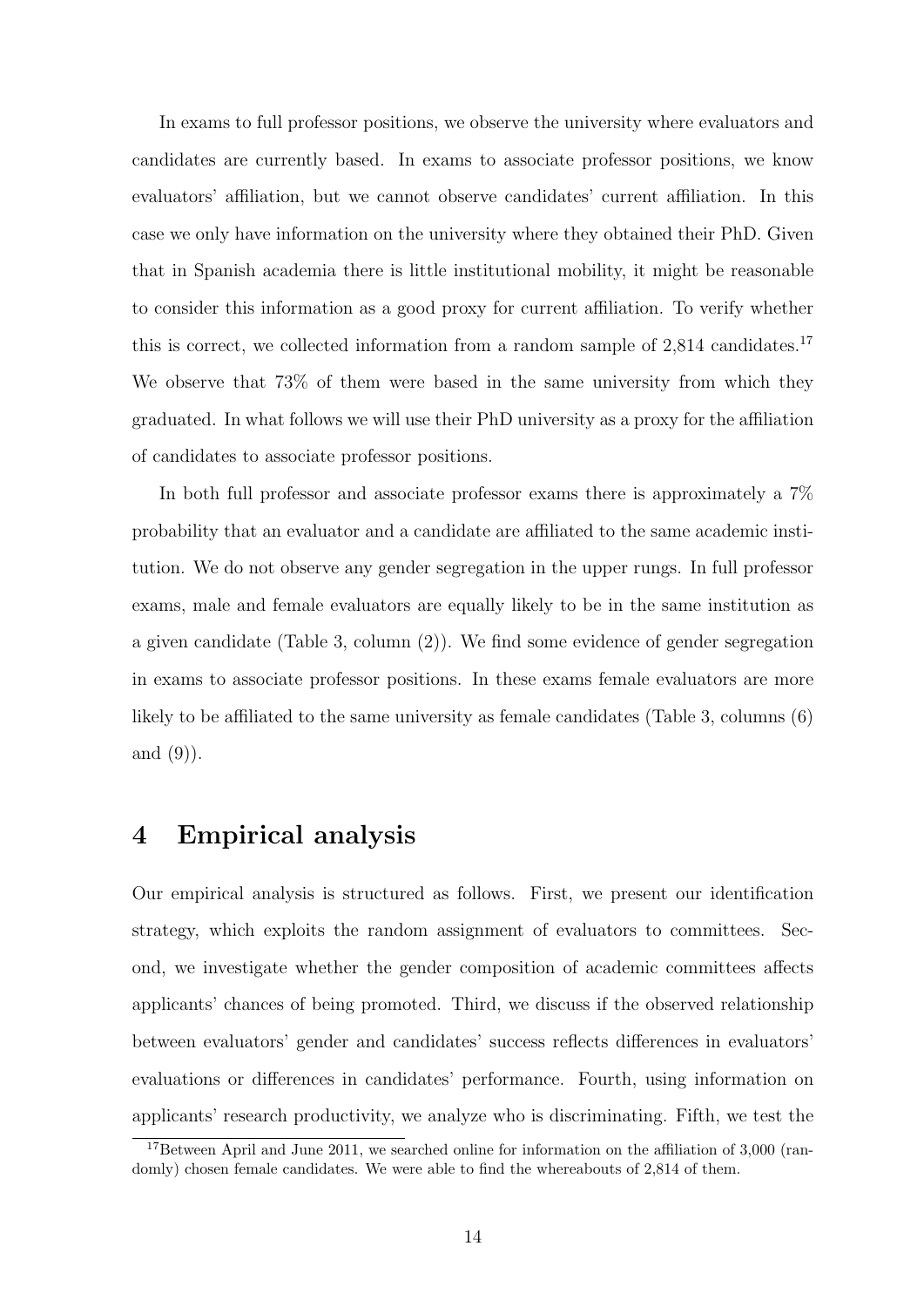robustness of results to the inclusion of additional evaluators' characteristics. Finally, we explore the role played by the existence of prior academic and institutional links between evaluators and candidates.

## 4.1 Identification strategy

To analyze whether the gender composition of committees affects academic promotion, we compare the outcomes of candidates who applied to exams where the expected proportion of women in the committee  $(\mu_e)$  was similar, but the realization of the random draw resulted in committees with a different gender composition  $(s_e)$ . In other words, our identification strategy exploits the fact that, because of random sampling,  $E[s_e|\cdot] - \mu_e = 0.$ 

In exams to full professor positions, the expected proportion of women in the evaluation committee is essentially equal to the proportion of women in the pool of eligible full professors.<sup>18</sup> In exams to associate professor positions, three evaluators are drawn from the pool of eligible full professors, and four evaluators are drawn from the pool of eligible associate professors. The expected proportion of female professors in the committee is equal to a weighted average of the proportion of women in each of the two pools.

The key assumption in our identification strategy is that the selection of committee members was random. The selection was carried out by Ministry officials following a computerized random procedure certified by notary. Table 4 presents comparative information on the expected composition of committees, and on the committees that were actually drawn by the lottery. The actual composition of committees is statistically similar to the expected composition in terms of all observable characteristics, which is consistent with a random assignment. In full professor exams, we observe that the expected proportion of female evaluators and the actual proportion of women

<sup>&</sup>lt;sup>18</sup>As explained in footnote 12, the random assignment of evaluators to committees was subject to a constraint: every committee could include at most one CSIC researcher and one emeritus professor. Therefore, in exams where the population of potential evaluators contained two or more researchers, or two or more emeritus professors, the expected proportion of women in the committee should be computed taking into account this constraint. This affects 387 of the 967 exams in the sample. The details on these calculations are in Appendix B.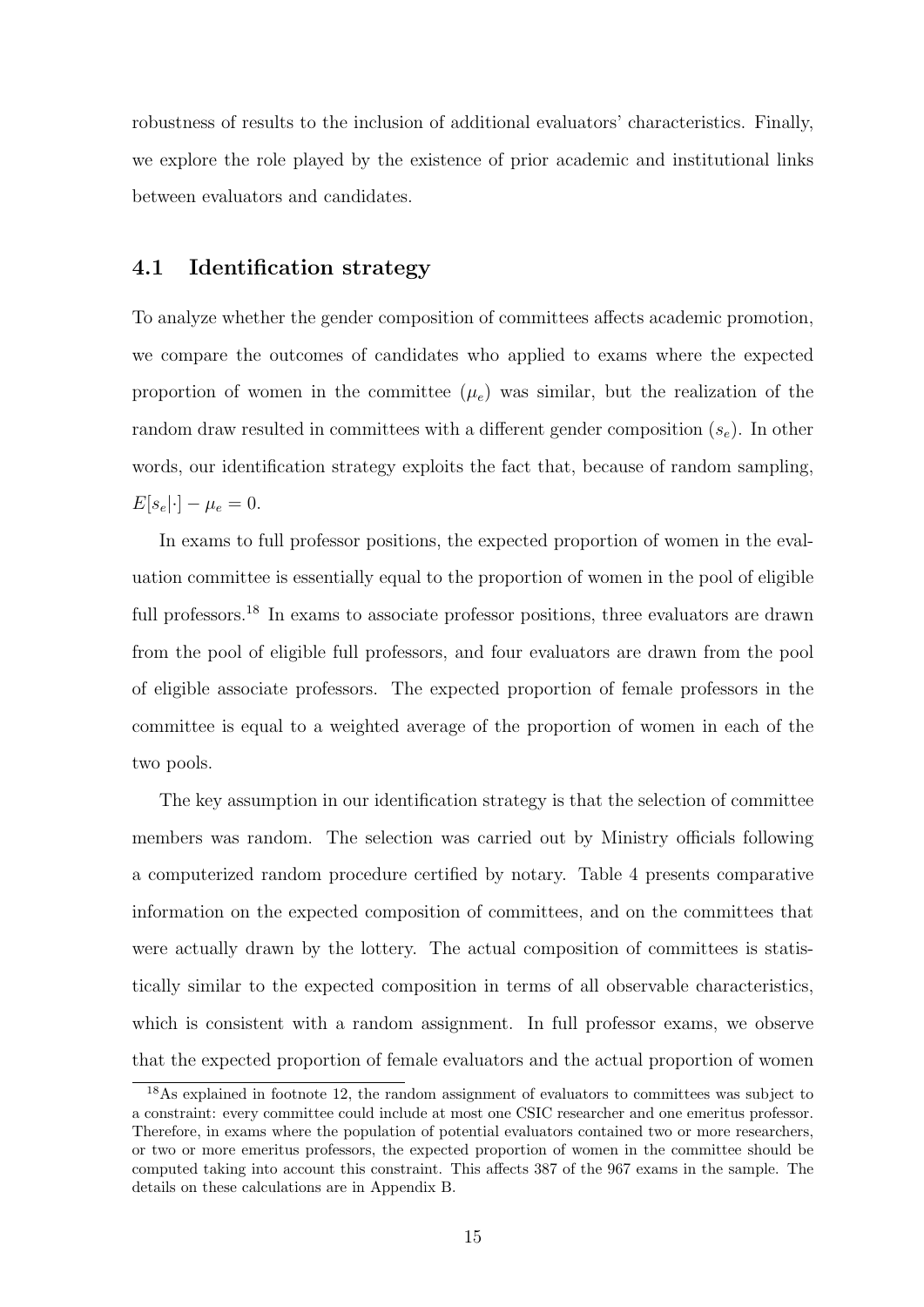sitting on committees is statistically similar: 13-14%. Around 43% of (expected and actual) committees were composed by male evaluators only, and only in 3% of the cases there were four or more female evaluators in the committee (columns (1) and (2)). In exams to associate professor positions, the share of women was equal to 25%, approximately 19% of committees did not include any female members, and 10% of exams had a majority of female evaluators (columns (3) and (4)).

In our data we observe the outcome of the random lottery but we do not observe who finally sat on the committee. There are two possible sources of variation. First, as pointed out above, a few professors that had been appointed to committees were officially replaced by some other randomly chosen professors. Second, according to anecdotal evidence, some professors did not attend the exam (or part of it) without a proper justification. Unfortunately, we are unable to observe evaluators' attendance. In what follows we measure committees' composition using the outcome of the random draw. Therefore, our analysis provides the intention-to-treat effect.

### 4.2 Does the gender composition of committees matter?

We estimate the following linear probability model:<sup>19</sup>

$$
y_{ie} = \beta_0 + \beta_1 f_i + \beta_2 (s_e - \mu_e) + \beta_3 f_i (s_e - \mu_e) + \beta_4 z_e + \mathbf{d_f} \beta_5 + \epsilon_{ie} \tag{1}
$$

where  $y_{ie}$  indicates whether individual i qualified in exam e,  $f_i$  is a dummy variable that takes value one if the candidate is female,  $s_e$  and  $\mu_e$  represent respectively the actual and the expected proportion of female evaluators in the committee. To increase the accuracy of the estimation, we also control for the number of available positions per candidate  $(z_e)$  and for discipline fixed effects  $(d_f)$ . We cluster standard errors by exam to account for the fact that the performance of an individual in a given exam may depend on the performance of other candidates in the exam.

We have rescaled  $z_e$  by subtracting its sample mean, and we consider the average

<sup>&</sup>lt;sup>19</sup>Results from probit estimations are very similar and are available upon request. We report the results for the linear probability model because interpreting the interaction effects is simpler.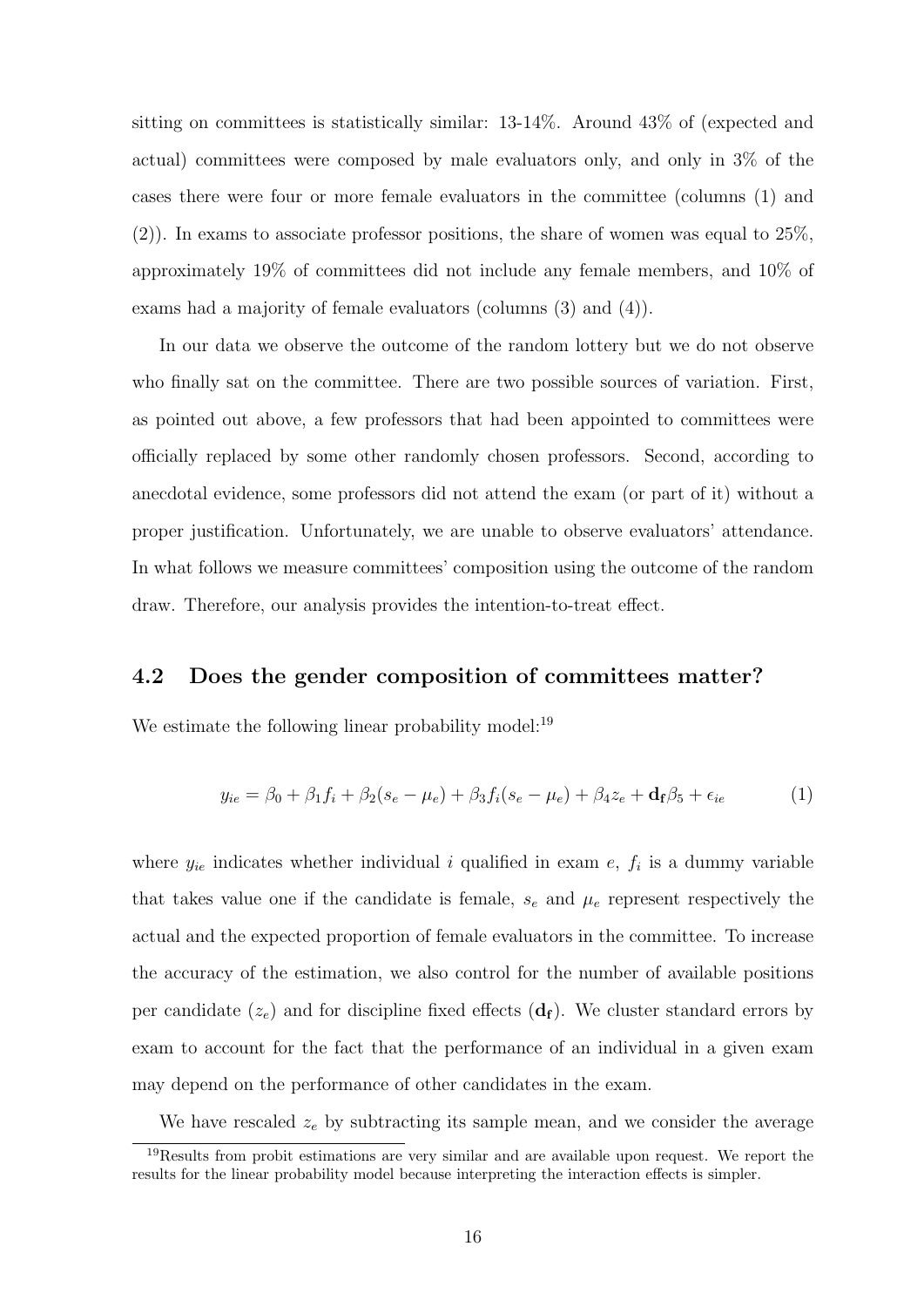discipline as the reference group for discipline fixed effects. Thus, coefficient  $\beta_0$  reflects the average probability of promotion of male candidates and  $\beta_1$  captures the difference in the success rate of female and male candidates. Coefficient  $\beta_2$  indicates how the success rate of male candidates is affected by an increase in the proportion of female evaluators, and  $\beta_3$  indicates how the gender gap in promotions is affected by variations in the gender composition of the committee.

We estimate equation (1) for exams to full professor positions and for exams to associate professor positions separately. Results for full professor exams are reported in the upper panel of Table 5. The average success rate of male applicants to full professor positions is 11.1%, about 1.7 percentage points higher than the success rate of female applicants. Since the specification does not include controls for candidate quality, this gender gap may reflect both the existence of gender differences in candidates' quality and discrimination by some evaluators. The gender gap in promotion is lower in committees with a relatively higher proportion of female evaluators. An additional female evaluator decreases the chances of success for male applicants by 6%, and increases the chances of success for female applicants by  $14\%$ .<sup>20</sup> Note that the relatively larger magnitude of the effect on female candidates reflects the lower proportion of women among candidates.

In the lower panel of Table 5 we report results from exams to associate professor positions. As in exams to full professor positions, we observe that men are more successful than women: 12.6% of male candidates are promoted, compared to only 10.2% of female candidates. However, in this case an increase in the proportion of female full professors in the committee has no significant effect on the chances of success of male and female candidates (column 1). The effect of a larger presence of female full professors in exams to associate professor positions is significantly different from its effect in exams to full professor positions.<sup>21</sup>

<sup>&</sup>lt;sup>20</sup>The average success of male candidates in full professor exams is  $0.111$ . In a committee with seven members, an additional female evaluator decreases male candidates' chances of success by  $(-0.047/7)$ <sup>\*</sup>  $(1/0.111) * 100\% \approx -6\%.$  The average success rate of female candidates is equal to 0.094, hence an additional female evaluator increases female candidates' chances of success by  $[(-0.047 + 0.137)/7]$  \*  $(1/0.094) * 100\% \approx 14\%.$ 

 $21A$  Wald test rejects the equality of these two coefficients at the 5% level.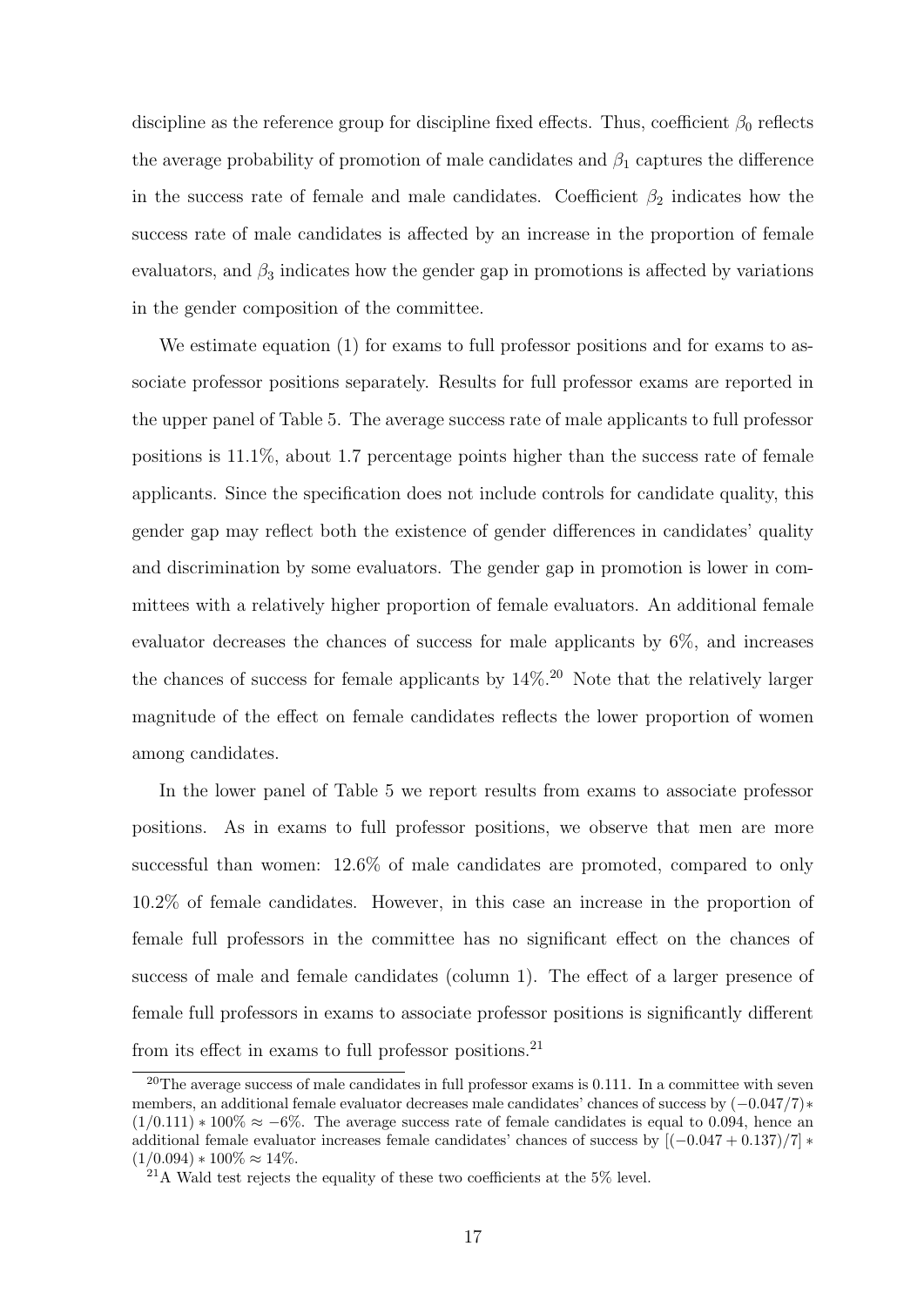An increase in the number of associate professors in the committee negatively affects the chances of success for female applicants, though in this specification this effect is only significant at the 10% level. In quantitative terms, an additional female evaluator is associated with a 3% increase in the chances of promotion of male candidates, and a 7% decrease in the chances of promotion of female candidates.<sup>22</sup>

In sum, the gender composition of committees affects the outcome of promotion decisions, but the direction and the magnitude of the effect varies across the academic career ladder. In exams to full professor positions, female candidates benefit strongly from a larger presence of women in the evaluation committee. In contrast, in exams to associate professor positions, full professor evaluators do not have any gender preference. Moreover, a larger proportion of female associate professors among evaluators reduces the chances of promotion of female applicants.

## 4.3 Differences in evaluation or differences in performance?

At least part of the observed effect could potentially reflect the existence of self-fulfilling expectations. Applicants can observe the composition of committees before taking the exam; hence, the gender composition of the committee might affect promotions by affecting the behavior of candidates.

For instance, some candidates may decide not to take the exam if, given the observed committee composition, their expected probability of being promoted is not high enough to compensate for the cost of attending the exam. Unfortunately, we cannot observe which applicants actually participated in the exam; therefore we cannot test directly whether committee composition affects participation. However, if the effect of committee composition is driven by participation decisions, this effect should be stronger for candidates for whom the cost of participation is higher. Candidates with a very low cost of attending the exam will probably take the exam regardless of the

 $22$ The average success of male candidates in associate professor exams is 0.126. In a committee with seven members, an additional female associate professor increases male candidates' chances of success by  $(0.023/7) * (1/0.126) * 100\% \approx 3\%$ . The average success rate of female candidates is equal to 0.102, hence an additional female evaluator decreases female candidates' chances of success by  $[(0.023 - 0.071)/7] * (1/0.102) * 100\% \approx -7\%.$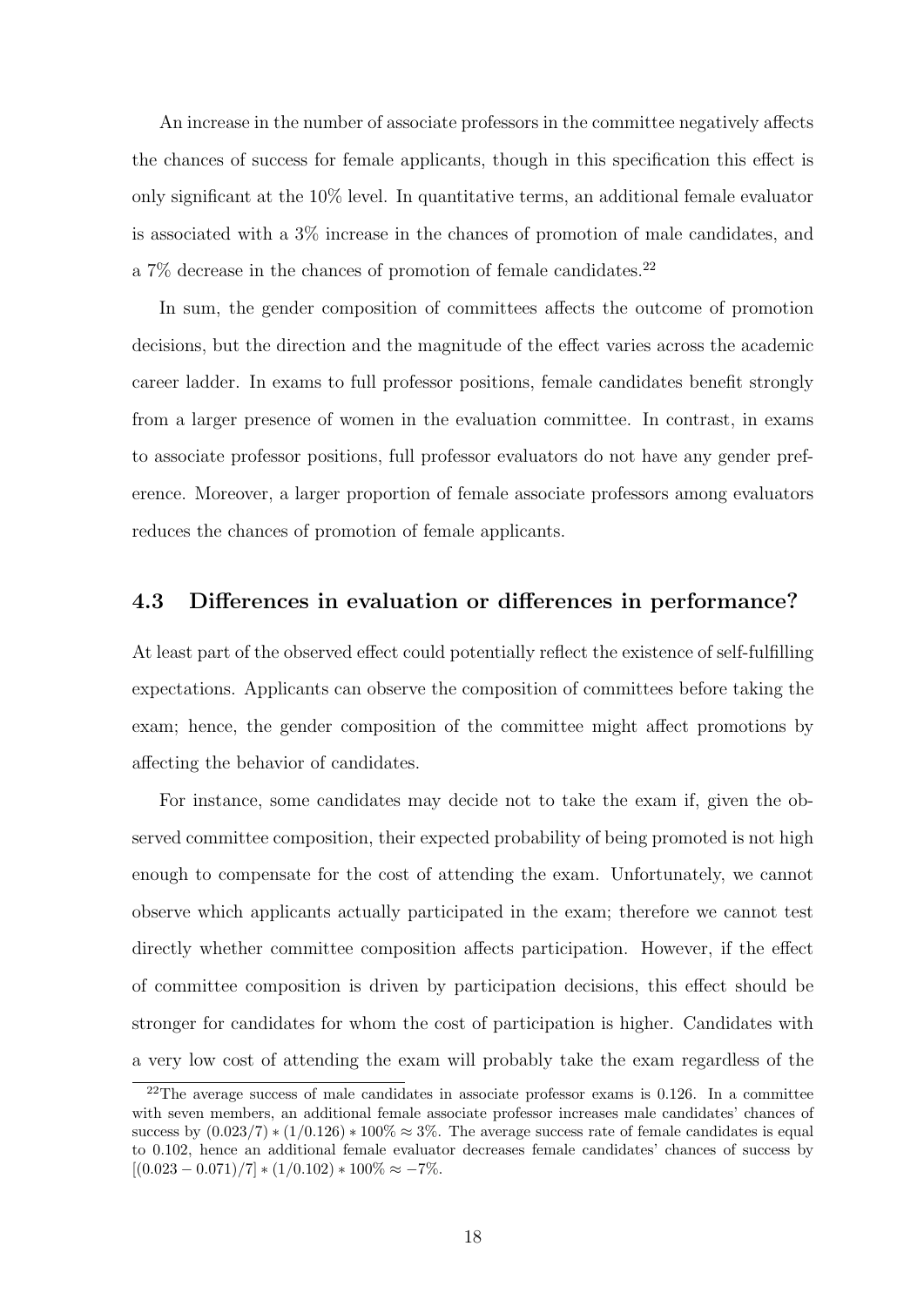composition of the committees.

We proxy for the cost of attending the exam by the approximate car travel time between the city where the exam was held and the university where the candidate is based.<sup>23</sup> We divide candidates in three groups according to their distance to the university where the exam was held. There are no significant differences in the effect of committee gender composition across groups of candidates who face different travel costs (Figure 2). This result is consistent with the idea that the gender composition of committees does not significantly affect the participation decisions of candidates that have some chance of being promoted.

The composition of the committee could also affect the performance of candidates during the exam. For instance, according to the "stereotype threat" hypothesis, in domains in which women are already negatively stereotyped, interacting with a sexist man can trigger a social identity threat, undermining women's performance (Steele 1997). We do not observe candidates' performance and thus we cannot completely discard the existence of a "stereotype threat". Nonetheless, the evidence does not offer support for this hypothesis. In theory, a potential "stereotype threat" would be more likely to occur in exams to associate professor positions than in exams to full professor positions. In the former, in addition to the two stages already present in full professor exams, candidates must give a lecture on one randomly chosen topic of the syllabus of an undergraduate course. Moreover, candidates are relatively less experienced and their performance might be more strongly affected by the attitude of the committee. However, the evidence shows that female applicants to associate professor positions are, if anything, relatively more successful, not less, when evaluated by committees with more men. This is at odds with the "stereotype threat" hypothesis.

In sum, the evidence is consistent with the idea that the gender composition of committees affects promotions directly through committee members' evaluations and it has little or no impact on candidates' performance.

<sup>23</sup>As calculated by http://www.ViaMichelin.com, retrieved in January 2010.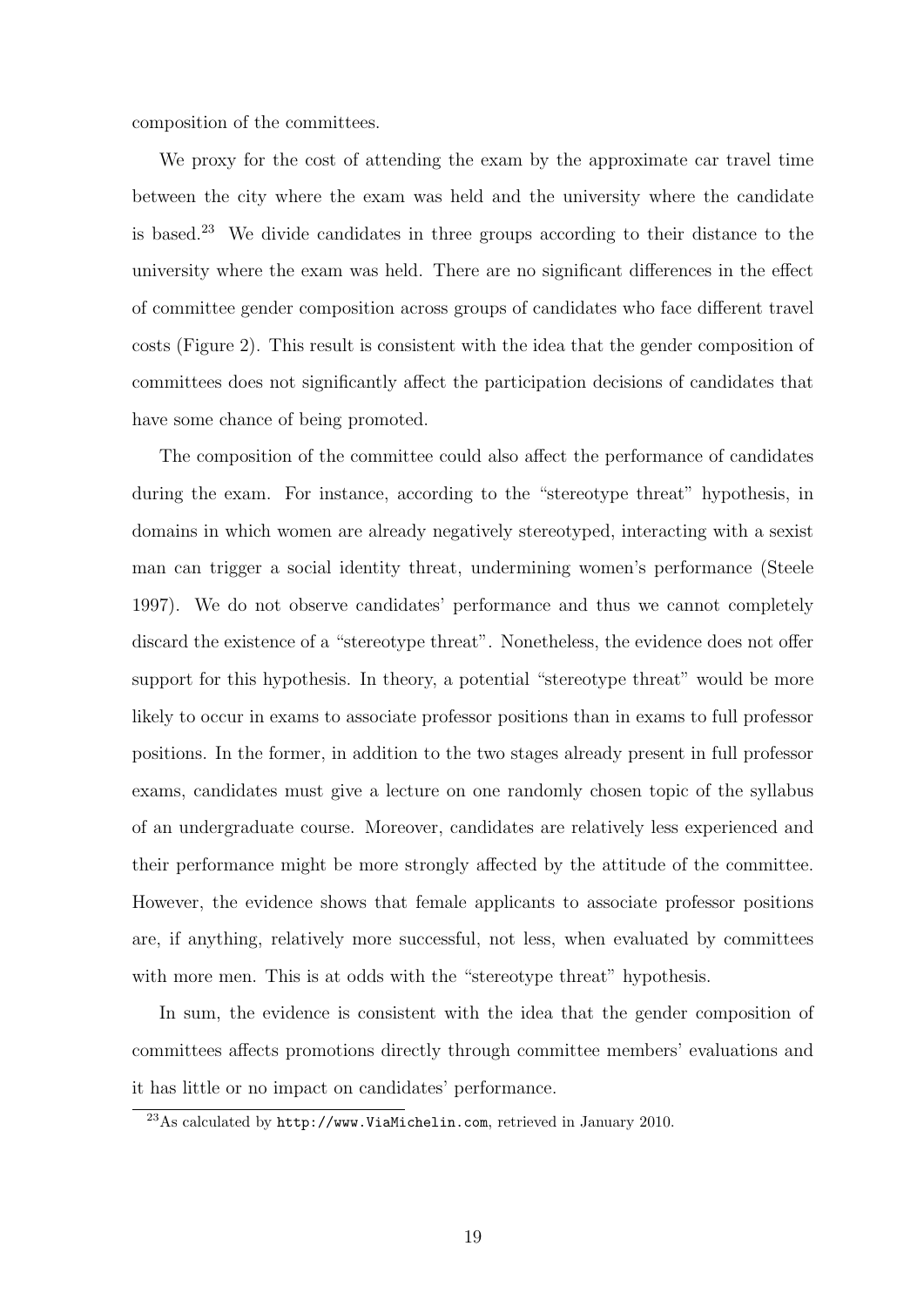### 4.4 Who is discriminating?

The identification strategy used above allows us to consistently estimate how variations in the gender composition of evaluation committees affect the chances of success of male and female applicants. However, in that setup it is not possible to know which committees are biased. To answer this question, we need to estimate equation (1) taking into account candidates' quality.

We proxy for quality using ISI publications and received citations at the moment of applying to exam e. As a complementary measure of quality, we take into account the number of dissertations that the candidate has directed and the number of times he/she has participated in thesis committees. Additionally, we control for candidates' age. Conditional on having produced the same research output, relatively younger candidates might be considered more productive than their older counterparts. Candidates' research production and age have been standardized to have zero mean and unit standard deviation within each exam. As long as these measures capture all gender differences in candidates' quality, we can analyze whether female candidates are being discriminated against by committees with a certain gender composition.

In exams to full professor positions, we do not observe any significant difference in the average success rate of male and female candidates once we control for candidates' (observable) quality (Table (5), column (2)). The average committee, which includes one female evaluator and six male evaluators, does not exhibit any gender bias. In exams to associate professor positions, male candidates have higher chances of success than comparable female candidates. In this case, the average committee, which includes two female evaluators and five male evaluators, seems to overrate male candidates.

The consistency of these estimates should be considered with caution. The identification strategy used here to identify the effect of candidates' gender relies on observable information on publication record and participation in dissertations. Women and men might differ in some relevant dimension other than research productivity. This might be an important issue in exams to associate professor positions, where lecturing ability was also evaluated. This ability might be systematically different for female and male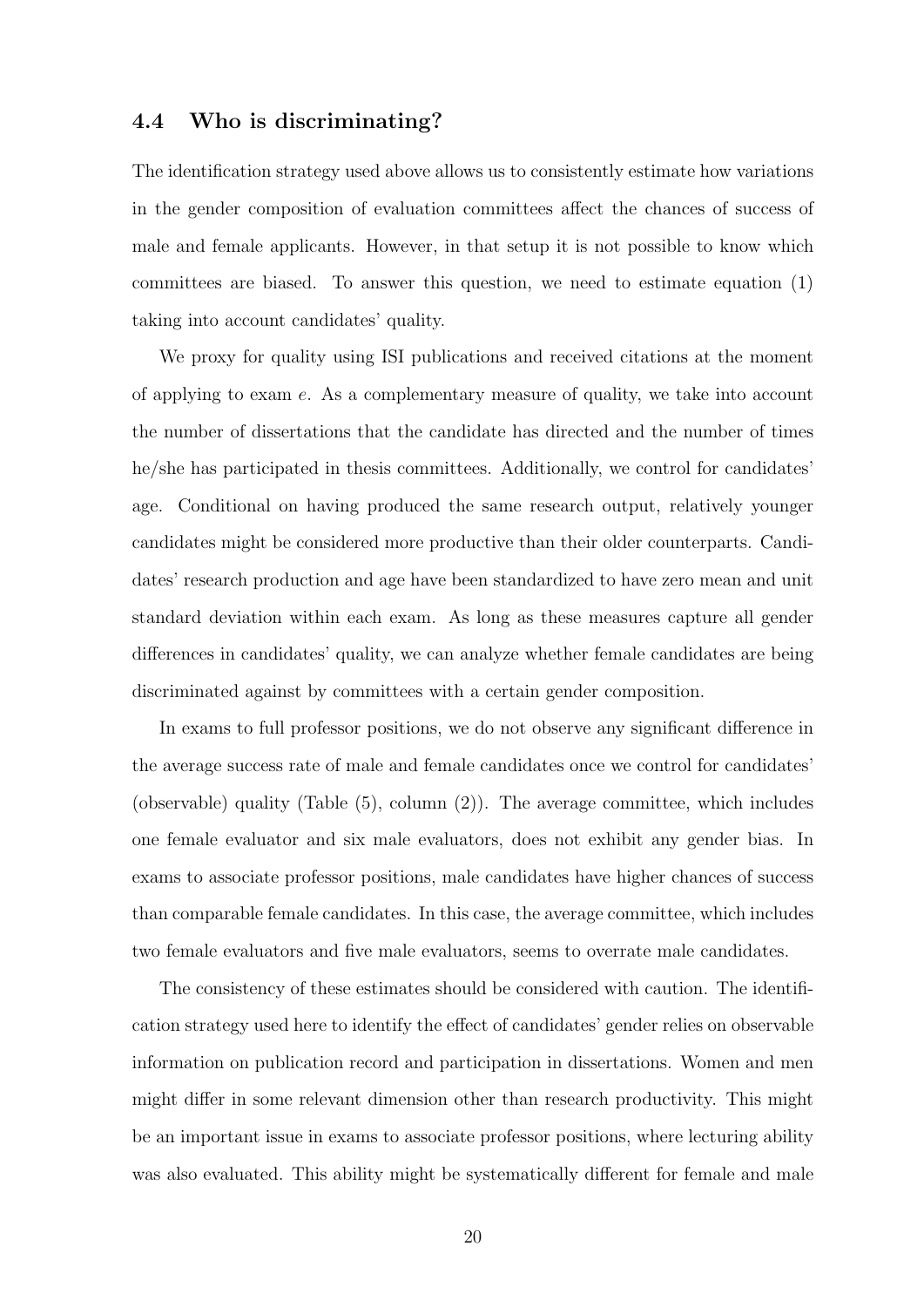candidates, even after taking into account research output. One may also argue that, if promotion decisions are gender biased, a similar bias may be present in the publication process or in invitations for dissertations.<sup>24</sup>

#### 4.4.1 Nonlinearities

Equation (1) assumes that the effect of gender on candidates' chances of promotion is linear. Is this assumption justified? Nonlinearities could arise for several reasons. First, the presence of a woman in the committee may affect the voting behavior of male evaluators. If this is the case, the transition from zero to one female evaluator in the committee may have a different effect than the transition from one to two female evaluators, or from two to three female evaluators. Second, decisions in the committee are taken on a majority basis. Therefore, having a committee where the majority of members are female might have a particularly strong effect.

In order to correctly identify the potential existence of nonlinear effects, it is necessary to control for the probability that the different possible gender compositions arise as the result of the random draw. Using information on the gender mix in the pool of eligible evaluators, it is possible to calculate the probability that exactly  $j$  female evaluators were drawn in each exam,  $p(d_{ie})$ . Details about how these probabilities are calculated are provided in Appendix C. We estimate the following model, which allows for the gender composition of the committee to have a nonlinear effect on candidates' success rate:

$$
y_{ie} = \gamma_0 + \sum_{j=1}^{7} \gamma_j d_{je} + \lambda_0 f_i + \sum_{j=1}^{7} \lambda_j f_i d_{je}
$$
  
+ 
$$
\sum_{j=1}^{7} \delta_j p(d_{je}) + \sum_{j=1}^{7} \mu_j f_i p(d_{je}) + \eta q_{ie} + \nu z_e + \mathbf{d_f} \zeta + \epsilon_{ie}
$$
 (2)

<sup>24</sup>Blank (1991) conducted a randomized experiment at The American Economic Review and found that female-authored papers are relatively less likely to be published compared to male-authored papers when evaluators observe the authors' identity, even though this difference is not statistically significant at standard levels.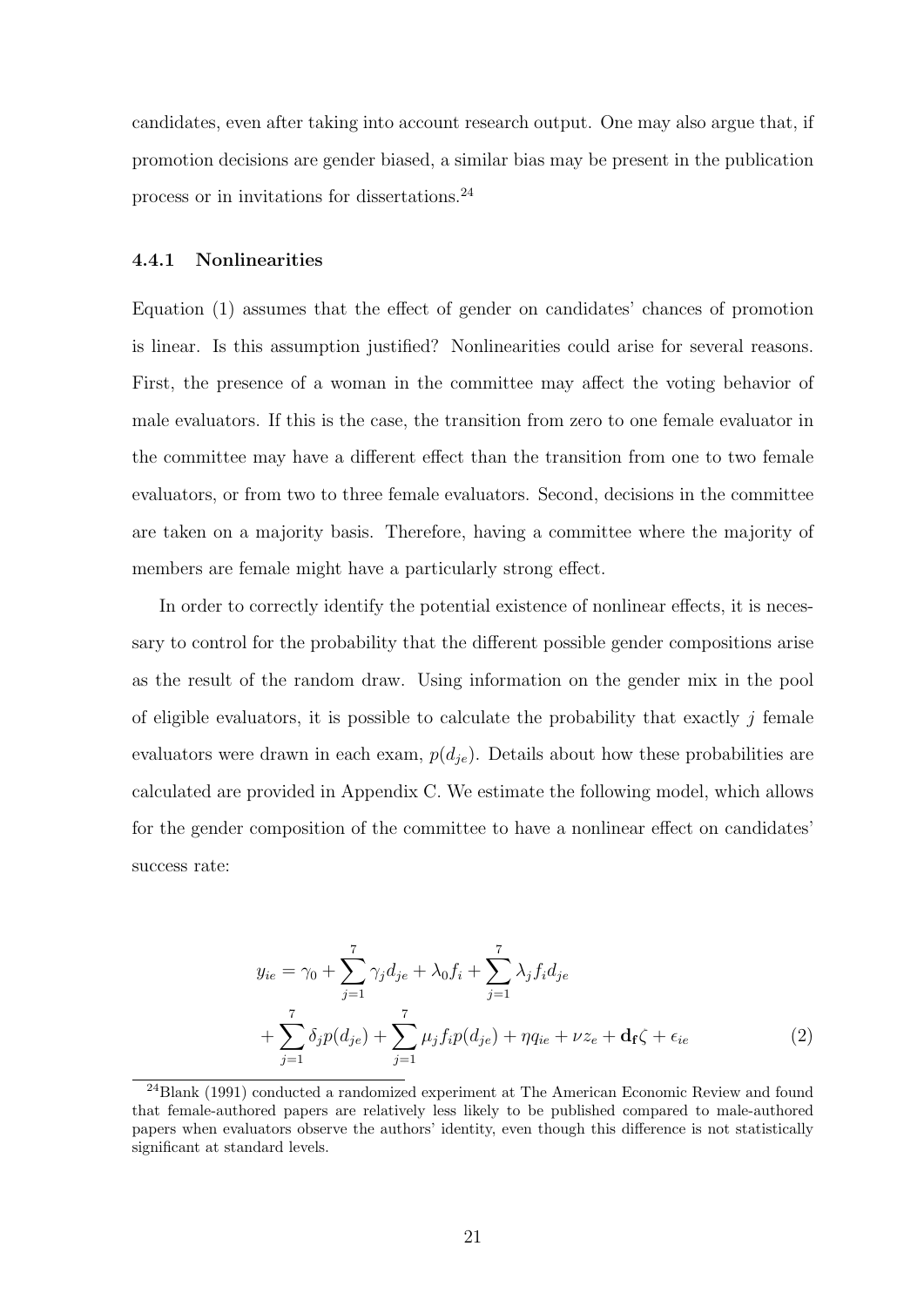where  $d_{ie}$  is a dummy variable that takes value one if the number of female evaluators in exam e is equal to j, and  $q_{ie}$  measures candidates' quality. Given the small number of committees with four, five or six female evaluators, we aggregate these committees into a single group.

In Figure 3 we plot the success of candidates to full professor positions (left figure) and associate professor positions (right figure) for different gender committee compositions.<sup>25</sup> In exams to both full professor and associate professor positions, the linearity of the effect cannot be rejected by the data. If anything, increases from two to three female evaluators seem to have a slightly weaker effect, but the estimation is not accurate enough to make statistical claims.

We can also use this specification to examine the behavior of committees with a gender composition different from the average. In exams to full professor positions, in all-male committees female applicants are significantly less likely to be promoted than (apparently) equally qualified male applicants. In committees with at least one female evaluator, female and male applicants have similar chances. In committees with female majority we observe a relatively large bias in favor of female candidates, but the difference is not statistically significant. We can only wonder if this effect would have been statistically significant if we had more committees with a female majority in exams to full professor positions.

In the case of exams to associate professor positions, women evaluated by all-male committees have the same chances of promotion as men. In committees with a majority of female evaluators, female candidates have significantly lower chances of success than male candidates of similar research quality.

#### 4.4.2 Which committee members discriminate?

We observe the final decisions taken by committees but, unfortunately, we cannot observe the evaluations that were cast by each individual committee member. Committee members discuss their evaluations before voting. Promotion decisions are then taken

 $25$ We report the results from estimating equation (2) in Appendix D, Table D1.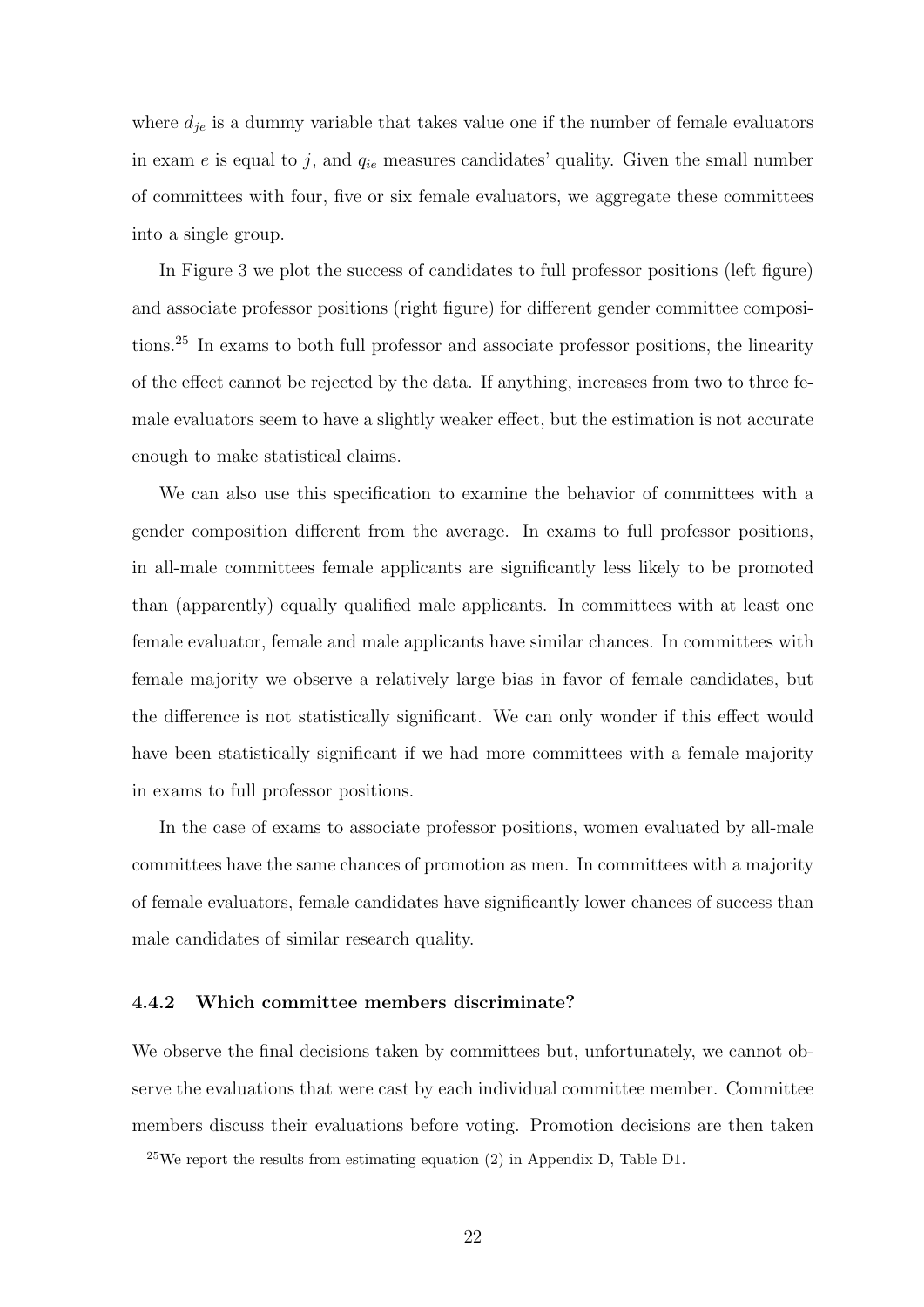by the committee on a majority basis.

In exams to full professor positions, the evidence suggests that all-male committees discriminate against female candidates (based on the observable information on candidates' research production). The average committee, which includes one woman and six men, seems to treat male and female candidates equally. This evidence is consistent with male evaluators discriminating against female candidates when there are no women in the committee, but not doing so in the presence of female evaluators.

Results differ for exams to associate professor positions. If anything, our data suggests that, in all-male committees, equally qualified male and female candidates have similar chances of being promoted. Female-majority committees discriminate against female candidates (or, equivalently, favor male candidates). This evidence is consistent with at least two hypotheses. First, female evaluators discriminate against female candidates. Second, male evaluators favor male candidates when sitting in committees with a female majority. The latter may arise if male committee members' identities are strengthened with the presence of female members in the committee (Akerlof and Kranton 2000). Nevertheless, it seems reasonable to expect female evaluators to be able to have a larger influence on promotion decisions when they are majority among evaluators.

## 4.5 Other committee characteristics

Men and women are different in many dimensions (other than gender) that could affect evaluations. Here we analyze if our results can be explained by differences in evaluators' age, tenure or research productivity.

Descriptive evidence presented in Table 2 suggests that male evaluators tend to be relatively older, have longer tenure, publish more, advise more students and participate in more thesis committees. We estimate equation (1) including the interaction between these characteristics and candidates' gender. In order to exploit only exogenous variations in these variables, we use as independent variable the difference between the expected and the actual value of each committee characteristic. We do not observe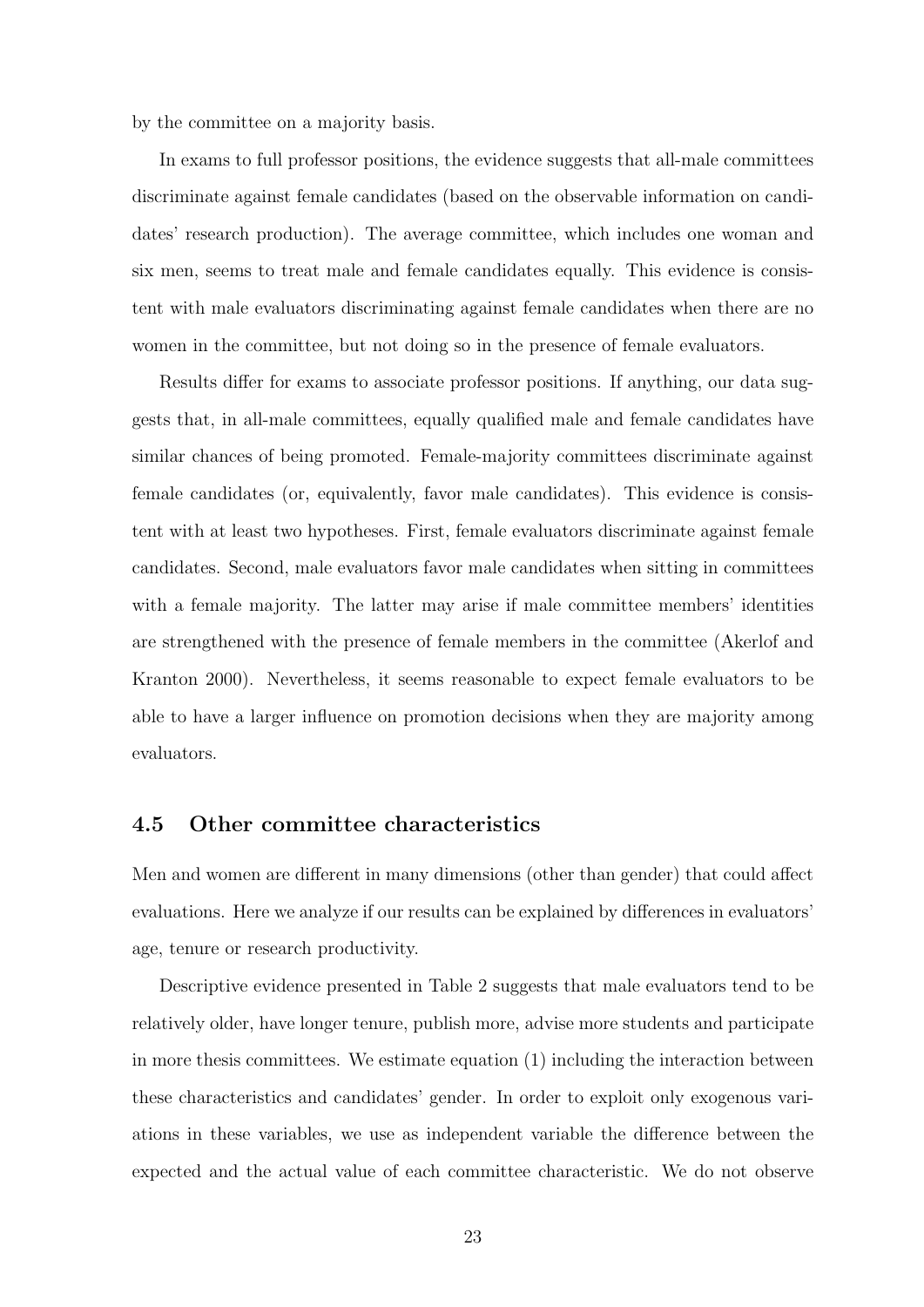any significant effect of these evaluators' characteristics on the chances of success of female and male applicants. The inclusion of these controls does not significantly affect our previous estimates (Table 5, column (3)).

## 4.6 The role of connections

Some authors have underlined the importance of networks for academic promotions (e.g. Combes et al. 2008). In a companion paper, Zinovyeva (2011) shows that, in Spanish academia, evaluators have a preference for candidates with whom they share some academic or institutional link. Below we study if connections mediate the effect of evaluators' gender on candidates' success. Additionally, we investigate if the effect of connections depends on the gender of candidates and evaluators.

#### 4.6.1 Mediating the effect of connections

Connections tend to be gendered, particularly in full professor exams (see section 3.4). If evaluators favor their connections, and connections are of the same gender, this would result in same-sex candidates being overrated. We investigate if observable links between evaluators and candidates can explain our results.

First we examine to which extent evaluators' gender preferences can be explained by the existence of strong academic ties. We estimate equation (1) controlling for the links described in section 3.4.1. Accounting for academic networks does not have much effect on our previous estimates (Table 5, column (4)). In exams to full professor positions, the effect of the share of women in the committee on male candidates' chances of success decreases from 4.2 percentage points to 3.6 percentage points. The differential effect on female candidates decreases from 11.0 percentage points to 10.2 percentage points. We also investigate if academic ties play any role in explaining the gender patterns observed in associate professor exams. Accounting for these networks has no effect on our previous estimates.

Next, in order to assess to what extent our previous results reflect the existence of gender segregation across academic fields, we estimate equation (1) taking into account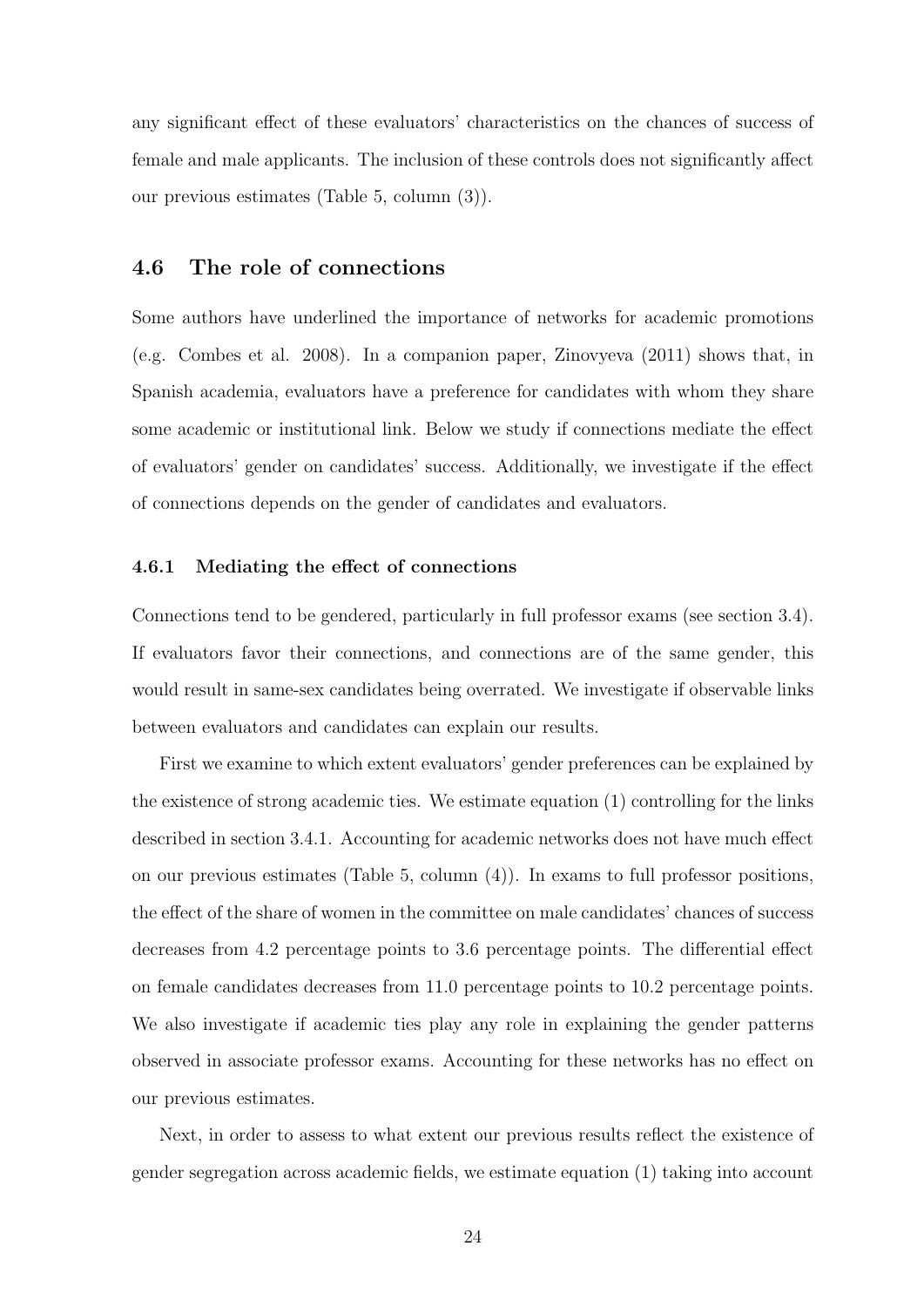similarity in the research interests of evaluators and candidates (Table 5, column  $(5)$ ). We do not observe any noteworthy variation.

Finally, we consider institutional links. There exists gender segregation across universities in exams to associate professor positions, but not in exams to full professor positions (section 3.4.2). If men and women are based in different universities and evaluators have a preference for colleagues, this might generate a gender bias in promotion decisions. We investigate how our results vary if we consider affiliation, controlling for same university in equation (1). In full professor exams, affiliation has a very small effect on previous estimates (Table 5, column (6)). In associate professors exams, the effect of associate professors' gender on female candidates' chances of success becomes slightly larger in magnitude. The point estimate increases from 7.2 percentage points to 8.7 percentage points.

In sum, accounting for observable gender segregation across academic networks, research fields and universities has a limited effect on our previous results. In exams to full professor positions, the observed positive same-sex preference becomes slightly smaller. In the case of male candidates, this preference is not statistically significant anymore. In exams to associate professor positions, associate professors' preference for opposite-sex candidates becomes slighter larger.

#### 4.6.2 Interaction between connections and gender

In order to get a better understanding of the role of connections, we explore how evaluators' behavior varies depending on the gender of the two individuals sharing a connection. That is, it might be that the way evaluators behave when they evaluate members in their own network depends not only on the existence of a link per se, but also on candidates' and evaluators' gender. As well, it might be that the strength of links depends on gender.

Full professor exams First we analyze the role of strong academic ties in exams to full professor positions and whether the gender of those involved matters. We estimate equation (1) taking into account the interaction between strong academic ties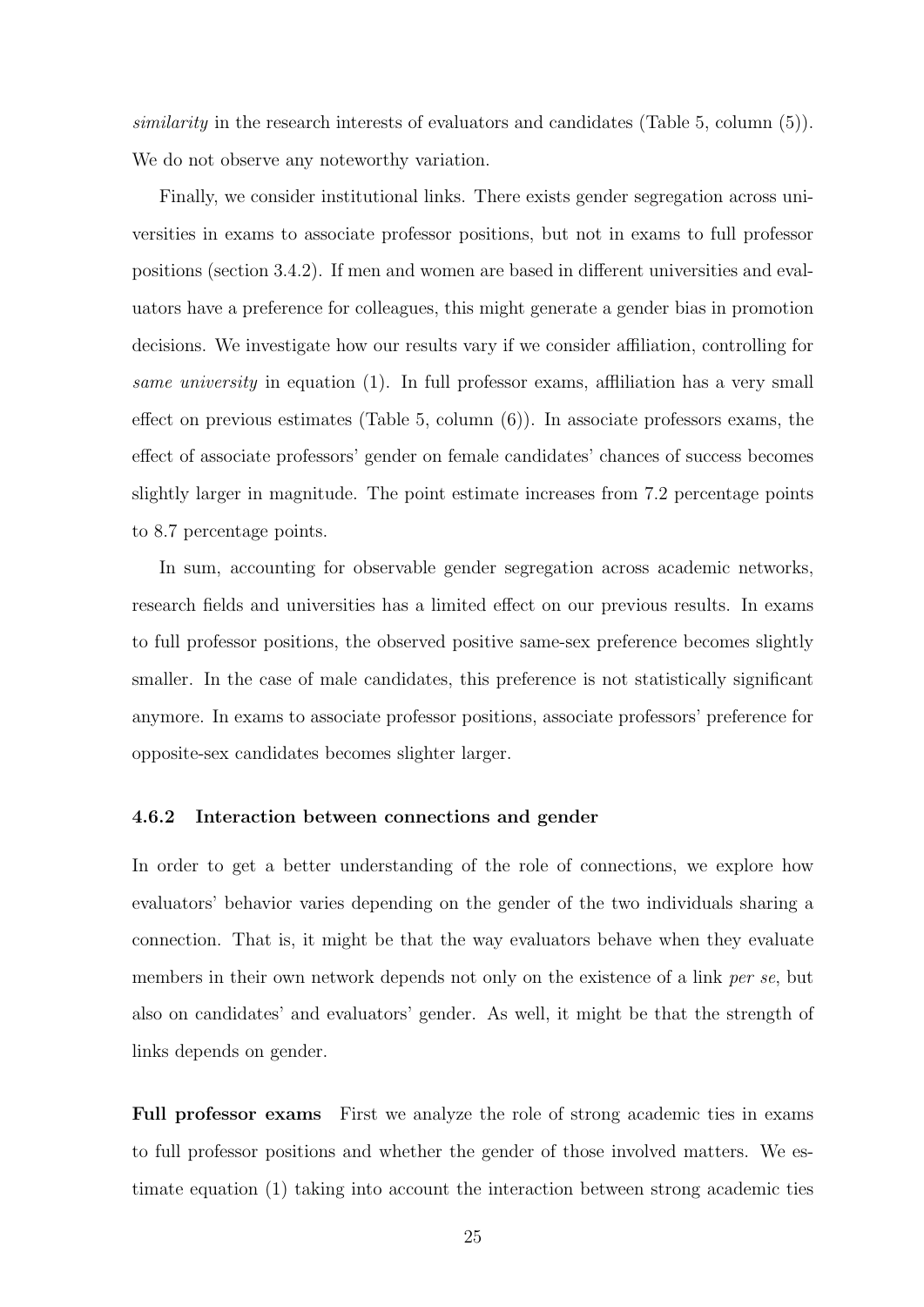and the gender of candidates and evaluators. As usual, we identify the causal effect of evaluators' characteristics by exploiting the difference between the expected number of evaluators with a certain characteristic and the actual realization. Candidates generally benefit from being evaluated by someone in their close network. This effect is larger if both the evaluator and the candidate are women. If a male evaluator is substituted by a female evaluator from the same academic network, chances of success of female candidates in the network increase by 79%, and the chances of success of female candidates that are not in the same network increase by 7%. This effect is statistically significant at the 5% level (Table 6, column (1)).

We also explore the interaction between research interests and the gender of candidates and evaluators. We classify the relationship between a candidate and an evaluator using a dichotomic variable which takes value one if they tend to do research in the same field. In particular, we consider that an evaluator and a candidate are in the same field of research if they share at least  $50\%$  of their research interests (*similarity* >  $(0.5)$ .<sup>26</sup> Most interestingly, evaluators do not exhibit any gender preference when they evaluate candidates whose research is in a different field (Table 6, column (2)). Success depends on gender only when the evaluators and the candidate share the same research interests. In this case, same-sex candidates tend to be favored. The magnitude of the effect is relatively large. If we replace a male evaluator by a female evaluator from the same research field, the chances of success of female candidates in this field increase by 1.7 percentage points (17%). This effect is significant at the 5% level. At the same time, the chances of success of male candidates in this field decrease by 1.4 percentage points (13%), even though in this case this difference is not significant at standard levels.<sup>27</sup>

<sup>26</sup>Approximately in 55% of cases the degree of similarity between a candidate and an evaluator is equal to zero, in 25% of cases it is between zero and 50%, and in 20% of cases it is above 50%. We obtain qualitatively similar results if we reduce the threshold to any value between zero and 50%.

 $^{27}$ In the average committee the chances of success of female candidates are equal to 0.101 (0.109-0.008). Female candidates' chances of success increase in 1.71 percentage points  $[(0.159+0.037) (0.138-0.062)/7$ ] if we replace a male evaluator from the same field as the candidate by a female evaluator from that field. This is equivalent to a  $17\%$  increase  $(1.71/10.1)$ . Analogously, in the average committee the success rate of male candidates is equal to 0.109. Male candidates' chances of success decrease in 1.4 percentage points  $((0.138-0.037)/7)$ , or  $13\%$   $(0.014/0.109)$ .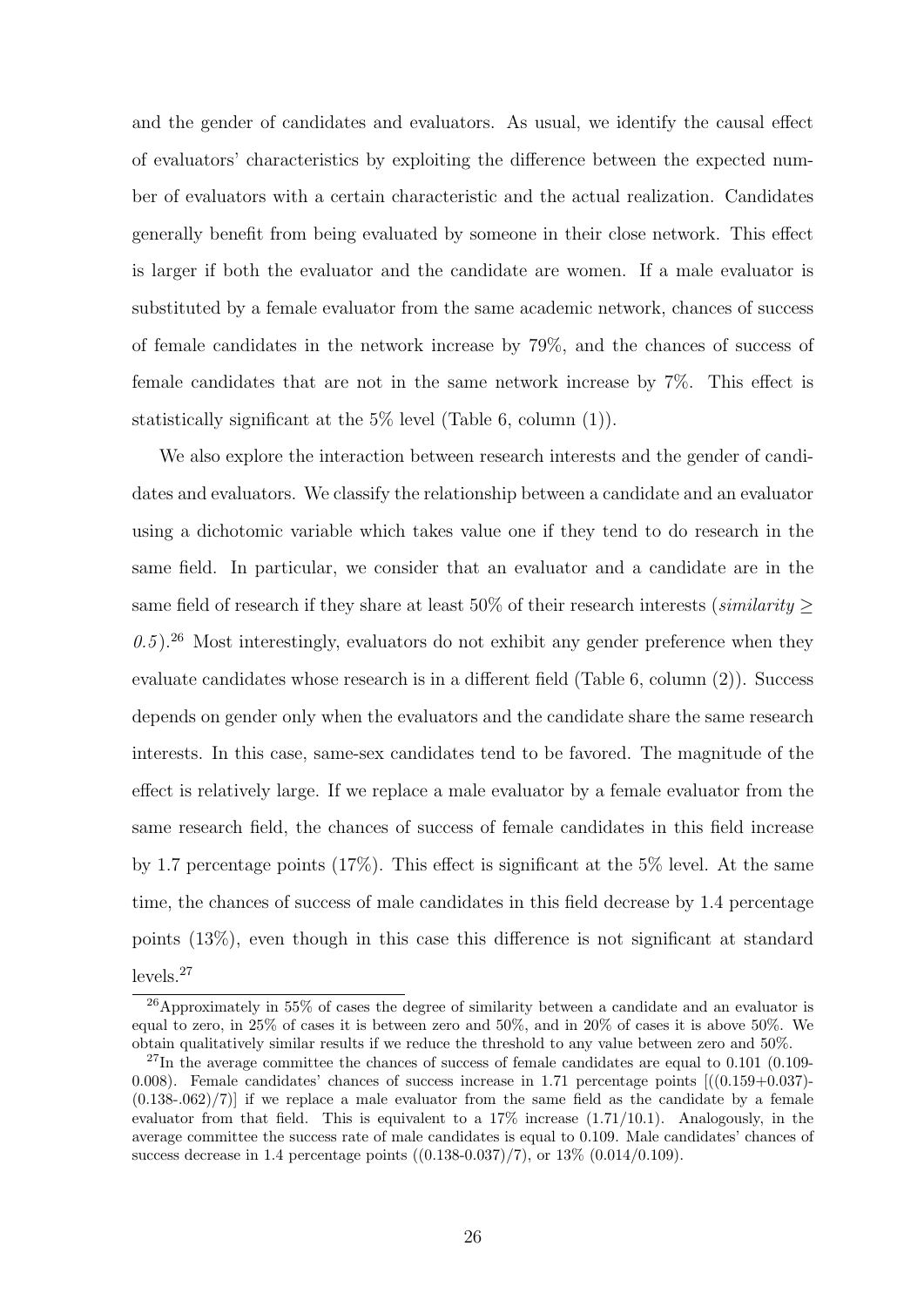Finally, we look at the interaction of gender and same university. Candidates benefit from having a senior colleague in the evaluation committee, but gender is not relevant. If we replace a male evaluator with a female evaluator from the same institution, this has no significant effect on the chances of success of male and female candidates from that institution (but it increases the chances of success of female candidates from other institutions). To sum up, in full professor exams, gender only matters when evaluators and candidates are in the same network, or whenever their research is in the same field, even if they are not affiliated to the same institution.

Associate professor exams We proceed in a similar way in exams to associate professor positions. As we observed earlier (Table 5), in these exams female candidates tend to have lower possibilities of success than equally qualified male candidates.

This gap is lower when candidates are evaluated by a female full professor from the same institution as themselves, relatively to a male full professor from the same institution, but this difference is not statistically significant (p-value=0.14). On the contrary, the gap is significantly larger if candidates are evaluated by a female associate professor from their institution, relatively to a male colleague (Table 6, column (6)). The magnitude of the effect is statistically and economically significant. Replacing a male associate professor with a female associate professor from the same institution reduces the chances of success of female candidates from that institution in 3.91 percentage points  $(38\%)$ , and has no effect on female candidates from other institutions.<sup>28</sup> In sum, female associate professor evaluators exhibit an opposite-sex preference only when they assess the quality of their colleagues.

Note that, unlike in full professor exams, in associate professor exams the effect of academic networks and research interests is not gendered. Female evaluators tend to have a preference for male candidates from their own institution, but this does not depend on the existence of academic links or similar research interests (Table 6,

<sup>&</sup>lt;sup>28</sup>In the average committee the rate of success of female candidates to associate positions is equal to 0.103 (0.126-0.023). If we replace a male associate professor with a female associate professor from the same institution, female candidates from that institution experience a 3.91 percentage points decrease in their chances of success  $[(0.441-0.433)-(0.325-0.043))/7]$ . This is equivalent to a 38% reduction  $(3.91/10.3)$ .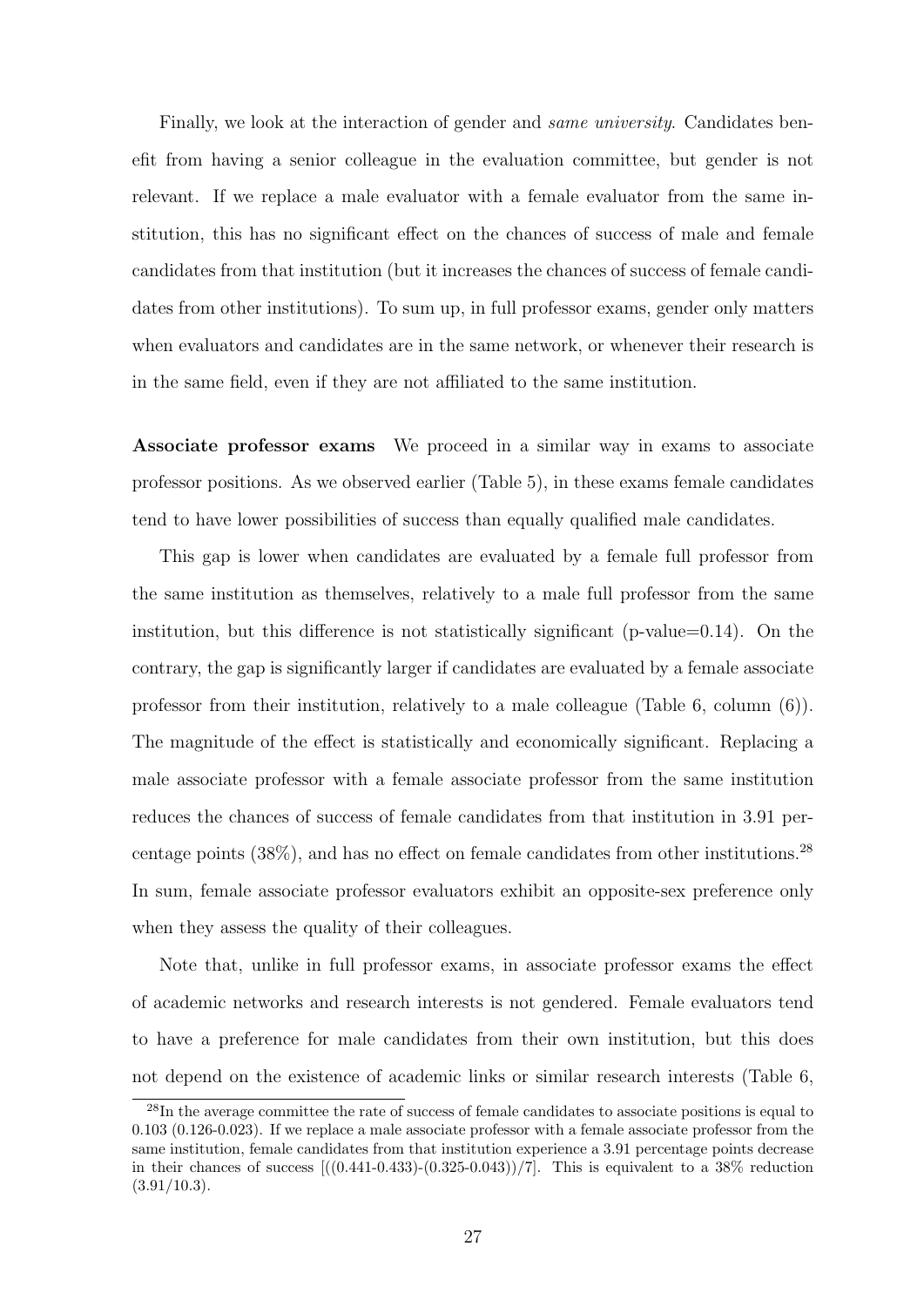columns  $(4)$  and  $(5)$ ).

## 5 Discussion

The evidence suggests that, in exams to full professor positions, evaluators favor samesex candidates whose research is in the same field, particularly if they are in the same academic network. In exams to associate professor positions, both male and female evaluators tend to prefer male candidates. The gender gap is larger, though, when candidates are evaluated by a female associate professor from their own institution. Below, we discuss several theories that might explain these findings.

## 5.1 Full professor exams

There are two set of explanations that can potentially explain these results: information asymmetries and taste discrimination.

#### 5.1.1 Information asymmetries

In academia, evaluating ability often requires possessing some related knowledge. Otherwise, it is not possible to accurately assess the quality of candidates. In the presence of such information asymmetries, evaluators may be affected by gender stereotypes. For instance, some men may hold the prejudice that women tend to be worse researchers. These stereotypes are expected to be more relevant when evaluators are not familiar with the candidate's research field. However, we observe the opposite. Candidates' gender only matters when evaluators have research in the same field. This suggests that gender stereotypes are not the source of the pattern observed in exams to full professor positions.

Information asymmetries can also cause gender discrimination even if evaluators do not hold gender prejudices or gender stereotypes (Cornell and Welch 1996, Bagues and Perez-Villadoniga 2008). The variance of candidates' inferred quality tends to be relatively smaller if the evaluator cannot accurately assess candidates' true quality.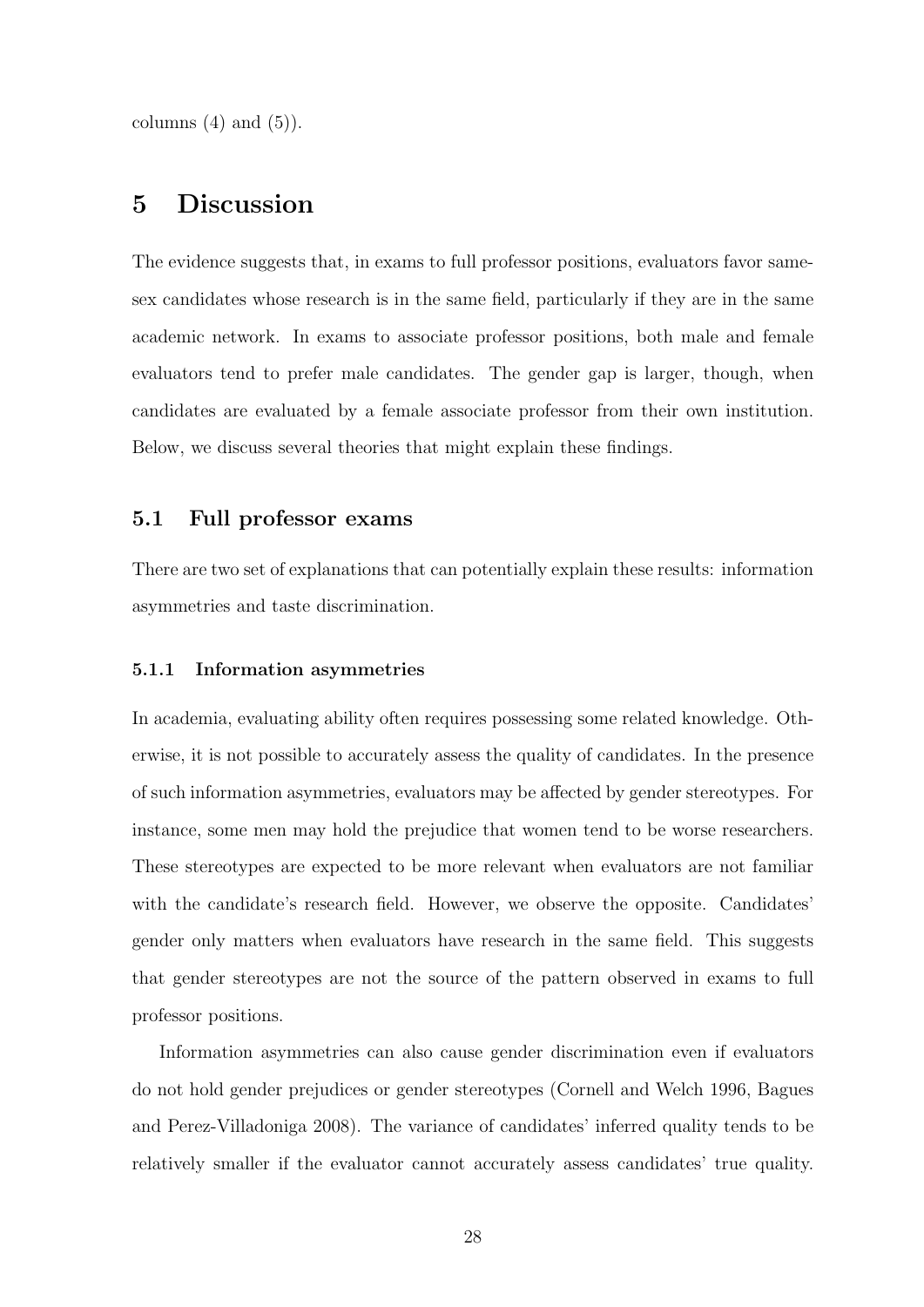As a result, when promotion decisions are decided through a tournament where only the best candidates are selected, the candidates that the evaluator can assess more accurately tend to have better chances of being promoted. If evaluators were able to better assess the quality of same-sex candidates who do research in the same field, that would explain the pattern we observe. However, there is no reason to believe that, within a given field, evaluators' accuracy depends on candidates' gender.

### 5.1.2 Taste discrimination

Our results might also reflect the existence of taste discrimination. There are several potential sources for this. Evaluators may generally dislike candidates from the opposite gender. However, this is at odds with the empirical evidence. Evaluators only take into account the gender of candidates with research in the same field as themselves.

Gender discrimination could also arise as a consequence of cronyism. If evaluators tend to favor friends and friendships tend to be gendered, this would result in same-sex candidates being favored. However, taking account observed links between candidates and evaluators explains only a very limited part of the gender effects (Table 5).

Our measure of links may be subject to measurement error, as it does not take intensity into account. It might be that links are stronger for same-sex individuals. In fact, we find that full professors favor only same-sex candidates with research in the same field, defined at a very detailed level. Moreover, the preference for same-sex candidates is largest when evaluators have to decide on the promotion of candidates in their close academic network. This evidence is consistent with evaluators being more attached to same-sex connections. All in all, our results are consistent with promotions to full professor being affected by the existence of *old boys'* and *old girls'* networks.

## 5.2 Associate professor exams

In exams to associate professor positions, the gender of full professor evaluators is not relevant. The gender of associate professor evaluators only affects the chances of promotion of candidates in their own institution.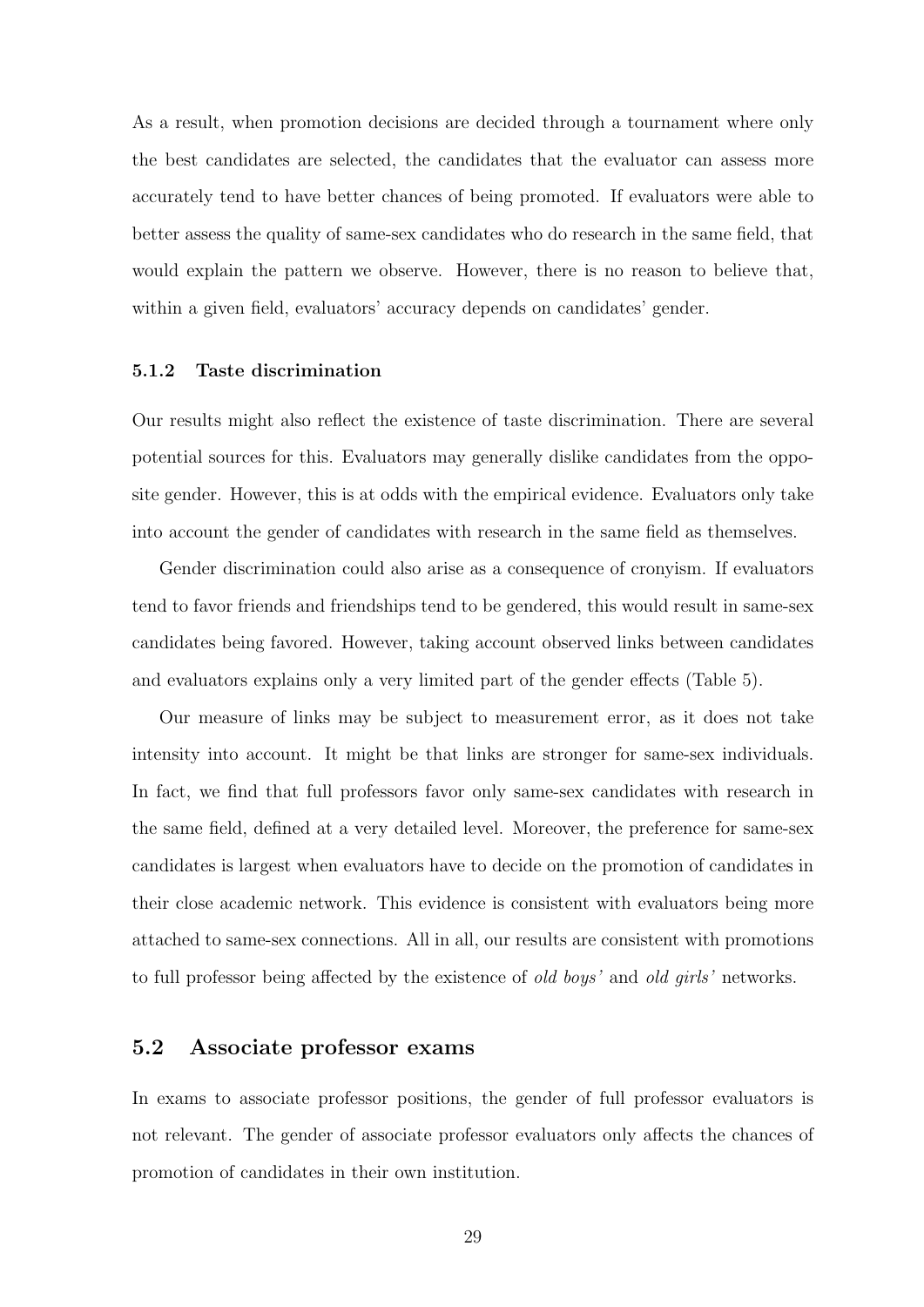#### 5.2.1 Full professor evaluators

The difference between the behavior of full professors in exams to full professor positions and their behavior in exams to associate professor positions is statistically significant at the 5% level. We might hypothesize several possible explanations for this differential conduct. First, it might be that full professors have weaker links with same-sex candidates to associate professor positions. This is consistent with the fact that in associate professor exams we observe fewer links between candidates and evaluators (Table 3). This might be related to differences in age: candidates to full professor positions are on average six years younger than evaluators. In exams to associate professors this difference is fifteen years.

An alternative interpretation of the evidence is that full professors may have different gender attitudes depending on the position at stake. According to the theory of ambivalent sexism, sexism might be a "multidimensional construct that encompasses two sets of sexist attitudes" (Glick and Fiske 1996). Male evaluators might experience sexist antipathy towards female candidates applying to top academic positions, but subjectively feel indifferent (or even a positive orientation) toward female candidates applying to lower-level positions.

#### 5.2.2 Associate professor evaluators

In exams to associate professor positions, female candidates are less likely to be promoted when they are evaluated by a committee that includes a female associate professor from their institution, relative to a male colleague. There are several theories that might explain female evaluators' preference of opposite-sex colleagues.

It might be that, as in Bagues and Esteve-Volart (2010), female evaluators overestimate the quality of male candidates.<sup>29</sup> Further, in a framework of information asymmetries, female evaluators may decide to be more demanding with female candidates in order to increase the average quality of female professors. This would positively

<sup>29</sup>Bagues and Esteve-Volart (2010) analyze entry exams to the Spanish Judiciary. Evaluators can only base their decision on candidates' performance in several tests where they are evaluated on their (memoristic) knowledge on a number of topics. In total, the evaluation process takes two or three hours. In a set up like that, information asymmetries may be very important.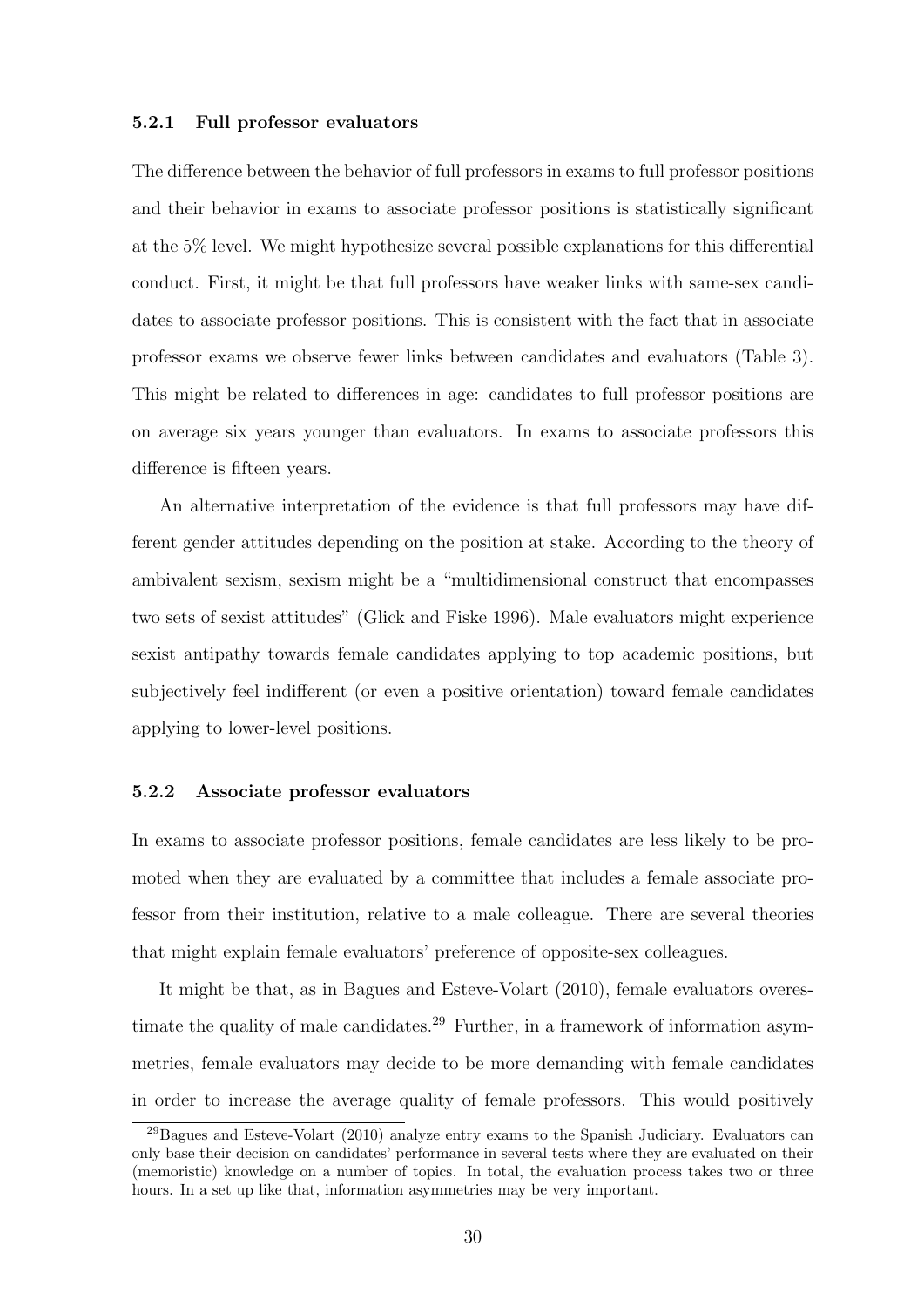affect the priors that are commonly held about the quality of female professors, including evaluators. A prediction of this theory is that female evaluators should be relatively tougher with female applicants in less feminized fields. However, the data is not consistent with this implication. When we examine results separately for several fields (ordered by their degree of feminization) we do not observe any trend (Figure 4). This result also rules out the *self-enhancement drive* theory, which argues that women in male-dominated fields tend to identify with male rather than female colleagues, in order to maintain a positive social identity (Graves and Powell 1995).

Associate professors still have to compete to be promoted to full professor positions. In Spanish universities full professors tend to be selected out of the pool of associate professors at the institution. Female associate professors might perceive female candidates as potential competitors if, for some reason, they think that the number of women that will be promoted to full professor positions in the future is limited by some (invisible) gender quota. This theory would explain why female associate professor evaluators discriminate against their female colleagues, but not against other female candidates (and why, simultaneously, female full professors do not have any gender preference in these exams). Alternatively, our results might reflect some sort of non-academic rivalry among female junior faculty (Ruffle and Shtudiner 2010)

## 6 Conclusions

In the last few decades there has been a significant increase in the number of women starting academic careers both in the US and in Europe. However, the larger presence of women at the lower rungs of the academic ladder has not translated into proportional increases in the presence of women at the top.

This paper studies whether promotion committees hinder women's access to top positions. We exploit evidence from a large-scale randomized natural experiment: the system of centralized examinations that was implemented between 2002 and 2006 in Spain to determine promotion to associate and full professor positions in all academic disciplines. These competitions involved around 30,000 candidacies and 7,000 evalua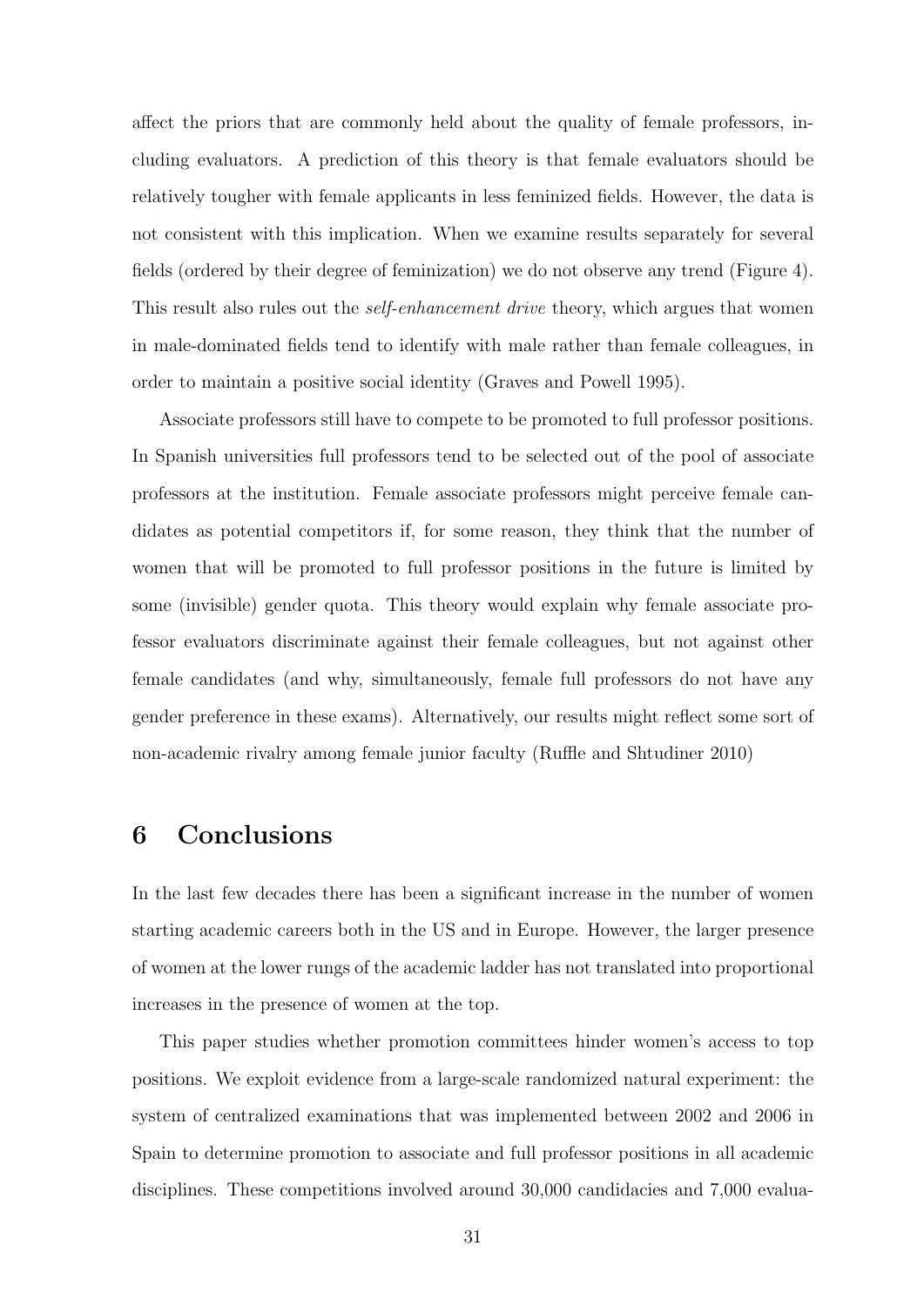tors. The fact that committee members were selected through a lottery allows us to consistently estimate the effect of committees' gender composition on promotions.

We find that the gender composition of committees is an important determinant of promotion, but its effect depends on a number of factors. In full professor exams, evaluators tend to favor same-sex candidates with whom they share some academic link. This pattern is consistent with the existence of *old boys* and *old girls* networks. On the other hand, in associate professor exams, full professor evaluators do not exhibit any gender preference, but female associate professor evaluators discriminate against female candidates from their institution, perhaps for strategic reasons. The differential behavior of full professors may reflect the lesser importance of networks at the early stages of the academic career. Alternatively, it might be that evaluators' attitudes toward male and female candidates depend on the position at stake. Associate professors' preference for opposite-sex colleagues might be due to strategic concerns. It may be that female associate professors expect full professor positions to be subject to an invisible gender quota. These results are not due to omitted characteristics of evaluators such as age, tenure, research production, research interests, affiliation or academic connections.

Our findings have important policy implications. To prevent gender discrimination, several countries, including Norway (1988), Finland (1995), Sweden (1999) and Spain (2007), have introduced gender quotas in scientific committees (European Commission 2008). Since, as shown in this paper, quotas may have a positive effect on female promotion only in certain situations, our work provides strong evidence against a generalized implementation of gender quotas. The suitability of quotas will depend on the degree to which networks are gendered, evaluators' strategic concerns, and the position at stake.

In the case of Spain, gender quotas exist in all hiring and promotion committees in public institutions, including universities. The quota mandates that at least 40% of committee members must be of each gender. According to our findings, the introduction of a 40% gender quota in full professor committees is excessive. In this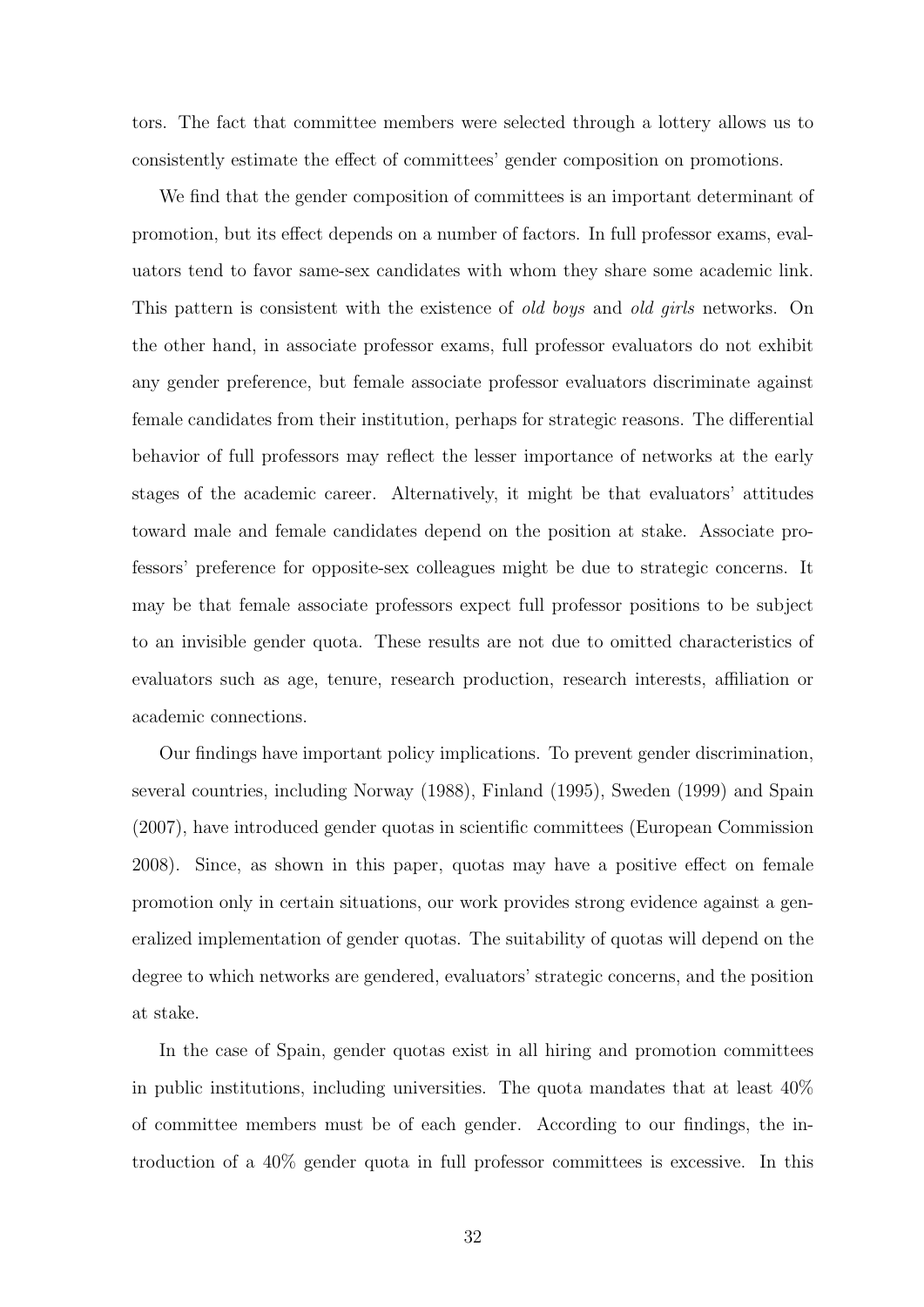case, the presence of a single female on the committee would be enough to overcome the bias induced by *old boys* networks. On the contrary, at the lower rungs of the academic ladder quotas decrease the number of women who are promoted. Moreover, quotas increase disproportionally the time that female professors have to spend sitting on committees.<sup>30</sup>

## References

- Abrevaya, Jason and Daniel S. Hamermesh (2011), "Charity and Favoritism in the Field: Are Female Economists Nicer (to Each Other)?," Review of Economic and Statistics, forthcoming.
- Akerlof, George A. and Rachel E. Kranton (2000), "Economics And Identity," The Quarterly Journal of Economics, MIT Press, Vol. 115(3), pp. 715-753.
- Bagues, Manuel and Berta Esteve-Volart (2010), "Can Gender Parity Break the Glass Ceiling? Evidence from a Repeated Randomized Experiment," Review of Economic Studies, Vol. 77(4).
- Bagues, Manuel and Maria Jose Perez-Villadoniga (2008), "Why do I like people like me?," Universidad Carlos III Working Paper 2008-06.
- Blackaby, David, Alison L. Booth and Jeff Frank (2005), "Outside Offers And The Gender Pay Gap: Empirical Evidence From the UK Academic Labour Market," Economic Journal, Vol. 115(501), pp. F81-F107
- Blank, Rebecca M. (1991), "The Effects of Double-Blind versus Single-Blind Reviewing: Experimental Evidence from The American Economic Review," American Economic Review, Vol. 81(5), pp. 1041-67.
- Blau, Francine, Marianne Ferber and Anne Winkler (2010), The Economics of Women, Men and Work, 6th ed. Upper Saddle River, NJ: Pearson/Prentice-Hall.
- Booth, Alison L. and Andrew Leigh (2010), "Do Employers Discriminate by Gender? A Field Experiment in Female-Dominated Occupations," Economic Letters, Vol. 107(2), pp. 236-238.
- Boschini, Anne and Anna Sjögren (2007), "Is Team Formation Gender Neutral? Evidence from Coauthorship Patterns," Journal of Labor Economics, Vol. 25(2), pp. 325-365.
- Broder, Ivy E. (1993), "Review of NSF Economics Proposals: Gender and Institutional Patterns," American Economic Review, Vol. 83(4), pp. 964-970.
- Buela-Casal, Gualberto and Juan Carlos Sierra (2006), "Criterios, indicadores y estándares para la acreditación de Profesores Titulares y Catedráticos de Universidad, Psicothema," Vol. 19(4), pp. 537-551.

<sup>30</sup>A back-of-the-envelope calculation suggests that a female full professor has to sit in committees four times more often than a male full professor. This figure is the result of considering that the proportion of women in the population of full professors is equal to 15%, and that at least 40% of committee members should be women  $[(0.85 - (0.85 * 0.60)) / (0.15 * 0.60) \approx 4]$ .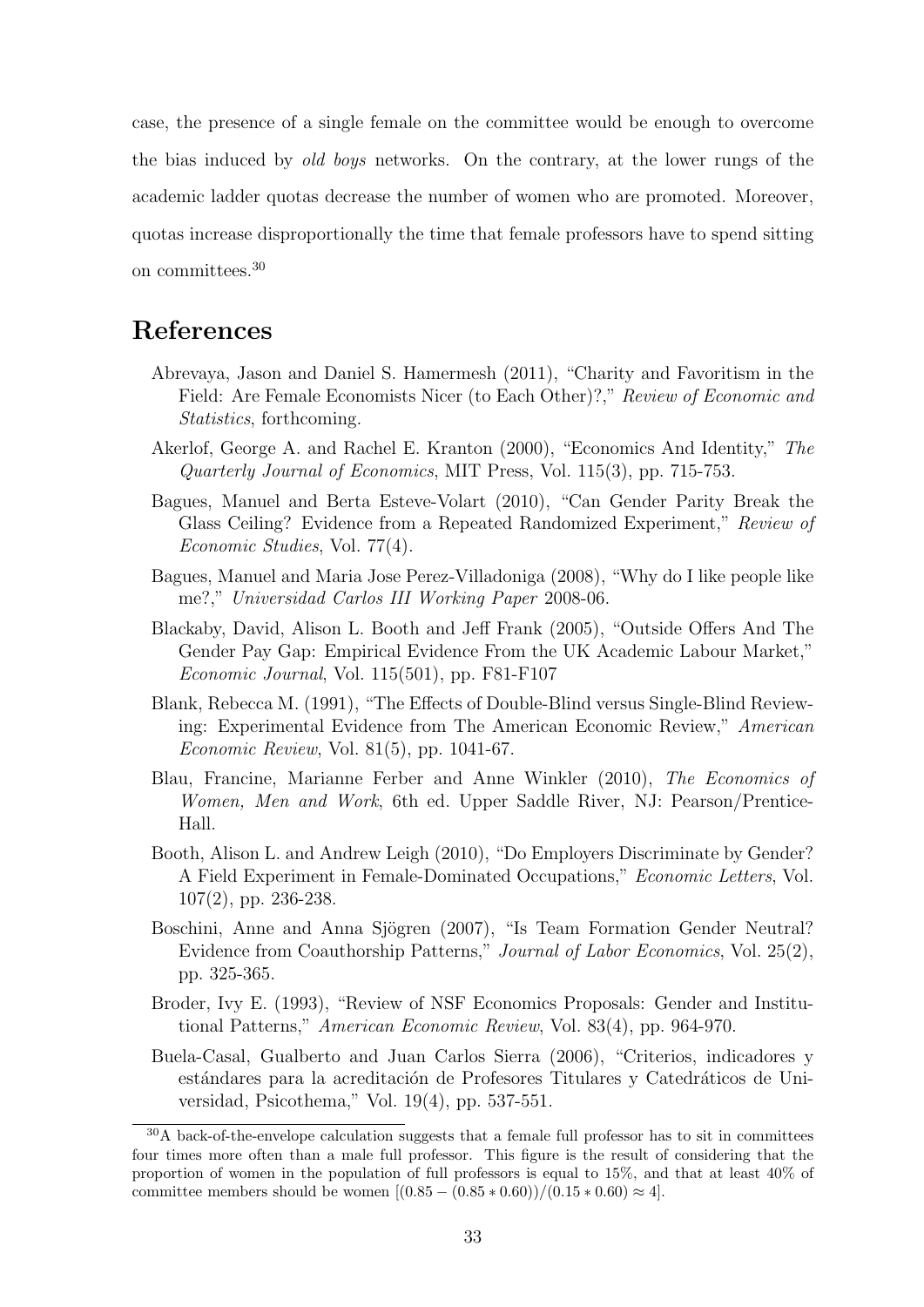- Combes, Pierre-Philippe, Laurent Linnemer and Michael Visser (2008), "Publish or peer-rich? The role of skills and networks in hiring economics professors," Labour Economics, Vol. 15(3), pp. 423-441.
- Cornell, Bradford and Ivo Welch (1996) "Culture, Information, and Screening Discrimination," Journal of Political Economy , Vol. 104(3), pp. 542-571.
- Cruz-Castro, Laura, Luis Sanz-Menéndez and Jaime Aja Valle (2006), "Las trayectorias profesionales y académicas de los profesores de universidad y los investigadores del CSIC," Unidad de políticas comparadas (CSIC) Working Paper 06-08.
- Dolado, Juan Jose, Florentino Felgueroso and Miguel Almunia (forthcoming), "Are men and women-economists evenly distributed across research fields? Some new empirical evidence," SERIEs.
- European Commission (2008), "Mapping the Maze: Getting More Women to the Top in Research," Luxembourg: Publication Office of the European Union.
- European Commission (2009), "She Figures 2009: Statistics and Indicators on Gender Equality in Science," Luxembourg: Publication Office of the European Union.
- Fuentes, Eulàlia and Llorenç Arguimbau (2010), "Las tesis doctorales en España (1997-2008): análisis, estadísticas y repositorios cooperativos," Revista Española de Documentación Científica, Vol. 33(1), pp. 63-89.
- Ginther, Donna K. and Kathy J. Hayes (2003), "Gender Differences in Salary and Promotion for Faculty in the Humanities, 1977-1995", Journal of Human Resources, Vol. 38(1), pp. 34-73.
- Ginther, Donna K. and Shulamit Kahn (2004), "Women in Economics: Moving Up or Falling Off the Academic Ladder," Journal of Economic Perspectives, Vol. 18(3), pp 193-214.
- Ginther, Donna K. and Shulamit Kahn (2009), "Does Science Promote Women? Evidence from Academia 1973-2001," NBER chapters in: Science and Engineering Careers in the United States: An Analysis of Markets and Employment, pp. 163-194.
- Glick, Peter and Susan T. Fiske (1996), "The Ambivalent Sexism Inventory: Differentiating Hostile and Benevolent Sexism," Journal of Personality and Social Psychology, Vol. 70(3), pp. 491-512.
- Granovetter, Mark S. (1973), "The Strength of Weak Ties," American Journal of Sociology, Vol. 78(6), pp. 1360-1380.
- Graves, Laura. M. and Gary N. Powell (1995), "The Effect of Sex Similarity on Recruiters' Evaluations of Actual Applicants: A Test of the Similarity-Attraction Paradigm," Personnel Psychology, Vol. 48(1), pp. 85-98.
- Hale, Galina and Tali Regev (2011), "Gender Ratios at Top PhD Programs in Economics," mimeo.
- Hamermesh, Daniel and Jeff E. Biddle (1994), "Beauty and the Labor Market," American Economic Review, Vol. 84(5), pp. 1174-94.
- Hilmer, Christiana and Michael Hilmer, "Women Helping Women, Men Helping Women? Same-Gender Mentoring, Initial Job Placements, and Early Career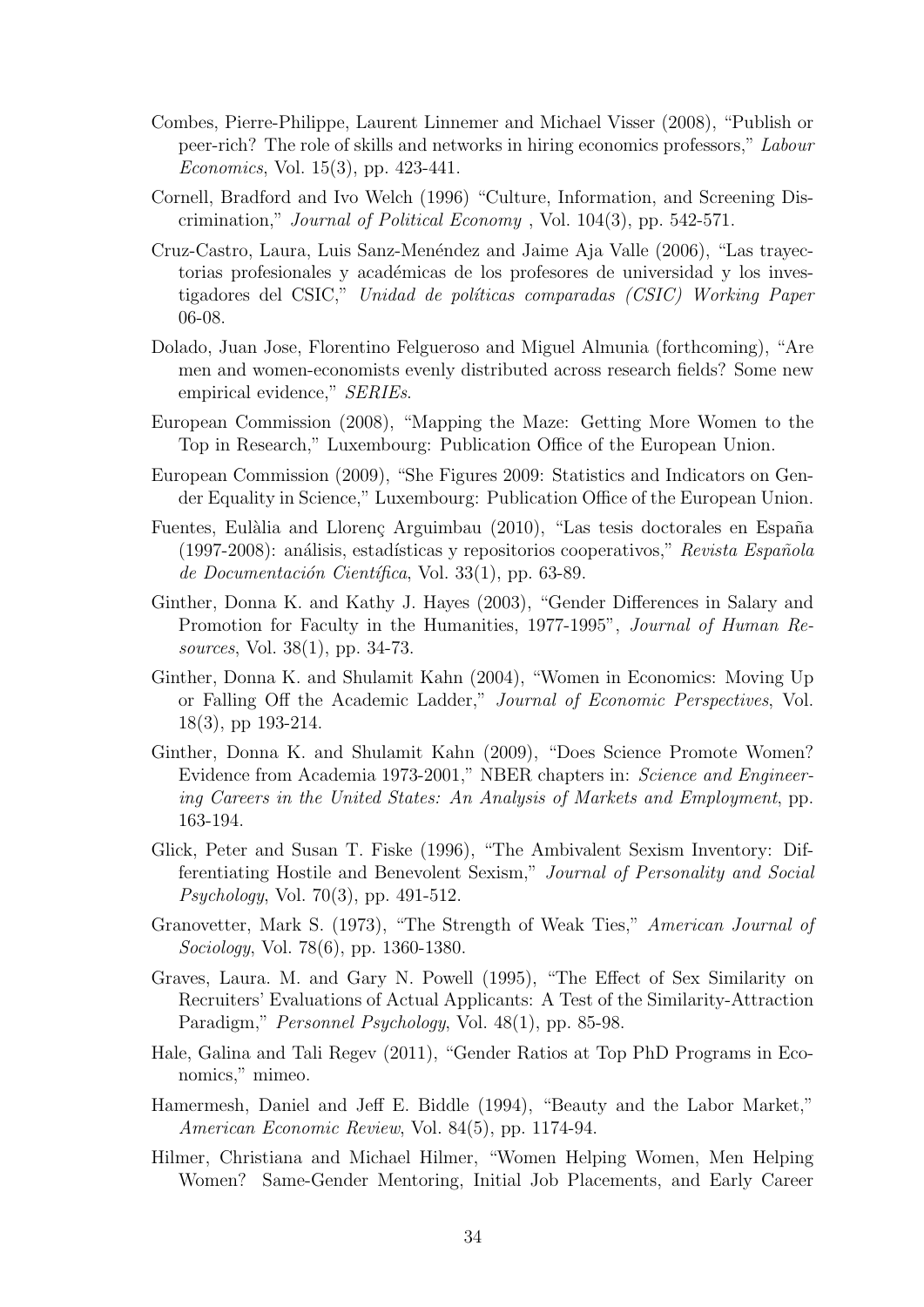Publishing Success for Economics PhDs," American Economic Review, Vol. 97(2), pp. 422-426.

- Holmes, Mary Anne and Suzanne O'Connell (2007), "Leaks in the pipeline," Nature, Vol. 446, pp. 346.
- Instituto Nacional de Estadística, Estadística de la Enseñanza Universitaria, several issues.
- National Science Foundation, Division of Science Resources Statistics (2009), "Characteristics of Doctoral Scientists and Engineers in the United States: 2006. Detailed Statistical Tables NSF 09-317," Arlington, VA. Available at http://www.nsf.gov/statistics/nsf09317/.
- National Research Council (2007), Beyond Bias and Barriers: Fulfilling the Potential of Women in Academic Science and Engineering, Washington D.C.: The National Academies Press.
- National Research Council (2009), Gender Differences at Critical Transitions in the Careers of Science, Engineering, and Mathematics Faculty, Washington D.C.: The National Academies Press.
- Mayer, Adalbert and Steven L. Puller (2008), "The old boy (and girl) network: Social network formation on university campuses," Journal of Public Economics, Vol. 92(1-2), pp. 329-347.
- McDowell, John M.; Larry D. Singell, Jr. and James P. Ziliak (1999), "Cracks in the Glass Ceiling: Gender and Promotion in the Economics Profession," American Economic Review, Vol. 89(2), pp. 392-396.
- Ruffle, Bradley J. and Ze'ev Shtudiner (2010), "Are Good-Looking People More Employable?," Ben-Gurion University of the Negev Discussion Paper 10-06
- Steele, Claude M. (1997), "A Threat in the Air: How Stereotypes Shape Intellectual Identity and Performance," American Psychologist, Vol. 52(6), pp. 613-29.
- Tesch, Bonnie; Helen M. Wood; Amy L. Helwig; Ann Butler Nattinger (1995), "Promotion of Women Physicians in Academic Medicine: Glass Ceiling or Sticky Floor," Journal of the American Medical Association, 273(13), pp. 1022-1025.
- Wennerås, Christine and Agnes Wold (1997), "Nepotism and sexism in peer-review," Nature, Vol 387, pp. 341-343.
- Zinovyeva, Natalia (2011), "It's not what you know, but who you know: The role of connections in academic promotion," mimeo, IPP-CSIC.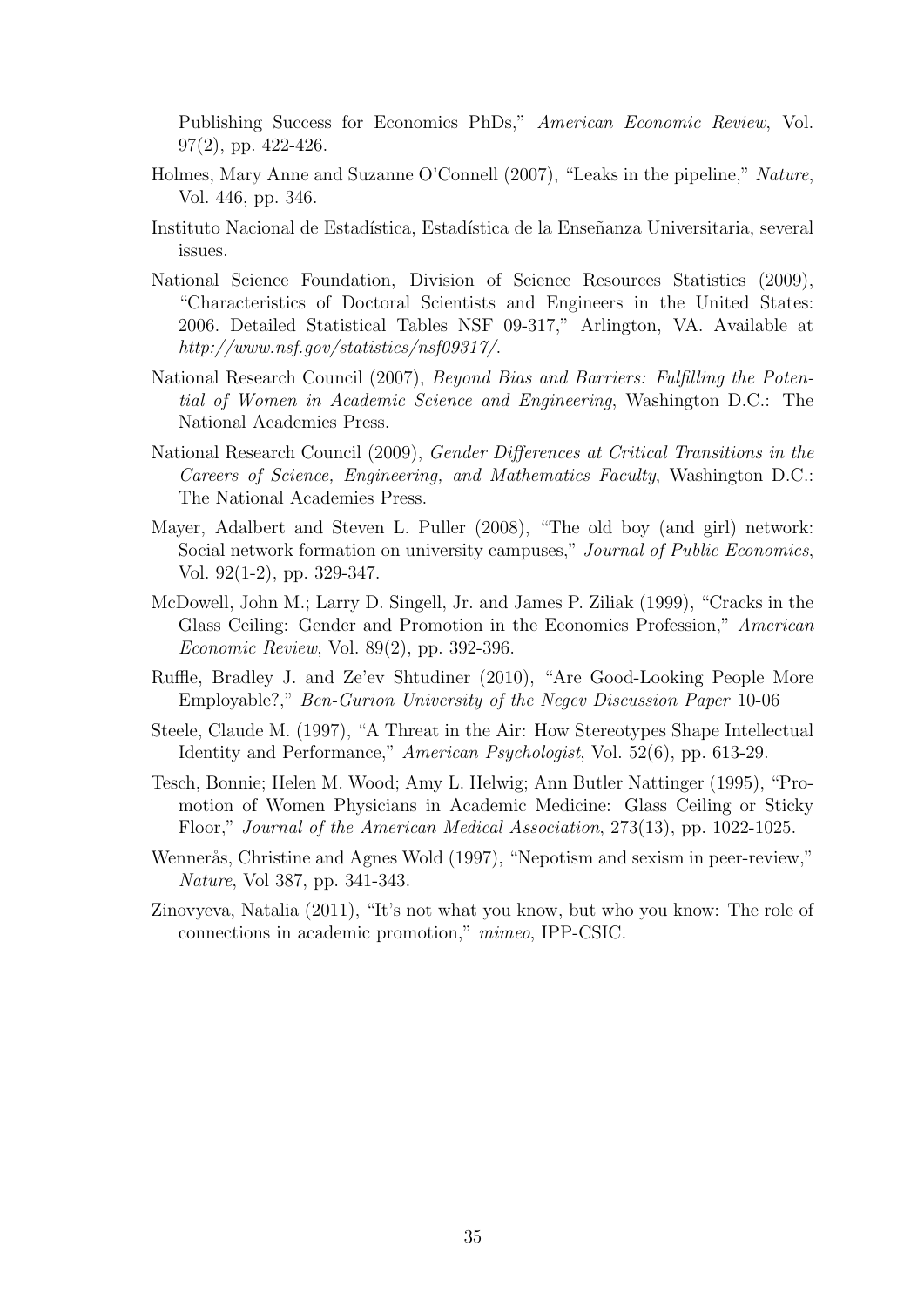|                           | Full-professor exams $(N=502)$ |           |      | Associate-professor exams $(N=465)$ |       |           |                  |      |
|---------------------------|--------------------------------|-----------|------|-------------------------------------|-------|-----------|------------------|------|
|                           | Mean                           | Std. Dev. | Min  | Max                                 | Mean  | Std. Dev. | Min              | Max  |
| Positions per exam        | 2.92                           | 1.78      |      | 12                                  | 4.74  | 4.71      |                  | 25   |
| Candidates per exam       | 27.09                          | 17.98     | З    | 132                                 | 39.01 | 34.82     | 3                | 270  |
| Positions per candidate   | 0.13                           | 0.07      | 0.02 | 0.67                                | 0.14  | 0.08      | 0.02             | 0.67 |
| Share of positions filled | 0.98                           | 0.09      | 0    |                                     | 0.96  | 0.15      | $\left( \right)$ |      |

Table 1: Descriptive statistics – Examinations

### Table 2: Descriptive statistics – Eligible evaluators and candidacies

|                                                             | $\mathbf 1$               | $\overline{2}$                                                       | $\overline{4}$            | $\overline{5}$                                                       |
|-------------------------------------------------------------|---------------------------|----------------------------------------------------------------------|---------------------------|----------------------------------------------------------------------|
|                                                             |                           | <b>Eligible Evaluators</b>                                           |                           |                                                                      |
|                                                             |                           | <b>Full professors</b>                                               |                           | Associate professors                                                 |
|                                                             | Total                     | Difference between men<br>and women, normalized<br>at the exam level | Total                     | Difference between men<br>and women, normalized<br>at the exam level |
| Female                                                      | 0.14                      |                                                                      | 0.35                      |                                                                      |
| Age                                                         | (0.35)<br>52.90<br>(6.41) | $0.08***$<br>[0.01]                                                  | (0.48)<br>44.98<br>(7.82) | $0.04***$<br>[0.01]                                                  |
| Tenure in position                                          | 12.94<br>(8.20)           | $0.39***$<br> 0.01                                                   | 10.36<br>(6.59)           | $0.04***$<br> 0.01                                                   |
| Publications, weighted by co-authors                        | 7.24<br>(11.03)           | $0.07***$<br> 0.01                                                   | 3.51<br>(5.05)            | $0.04***$<br> 0.01                                                   |
| Citations per publication                                   | 8.07<br>(9.74)            | $-0.01$<br> 0.01                                                     | 7.30<br>(9.87)            | 0.01<br> 0.01                                                        |
| PhD students advised                                        | 4.85<br>(5.07)            | $0.24***$<br>[0.01]                                                  | 1.09<br>(1.98)            | $0.22***$<br>[0.01]                                                  |
| PhD committees                                              | 23.94<br>(23.71)          | $0.38***$<br>[0.01]                                                  | 4.65<br>(7.00)            | $0.20***$<br>[0.01]                                                  |
| Total number of observations<br>Total number of individuals | 49,199<br>7.963           |                                                                      | 61,052<br>21,979          |                                                                      |
|                                                             |                           | Candidacies                                                          |                           |                                                                      |
|                                                             |                           | Full professor exams                                                 |                           | Associate professor exams                                            |
|                                                             | Total                     | Difference between men<br>and women, normalized<br>at the exam level | Total                     | Difference between men<br>and women, normalized<br>at the exam level |
| Female                                                      | 0.27                      |                                                                      | 0.40                      |                                                                      |
| Age                                                         | (0.44)<br>46.40<br>(6.50) | $-0.05***$                                                           | (0.49)<br>37.46           | $0.08***$                                                            |
| Publications, weighted by co-authors                        | 4.35<br>(6.08)            | [0.02]<br>$0.07***$<br>[0.02]                                        | (6.55)<br>2.33<br>(3.90)  | [0.02]<br>$-0.02$<br>[0.01]                                          |
| Citations per publication                                   | 7.38<br>(10.12)           | $-0.01$<br>[0.02]                                                    | 6.18<br>(12.16)           | $-0.01$<br> 0.01                                                     |
| PhD students advised                                        | 1.76<br>(2.52)            | $0.12***$<br>[0.02]                                                  | 0.20<br>(0.81)            | $0.07***$<br>[0.01]                                                  |
| PhD committees                                              | 6.69<br>(8.26)            | $0.11***$<br>[0.02]                                                  | 0.73<br>(2.39)            | $0.13***$<br>[0.01]                                                  |
| Total number of observations<br>Total number of individuals | 13,601<br>6.539           |                                                                      | 18,139<br>10,039          |                                                                      |

Notes: Mean values, standard deviations in parentheses, standard errors in square brackets. 547 full professor eligible evaluators and 645 associate professor eligible evaluators have missing information on age. 37 full professor eligible evaluators and 249 and our associate professor religible evaluators have missing information on age. Of the professor religible evaluators have missing information on the length of tentre. In these cases we imputed the missing information us individual has not published.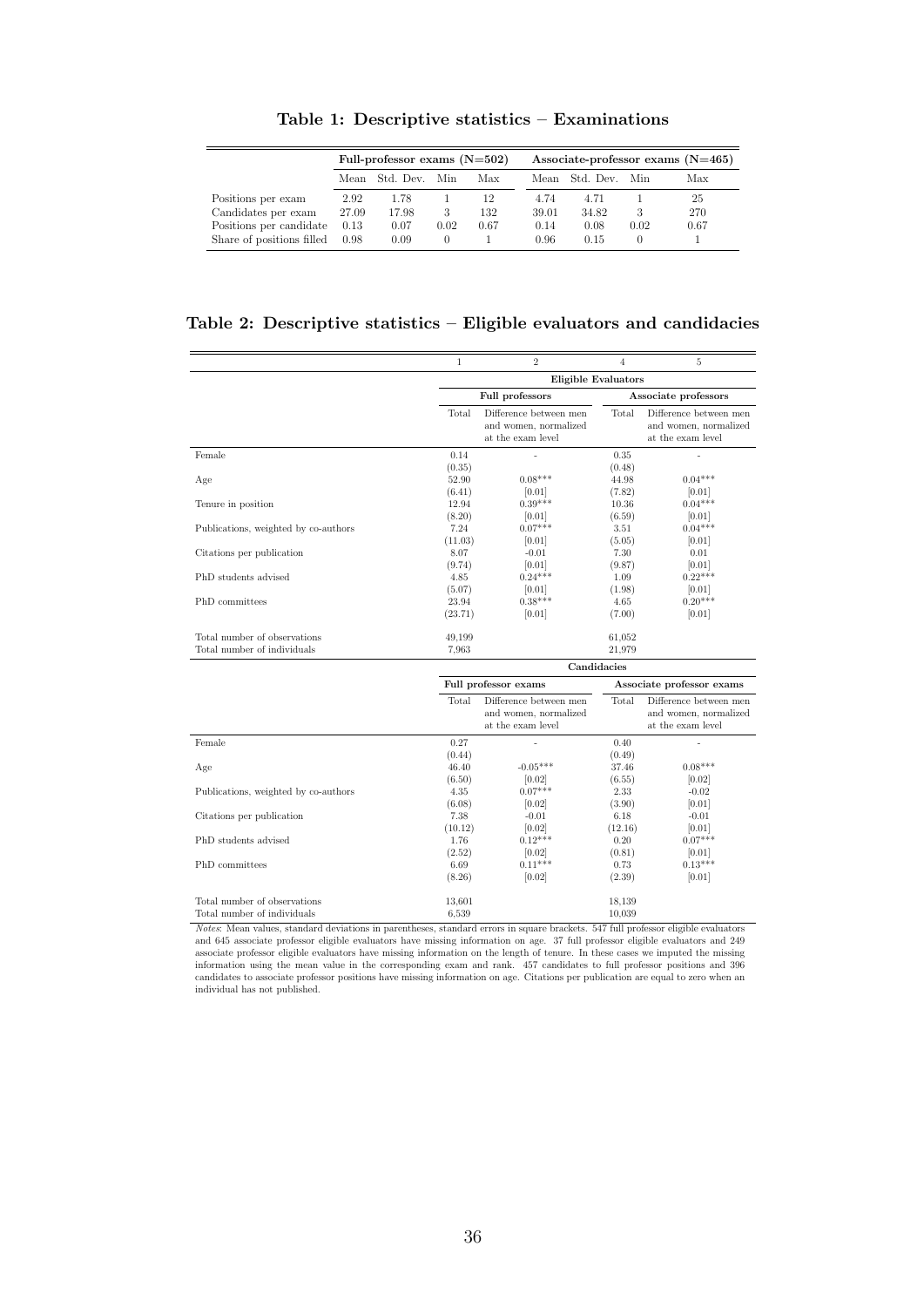|                                   |                                                                        | $\overline{2}$ | 3          | 4           | 5                                                                           | 6          |             | 8                                                                                | 9          |  |
|-----------------------------------|------------------------------------------------------------------------|----------------|------------|-------------|-----------------------------------------------------------------------------|------------|-------------|----------------------------------------------------------------------------------|------------|--|
|                                   | Candidates to full professor <sup>*</sup><br>Full professor evaluators |                |            |             | Candidates to associate professor <sup>*</sup><br>Full professor evaluators |            |             | Candidates to associate professor <sup>*</sup><br>Associate professor evaluators |            |  |
|                                   | Academic                                                               | Field          | Same       | Academic    | Field                                                                       | Same       | Academic    | Field                                                                            | Same       |  |
|                                   | network                                                                | similarity     | university | network     | similarity                                                                  | university | network     | similarity                                                                       | university |  |
| Female candidate                  | $-0.004**$                                                             | 0.006          | $0.005***$ | $-0.001$    | 0.002                                                                       | $-0.001$   | $-0.000$    | $-0.000$                                                                         | $-0.001$   |  |
|                                   | (0.002)                                                                | (0.004)        | (0.002)    | (0.001)     | (0.004)                                                                     | (0.002)    | (0.001)     | (0.003)                                                                          | (0.002)    |  |
| Female evaluator                  | $-0.017***$                                                            | $-0.013***$    | 0.001      | $-0.007***$ | $-0.008***$                                                                 | $-0.001$   | $-0.003***$ | $-0.006***$                                                                      | $0.002*$   |  |
|                                   | (0.002)                                                                | (0.002)        | (0.002)    | (0.002)     | (0.002)                                                                     | (0.002)    | (0.001)     | (0.001)                                                                          | (0.001)    |  |
| Female candidate*Female Evaluator | $0.011***$                                                             | $0.012***$     | $-0.001$   | $0.006***$  | 0.006                                                                       | $0.007**$  | $0.003***$  | $0.007***$                                                                       | $0.007***$ |  |
|                                   | (0.003)                                                                | (0.004)        | (0.003)    | (0.002)     | (0.004)                                                                     | (0.003)    | (0.001)     | (0.002)                                                                          | (0.002)    |  |
| Constant                          | $0.070***$                                                             | $0.358***$     | $0.065***$ | $0.049***$  | $0.276***$                                                                  | $0.070***$ | $0.022***$  | $0.239***$                                                                       | $0.061***$ |  |
|                                   | (0.001)                                                                | (0.002)        | (0.001)    | (0.001)     | (0.002)                                                                     | (0.001)    | (0.000)     | (0.002)                                                                          | (0.001)    |  |
| Mean of the dependent variable.   | 0.067                                                                  | 0.359          | 0.067      | 0.048       | 0.277                                                                       | 0.070      | 0.022       | 0.238                                                                            | 0.062      |  |
| Number of observations            | 490220                                                                 | 476874         | 490220     | 757663      | 625959                                                                      | 623678     | 2195186     | 1812760                                                                          | 1812955    |  |

#### Table 3: Gender pattern of links between candidates and eligible evaluators

Notes: OLS estimates, all candidacies are given the same weight. The number of observations is the number of possible matches between candidacies and eligible evaluators with non-missing information. Standard errors clustered by candidate are in parentheses. All regressions include discipline fixed effects. In columns 1, 4, and 7 the dependent variable is a dummy variable that takes value one if there exists some academic link between candidate and evaluator. In columns 2, 5, and 8 the dependent variable is a continuous variable that measures the overlap in research interests. In column 3 the dependent variable is a dummy that takes value one if candidate and evaluator are affiliated to the same university. In columns 6 and 9 the dependent variable is a dummy that takes value one if the candidate graduated in the same university where the evaluator is based.

|                                      | 1                      | $\overline{2}$       | 3                      | $\overline{4}$            |
|--------------------------------------|------------------------|----------------------|------------------------|---------------------------|
|                                      |                        | Full professor exams |                        | Associate professor exams |
|                                      | Expected<br>Committees | Actual<br>Committees | Expected<br>Committees | Actual<br>Committees      |
| Proportion of female evaluators      | 0.13                   | 0.14                 | 0.25                   | 0.25                      |
|                                      | (0.00)                 | (0.01)               | (0.01)                 | (0.01)                    |
| Zero female evaluators               | 0.43                   | 0.43                 | 0.20                   | 0.19                      |
|                                      | (0.01)                 | (0.02)               | (0.01)                 | (0.02)                    |
| One female evaluator                 | 0.32                   | 0.31                 | 0.27                   | 0.27                      |
|                                      | (0.01)                 | (0.02)               | (0.01)                 | (0.02)                    |
| Two female evaluators                | 0.16                   | 0.16                 | 0.25                   | 0.27                      |
|                                      | (0.01)                 | (0.01)               | (0.01)                 | (0.02)                    |
| Three female evaluators              | 0.06                   | 0.07                 | 0.16                   | 0.17                      |
|                                      | (0.01)                 | (0.01)               | (0.01)                 | (0.02)                    |
| Four or more female evaluators       | 0.03                   | 0.03                 | 0.12                   | 0.10                      |
|                                      | (0.00)                 | (0.01)               | (0.01)                 | (0.01)                    |
| Age                                  | 53.16                  | 53.19                | 48.76                  | 48.95                     |
|                                      | (0.11)                 | (0.15)               | (0.14)                 | (0.18)                    |
| Tenure in position                   | 13.31                  | 13.27                | 11.69                  | 11.73                     |
|                                      | (0.10)                 | (0.16)               | (0.10)                 | (0.15)                    |
| Publications, weighted by co-authors | 5.76                   | 5.43                 | 3.79                   | 3.81                      |
|                                      | (0.27)                 | (0.27)               | (0.18)                 | (0.21)                    |
| Citations per publication            | 7.01                   | 6.91                 | 6.20                   | 6.18                      |
|                                      | (0.25)                 | (0.27)               | (0.24)                 | (0.27)                    |
| PhD students advised                 | 4.90                   | 4.83                 | 2.80                   | 2.87                      |
|                                      | (0.10)                 | (0.12)               | (0.07)                 | (0.09)                    |
| Membership in PhD committees         | 23.77                  | 24.36                | 12.75                  | 12.90                     |
|                                      | (0.43)                 | (0.55)               | (0.27)                 | (0.34)                    |

#### Table 4: Expected and actual committee composition

Notes: The sample includes 502 exams to full professor positions and 465 exams to associate professor positions. Standard errors are reported in parentheses. The calculation of the expected committee composition is explained in Appendix B.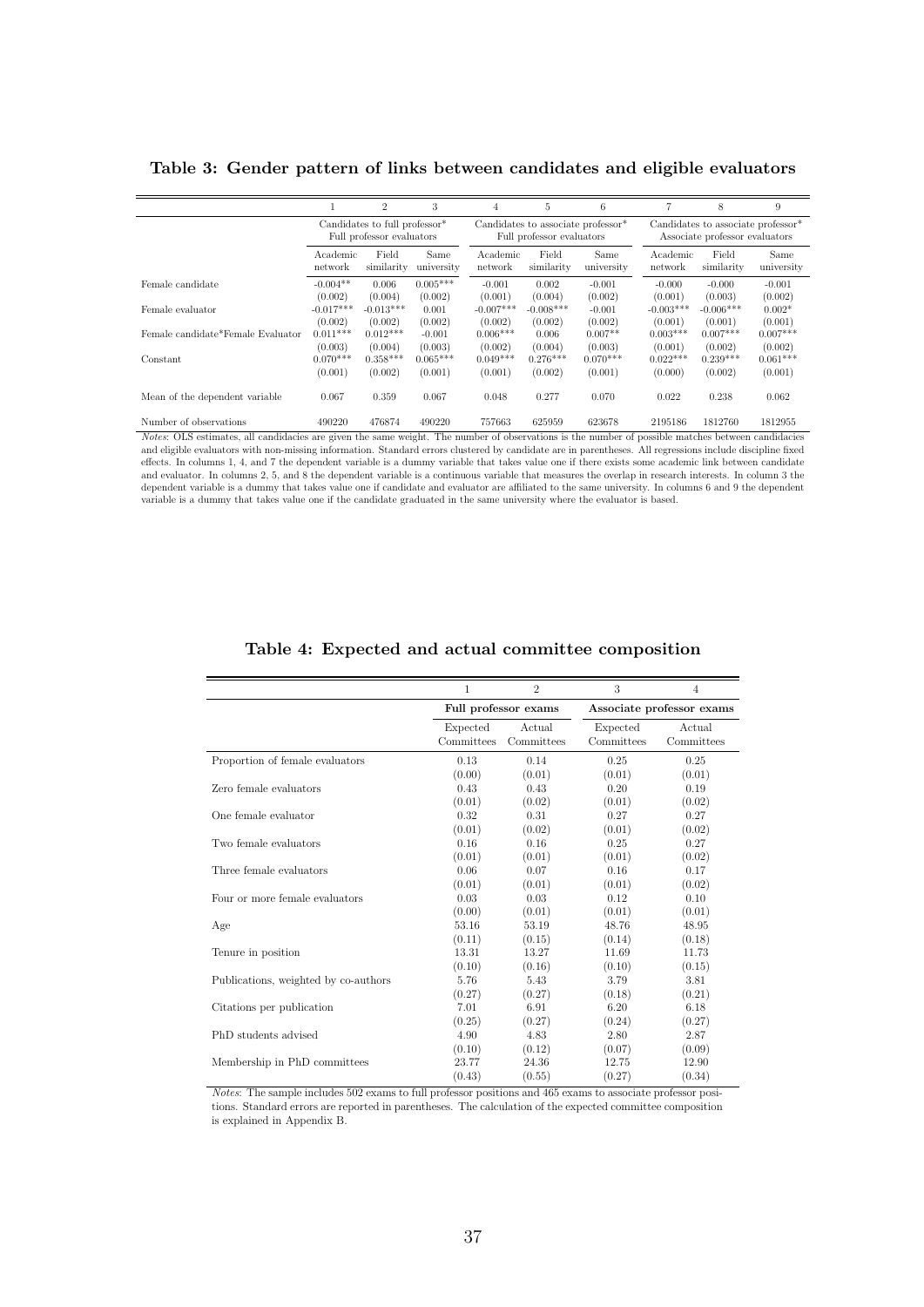|                                       | $\mathbf{1}$              | $\overline{2}$ | $\,3$        | $\overline{4}$ | 5            | $\,$ 6 $\,$  |  |  |  |
|---------------------------------------|---------------------------|----------------|--------------|----------------|--------------|--------------|--|--|--|
|                                       | Full professor exams      |                |              |                |              |              |  |  |  |
| Female candidate                      | $-0.017***$               | $-0.010$       | $-0.010$     | $-0.010$       | $-0.009$     | $-0.009$     |  |  |  |
|                                       | (0.006)                   | (0.006)        | (0.007)      | (0.007)        | (0.007)      | (0.007)      |  |  |  |
| Female FP evaluators                  | $-0.047***$               | $-0.046***$    | $-0.042**$   | $-0.036**$     | $-0.031*$    | $-0.029$     |  |  |  |
|                                       | (0.017)                   | (0.018)        | (0.018)      | (0.018)        | (0.019)      | (0.019)      |  |  |  |
| Female candidate*Female FP evaluators | $0.137***$                | $0.123**$      | $0.110**$    | $0.102**$      | $0.105**$    | $0.102**$    |  |  |  |
|                                       | (0.051)                   | (0.051)        | (0.051)      | (0.051)        | (0.051)      | (0.051)      |  |  |  |
| Constant                              | $0.111***$                | $0.110***$     | $0.110***$   | $0.110***$     | $0.110***$   | $0.110***$   |  |  |  |
|                                       | (0.002)                   | (0.002)        | (0.002)      | (0.002)        | (0.002)      | (0.002)      |  |  |  |
| Candidates' characteristics           |                           | ✓              | $\checkmark$ | $\checkmark$   | ✓            | $\checkmark$ |  |  |  |
| Evaluators' characteristics           |                           |                | ✓            | ✓              | $\checkmark$ | ✓            |  |  |  |
| Academic networks                     |                           |                |              | ✓              | $\checkmark$ | ✓            |  |  |  |
| Research field similarity             |                           |                |              |                | ✓            | $\checkmark$ |  |  |  |
| Same university                       |                           |                |              |                |              | ✓            |  |  |  |
| Adjusted R-squared                    | 0.022                     | 0.052          | 0.051        | 0.063          | 0.064        | 0.066        |  |  |  |
| Number of observations                | 13601                     | 12680          | 12680        | 12680          | 12371        | 12371        |  |  |  |
|                                       | Associate professor exams |                |              |                |              |              |  |  |  |
| Female candidate                      | $-0.024***$               | $-0.023***$    | $-0.022***$  | $-0.022***$    | $-0.022***$  | $-0.021***$  |  |  |  |
|                                       |                           |                |              |                |              |              |  |  |  |
|                                       | (0.005)<br>0.012          | (0.005)        | (0.005)      | (0.005)        | (0.006)      | (0.006)      |  |  |  |
| Female FP evaluators                  |                           | 0.015          | 0.029        | 0.033          | 0.047        | 0.054        |  |  |  |
|                                       | (0.030)                   | (0.030)        | (0.032)      | (0.031)        | (0.038)      | (0.043)      |  |  |  |
| Female candidate*Female FP evaluators | $-0.013$                  | $-0.014$       | $-0.044$     | $-0.040$       | $-0.038$     | $-0.041$     |  |  |  |
|                                       | (0.064)                   | (0.063)        | (0.065)      | (0.065)        | (0.075)      | (0.077)      |  |  |  |
| Female AP evaluators                  | 0.023                     | $0.029*$       | $0.033**$    | $0.027*$       | 0.014        | 0.028        |  |  |  |
|                                       | (0.016)                   | (0.016)        | (0.016)      | (0.016)        | (0.020)      | (0.022)      |  |  |  |
| Female candidate*Female AP evaluators | $-0.071*$                 | $-0.069*$      | $-0.073**$   | $-0.073**$     | $-0.072*$    | $-0.087*$    |  |  |  |
|                                       | (0.037)                   | (0.036)        | (0.037)      | (0.037)        | (0.043)      | (0.044)      |  |  |  |
| Constant                              | $0.126***$                | $0.126***$     | $0.125***$   | $0.125***$     | $0.132***$   | $0.129***$   |  |  |  |
|                                       | (0.002)                   | (0.002)        | (0.002)      | (0.002)        | (0.003)      | (0.003)      |  |  |  |
| Candidates' characteristics           |                           | ✓              | $\checkmark$ | ✓              | $\checkmark$ | $\checkmark$ |  |  |  |
| Evaluators' characteristics           |                           |                | $\checkmark$ | ✓              | $\checkmark$ | ✓            |  |  |  |
| Academic networks                     |                           |                |              | ✓              | $\checkmark$ | ✓            |  |  |  |
| Research field similarity             |                           |                |              |                | ✓            | ✓            |  |  |  |
| Same university                       |                           |                |              |                |              | $\checkmark$ |  |  |  |
| Adjusted R-squared                    | 0.026                     | 0.038          | 0.037        | 0.050          | 0.053        | 0.059        |  |  |  |
| Number of observations                | 18139                     | 17432          | 17432        | 17432          | 14789        | 13213        |  |  |  |

Table 5: The effect of committees' gender composition on candidates' success

Notes: OLS estimates. Standard errors are clustered by exam. All regressions include discipline fixed effects and the number of positions per candidate. These controls are rescaled to have zero mean in the corresponding subsample, therefore the constant is the average success rate of male candidates while the female dummy is the gender gap in the average committee. FP and AP stand for full and associate professor respectively. Female FP/AP evaluator is the difference between the actual and the expected proportion of female evaluators (of a given rank) among all committee members. Candidates' characteristics include age, publications, citations per publication, number of students advised and the membership in PhD committees. All these controls are normalized at the exam level. Columns (3)-(6) include the difference between the actual and the expected committee composition in terms of mean age, tenure, number of publications, citations per publication, number of students advised and the membership in PhD committees, and the corresponding interactions with the indicator for female candidates. Columns (4)-(6) include the difference between the actual and the expected academic network proximity between candidates and evaluators. Columns (5)-(6) include the difference between the actual and the expected overlap in research interests between candidates and evaluators. Column (6) includes the difference between the actual and the expected proportion of colleagues in the committee.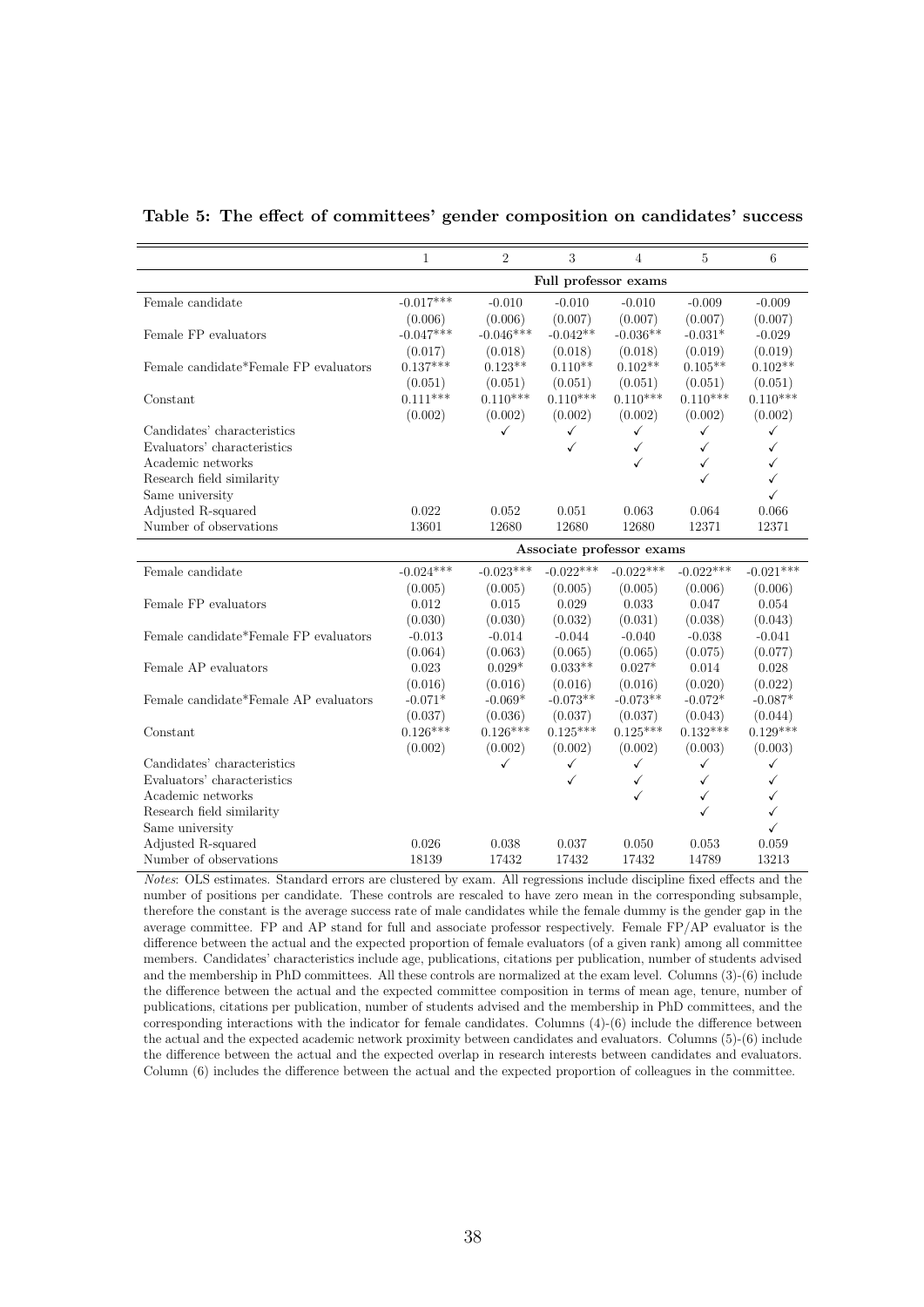|                                                                 | 1                    | $\overline{2}$    | 3            | 4            | $\overline{5}$            | 6            |  |  |
|-----------------------------------------------------------------|----------------------|-------------------|--------------|--------------|---------------------------|--------------|--|--|
|                                                                 | Full professor exams |                   |              |              | Associate professor exams |              |  |  |
|                                                                 | $X$ is equal to:     |                   |              |              | $X$ is equal to:          |              |  |  |
|                                                                 |                      | Academic Field of | Affiliation  | Academic     | Field of                  | Affiliation  |  |  |
|                                                                 | network              | research          |              | network      | research                  |              |  |  |
| Female candidate                                                | $-0.009$             | $-0.008$          | $-0.010$     | $-0.024***$  | $-0.022***$               | $-0.023***$  |  |  |
|                                                                 | (0.006)              | (0.007)           | (0.006)      | (0.005)      | (0.007)                   | (0.006)      |  |  |
| Female FP evaluators, $X_{cand} \neq X_{eval}$                  | $-0.034*$            | $-0.010$          | $-0.044**$   | 0.023        | 0.034                     | 0.036        |  |  |
|                                                                 | (0.018)              | (0.026)           | (0.019)      | (0.031)      | (0.054)                   | (0.039)      |  |  |
| Female candidate*Female FP evaluators, $X_{cand} \neq X_{eval}$ | $0.085*$             | 0.073             | $0.115**$    | $-0.007$     | $-0.010$                  | $-0.047$     |  |  |
|                                                                 | (0.050)              | (0.064)           | (0.052)      | (0.064)      | (0.090)                   | (0.067)      |  |  |
| Male FP evaluators, $X_{cand} = X_{eval}$                       | $0.448***$           | $0.138***$        | $0.343***$   | $0.829***$   | $0.205***$                | $0.466***$   |  |  |
|                                                                 | (0.057)              | (0.030)           | (0.047)      | (0.111)      | (0.057)                   | (0.079)      |  |  |
| Female candidate*Male FP evaluators, $X_{cand} = X_{eval}$      | $-0.093$             | $-0.062$          | $-0.072$     | $-0.226$     | $-0.084$                  | 0.038        |  |  |
|                                                                 | (0.100)              | (0.057)           | (0.084)      | (0.165)      | (0.087)                   | (0.115)      |  |  |
| Female FP evaluators, $X_{cand} = X_{eval}$                     | 0.300                | 0.037             | $0.372**$    | $0.751**$    | $0.206**$                 | 0.149        |  |  |
|                                                                 | (0.184)              | (0.045)           | (0.146)      | (0.316)      | (0.100)                   | (0.223)      |  |  |
| Female candidate*Female FP evaluators, $X_{cand} = X_{eval}$    | $0.609*$             | $0.159*$          | 0.030        | $-0.319$     | $-0.037$                  | $0.755**$    |  |  |
|                                                                 | (0.325)              | (0.091)           | (0.229)      | (0.428)      | (0.143)                   | (0.331)      |  |  |
| Female AP evaluators, $X_{cand} \neq X_{eval}$                  |                      |                   |              | $0.030*$     | 0.035                     | $0.043**$    |  |  |
|                                                                 |                      |                   |              | (0.016)      | (0.026)                   | (0.021)      |  |  |
| Female candidate*Female AP evaluators, $X_{cand} \neq X_{eval}$ |                      |                   |              | $-0.077**$   | $-0.099*$                 | $-0.060$     |  |  |
|                                                                 |                      |                   |              | (0.036)      | (0.054)                   | (0.042)      |  |  |
| Male AP evaluators, $X_{cand} = X_{eval}$                       |                      |                   |              | $0.609***$   | $0.090*$                  | $0.325***$   |  |  |
|                                                                 |                      |                   |              | (0.142)      | (0.050)                   | (0.078)      |  |  |
| Female candidate*Male AP evaluators, $X_{cand} = X_{eval}$      |                      |                   |              | $-0.358$     | $-0.131*$                 | $-0.043$     |  |  |
|                                                                 |                      |                   |              | (0.245)      | (0.074)                   | (0.123)      |  |  |
| Female AP evaluators, $X_{cand} = X_{eval}$                     |                      |                   |              | $0.540*$     | 0.066                     | $0.441***$   |  |  |
|                                                                 |                      |                   |              | (0.307)      | (0.065)                   | (0.121)      |  |  |
| Female candidate*Female AP evaluators, $X_{cand} = X_{eval}$    |                      |                   |              | $-0.066$     | $-0.161*$                 | $-0.433***$  |  |  |
|                                                                 |                      |                   |              | (0.424)      | (0.096)                   | (0.161)      |  |  |
| Constant                                                        | $0.110***$           | $0.109***$        | $0.110***$   | $0.126***$   | $0.130***$                | $0.126***$   |  |  |
|                                                                 | (0.002)              | (0.002)           | (0.002)      | (0.002)      | (0.003)                   | (0.003)      |  |  |
| Candidates' characteristics                                     | $\checkmark$         | ✓                 | $\checkmark$ | $\checkmark$ | $\checkmark$              | $\checkmark$ |  |  |
| Adjusted R-squared                                              | 0.063                | 0.053             | 0.059        | 0.048        | 0.042                     | 0.049        |  |  |
| Number of observations                                          | 12680                | 12371             | 12680        | 17432        | 13213                     | 14911        |  |  |

#### Table 6: When does gender matter?

Notes: OLS estimates. Standard errors are clustered by exam. Candidates' characteristics include age, publications, citations per publication, number of students advised and the membership in PhD committees. All these controls are normalized at the exam level. All regressions include discipline fixed effects and the number of positions per candidate. These controls are rescaled to have zero mean in the corresponding subsample, therefore the constant is the average success rate of male candidates while the female dummy is the gender gap in the average committee. FP and AP stand for full and associate professor respectively. Female FP/AP evaluator is the difference between the actual and the expected proportion of female evaluators (of a given rank) among all committee members. 'Same field of research' indicates whether a candidate and an evaluator have the overlap of research interests exceeding 50%. In columns (1)-(3), the reference group is a 'Male FP evaluator,  $X_{cand} \neq X_{eval}$ '. In columns (4)-(6), the reference groups are 'Male FP evaluators,  $\chi'_{cand} \neq X_{eval}$ ' and 'Male AP evaluators,  $X_{cand} \neq X_{eval}$ '.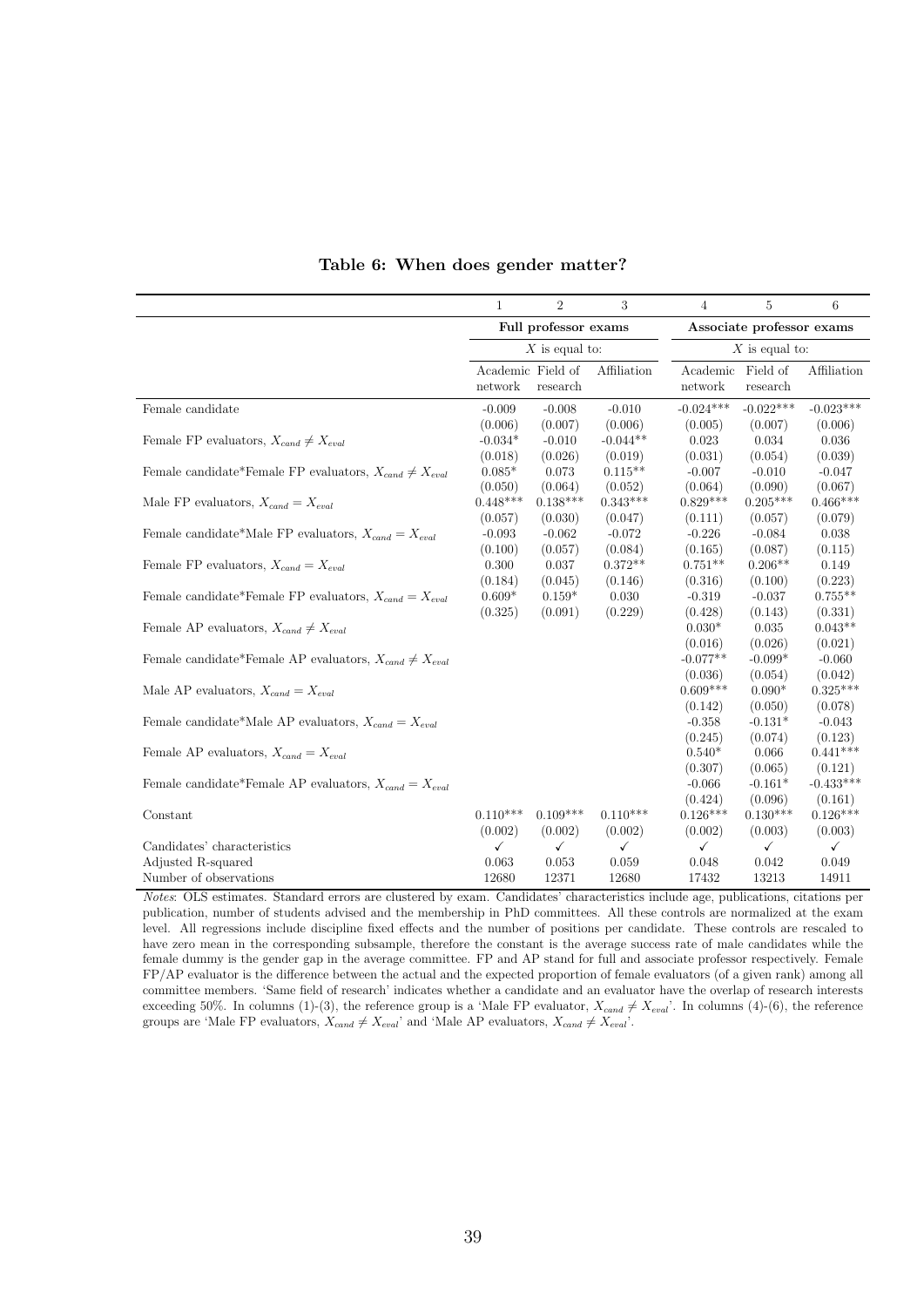

Figure 1: Proportion of women in Spanish academia

Source: Authors' calculations based on information from Instituto Nacional de Estadística, Estadística de la Enseñanza Universitaria, several issues.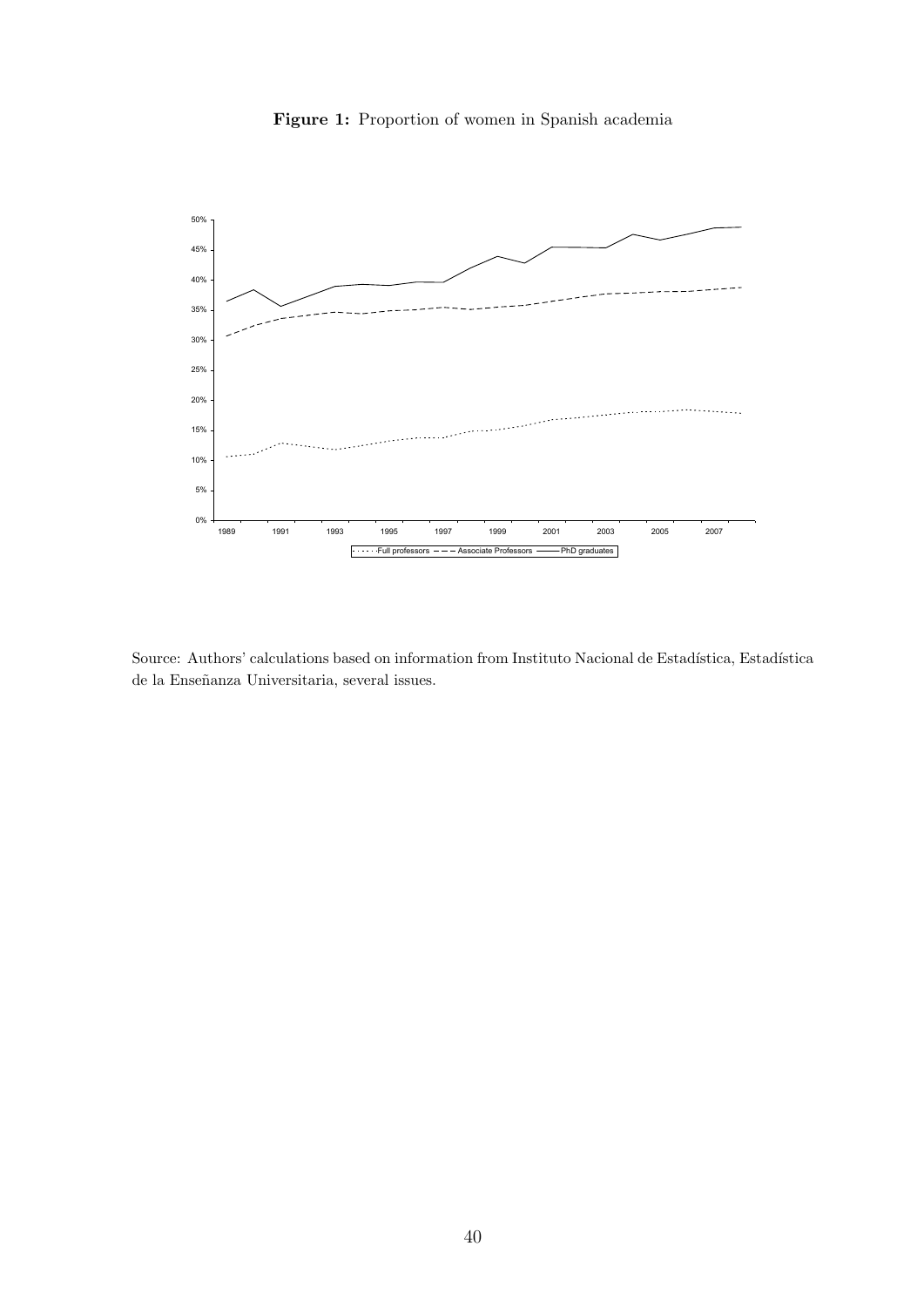Figure 2: The effect of committees' gender composition on the relative advantage of female candidates, by travel time



Notes: The y-axis represents the effect of gender composition on the gender gap in promotions, as estimated in Table D2, columns (1) and (3). In the x-axis candidates are grouped according to the distance between their home university and the location where the exam takes place. Group  $t_1$ includes candidates in the first tercile of the distribution in terms of distance. These candidates are based in a university which is approximately less than four hours away by car from the university where the exam took place. Candidates in the second tercile  $(t2)$  are based in a university located between four and six hours away. Candidates in the third tercile  $(t3)$  work in universities more than six hours away. 95% confidence intervals are displayed.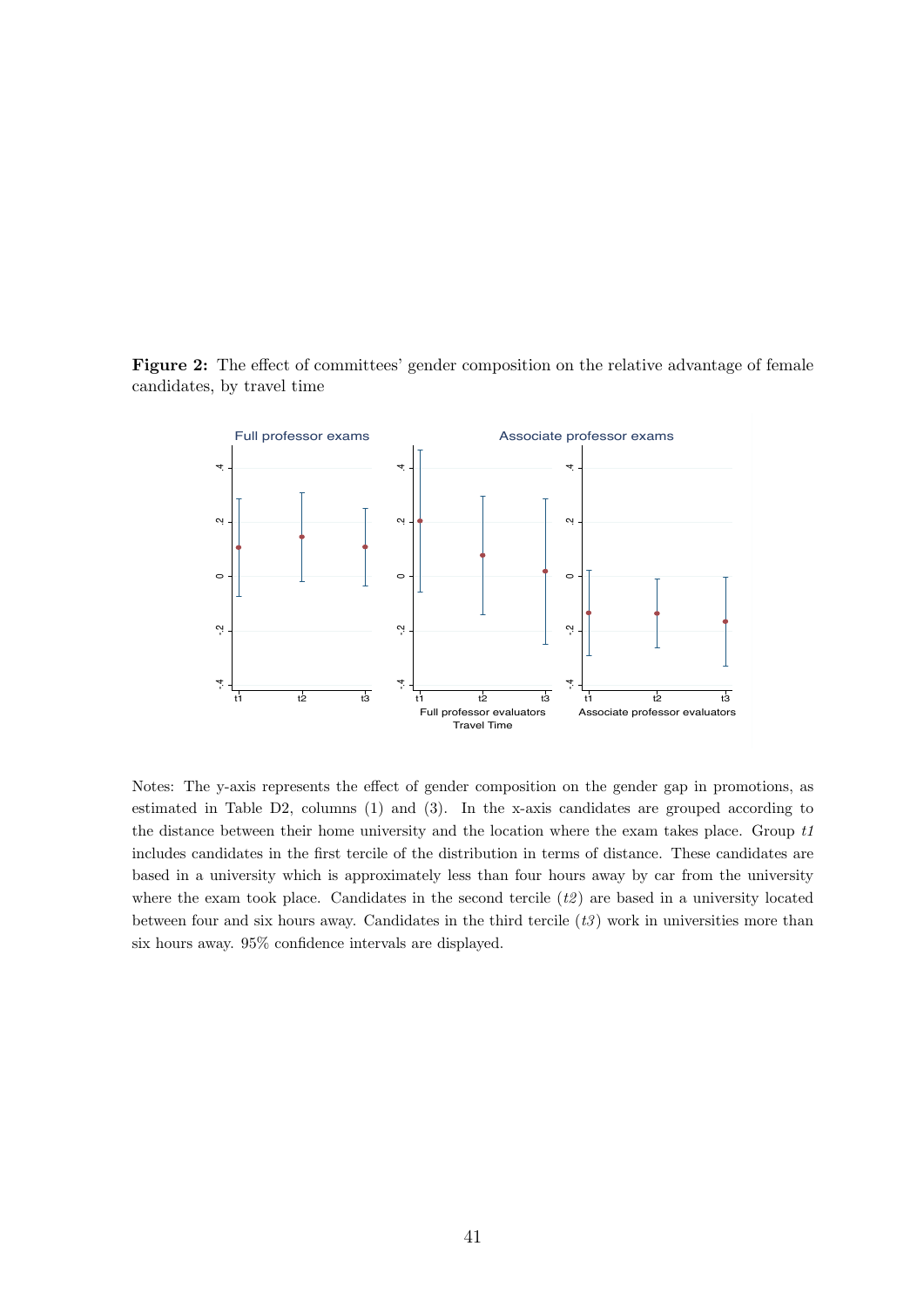Figure 3: The effect of committees' gender composition on the success rate of male and female candidates



Notes: The solid (dashed) line represents the success rate of male (female) candidates, as estimated in Table D1. Committees are composed of seven members. 95% confidence intervals are displayed.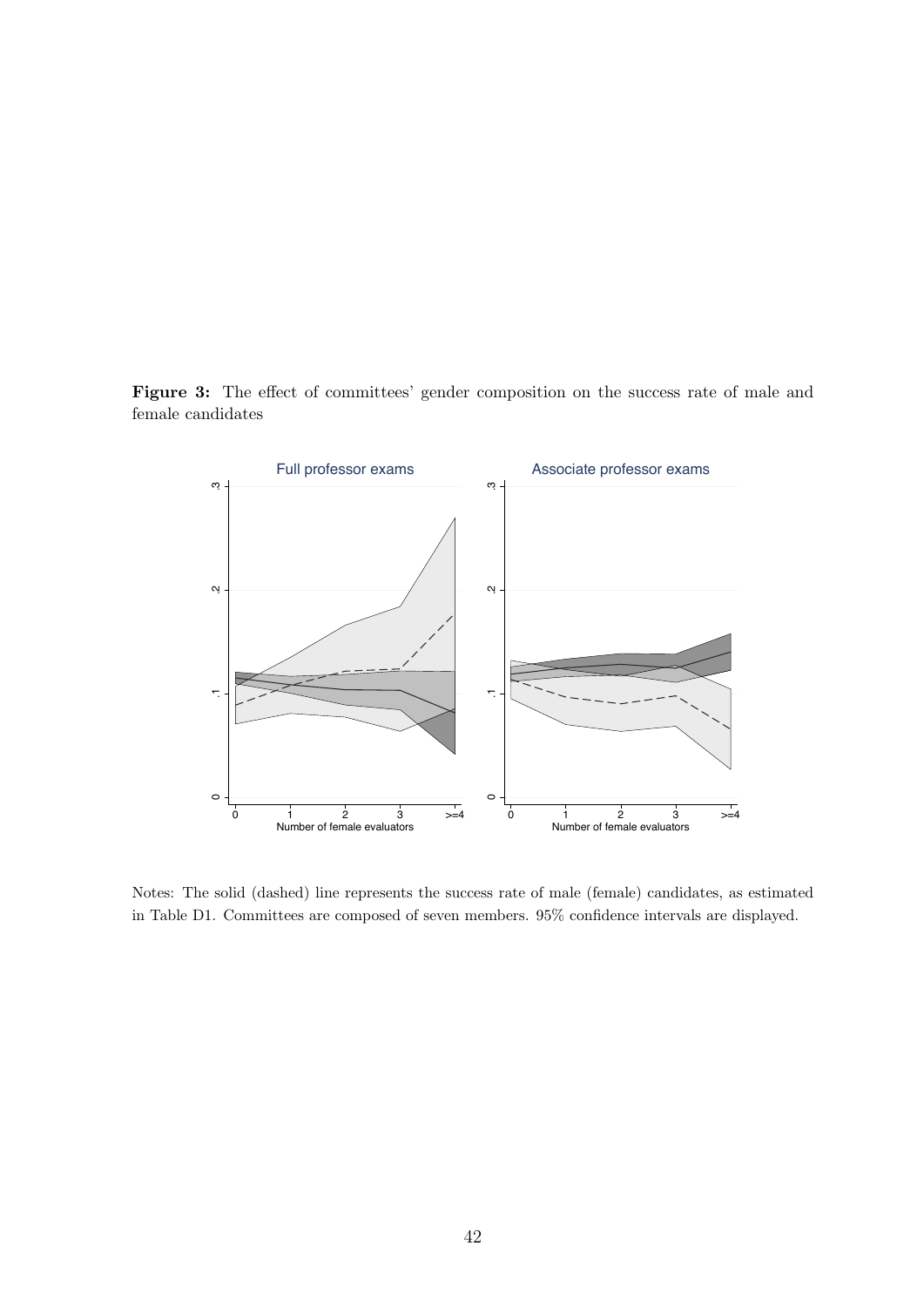



Notes: The y-axis represents the effect of gender composition on the gender gap in promotions, as estimated in Table D2, columns (2) and (4). In the x-axis candidates are grouped according to the degree of feminization of their discipline. Group  $t1$  includes candidates in the first tercile of the distribution in terms of the degree of feminization of the field. In these disciplines approximately less than 20% of tenured professors are women. In disciplines in the second tercile women constitute between 20% and 35% of tenured professors. In disciplines in the third tercile at least 35% of tenure professors are women. 95% confidence intervals are displayed.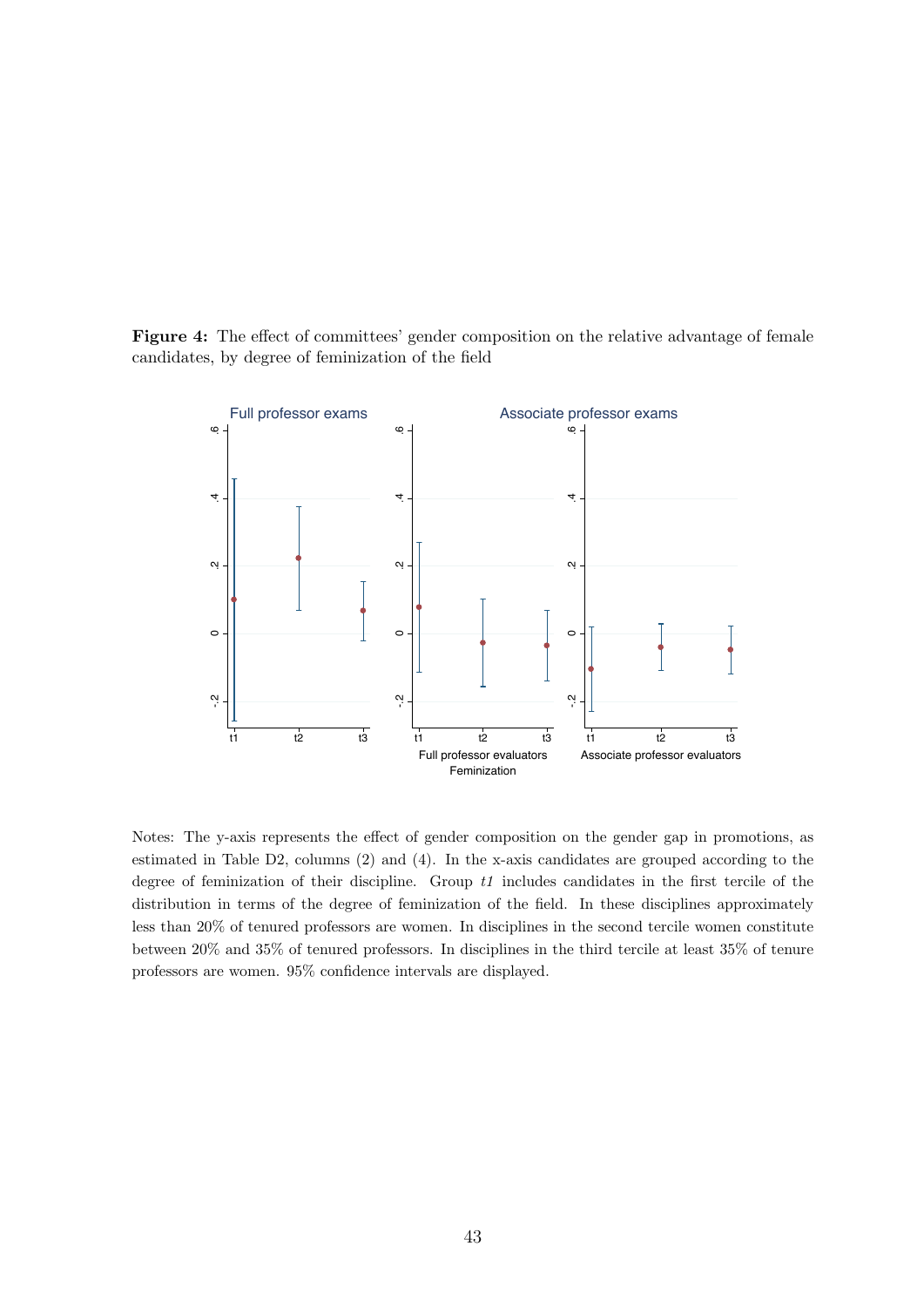## Appendix A: Data Appendix

We have collected information from three different sources: (i) Ministry of Research and Science, (ii) ISI Web of Science and (iii) Teseo database on doctoral dissertations. Below we describe the process of data collection in detail.

Ministry of Research and Science The system of centralized examinations known as 'habilitación') was in place between 2002 and 2006. Information on candidates' and evaluators' first name, last name, tenure and ID number was retrieved from the website of the Ministry of Research and Science in July 2009 (http://www.micinn.es). In total, 1,016 exams took place, around five per discipline. We restrict the sample in several ways. We exclude exams where the number of available positions was larger or equal than the number of candidates (two exams, both in Basque Philology) and disciplines where the number of potential evaluators was not large enough to form a committee  $(55 \text{ exams})^{31}$ . The final database includes 967 exams.

We used first name information in order to identify gender. In a few cases where it was not possible to assign gender based on first name, we searched online for any personal picture or document that would made it possible to assign gender.

The actual age of individuals is not observable. Instead, we exploit the fact that Spanish ID numbers contain information on their issue date to construct a proxy for the age of native individuals on the basis of his/her national ID number. In Spain, police stations are given a range of ID numbers, which they assign to individuals in a sequential manner. Since it is compulsory for all Spaniards to have an ID number by age 14, two Spaniards with similar ID numbers are likely to be of the same age (and geographical origin).<sup>32</sup> In order to perform the assignment, we first use registry information on the date of birth and ID numbers of 1.8 million individuals in order to

<sup>&</sup>lt;sup>31</sup>In theses cases, unfilled seats in the committee were filled with professors from related disciplines.

<sup>&</sup>lt;sup>32</sup>There are a number of exceptions. For instance, this methodology will fail to identify the age of individuals who obtained their nationality when they were older than 14. Nevertheless, immigration was a rare phenomenon in Spain until the late 1990s. Additionally, some parents may have their children obtain an ID number before they are 14. This may be the case particularly after Spain entered in the mid 90s the Schengen zone and IDs became a valid documentation to travel to a number of European countries.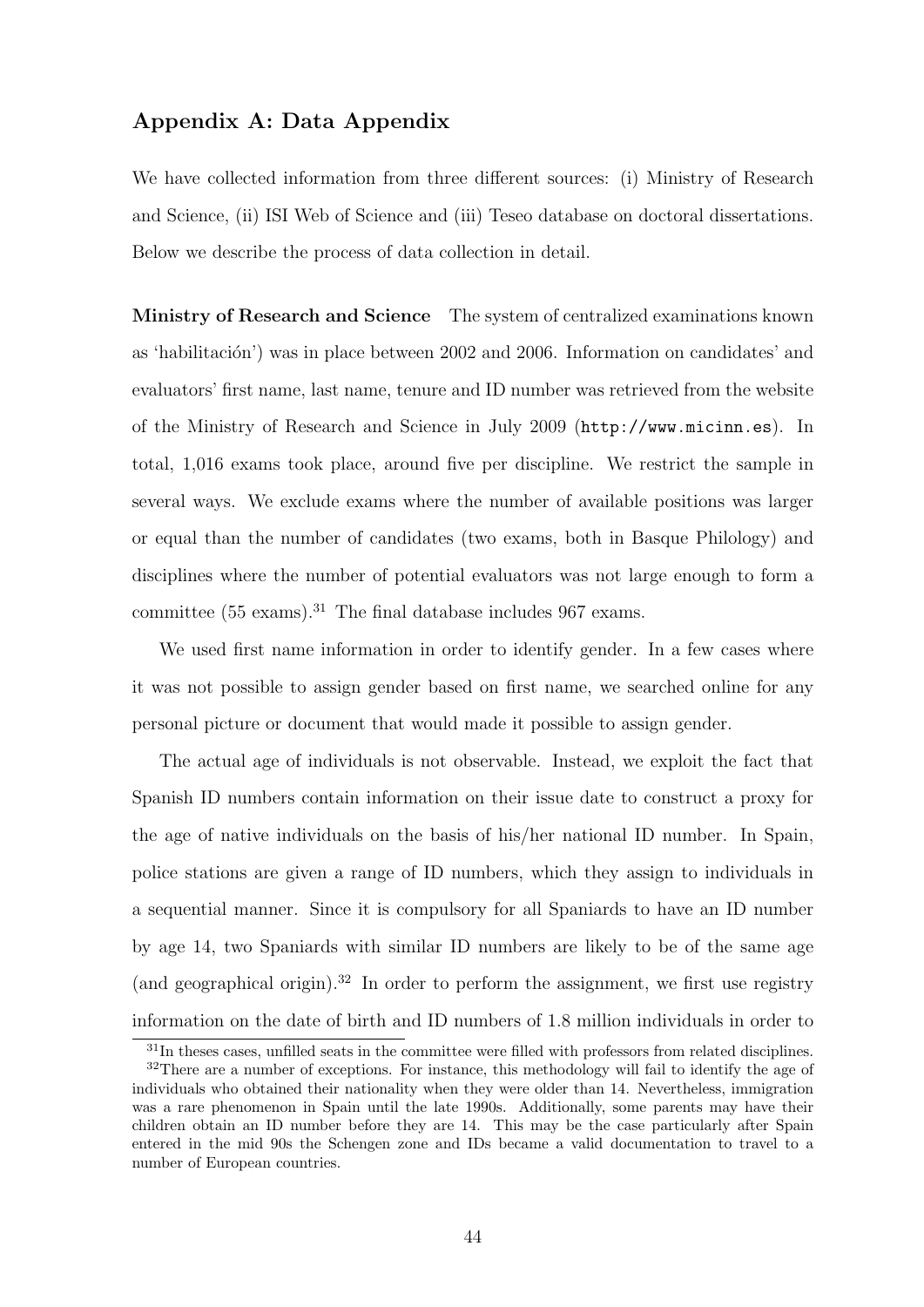create a correspondence table which assigns year of birth to the first four digits of ID number (ranges of 10,000 numbers). To test the precision of this correspondence, we apply it to a publicly available list of 3,000 court secretaries, which contains both the ID number and the date of birth. In 95% of the cases the assigned age is within a threeyear interval of the actual age. In order to minimize potential errors, whenever our age proxy indicated that a candidate to an associate professor position is less than 27 years old and a candidate to full professor positions is less than 35 years old, we assign age a missing value (around 5% of the sample). In order to calculate the expected age and the actual average age of committee members, we assume that eligible evaluators for whom the age proxy is missing, are the same age as other professors of the same academic rank in the same discipline. This proxy is not defined for non-Spaniards (less than 1% of the sample).

The Ministry provides information on affiliation and on tenure in the position for eligible evaluators. Given that most candidates to full professor positions are eligible evaluators themselves in exams to associate professor positions, it is possible to obtain their affiliation by matching the list of eligible evaluators with the list of candidates. Using this procedure, we were able to obtain the information on affiliation for 93% of candidates to full professor positions. We obtained the information on affiliation for the remaining 7% of candidates from the State Official Bulletin or directly from professors' CVs.

ISI Web of Science We have also collected information on the research output of eligible evaluators and candidates from the ISI Web of Science.<sup>33</sup>

Information on scientific publications comes from the Thompson ISI Web of Science (WoS). We consider publications published since 1972 by authors based in Spain, as well as the number of citations received by these publications before July 2009. The WoS database includes over 10,000 high-impact journals in Science, Engineering, Medicine and Social Sciences, as well as international proceedings coverage for over 110,000

 $33$ We are grateful to the *Fundación Española para la Ciencia y la Tecnología* for providing us with access to the data.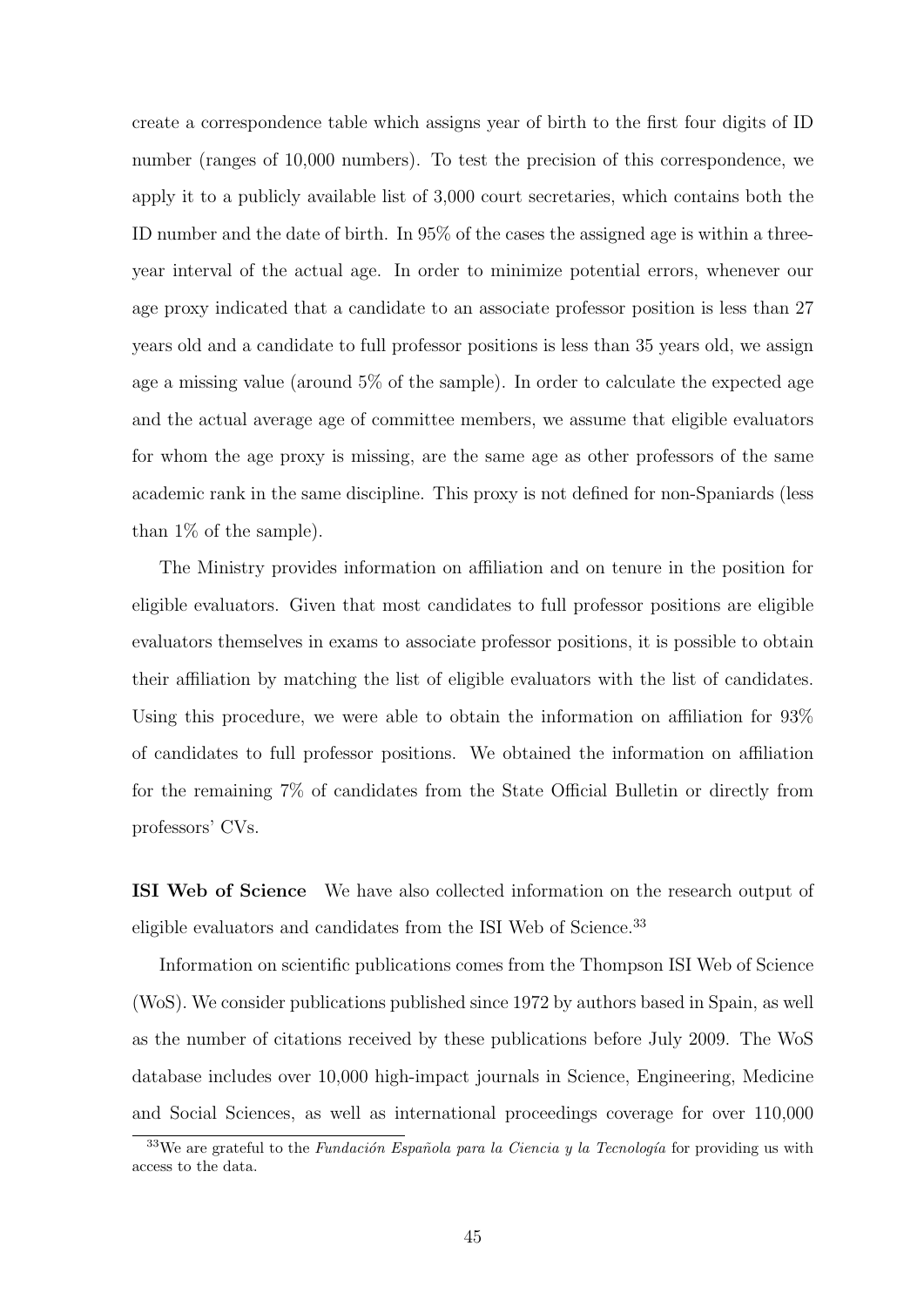conferences. For the purpose of this analysis, we considered all articles, reviews, notes and proceedings.

The assignment of articles to professors is non trivial. For each publication and author, WoS provides information on his/her surname and on his/her initial. In Spain, some surnames are very common (e.g., Garcia, Fernandez, Gonzalez), and this may create homonymity problems. Moreover, unlike most other countries, individuals are assigned two surnames (paternal and maternal) and sometimes also several first names. When Spanish authors sign a paper the may do it with only their paternal or with their maternal surname, or they may hyphenate the two surnames. Authors may also sign using their first name, their middle name, or both.

We use the following matching procedure in order to deal with the above problems. First, we assign all publications and all professors in our sample to a broad disciplinary category. In order to attribute comparable disciplinary categories for publications and individuals, we aggregate disciplines defined by the Spanish Ministry and ISI disciplinary areas into the following categories: Agriculture; Chemistry; Biology; Geology; Physics; Mathematics and Computer Science; Engineering; Medicine, Veterinary and Pharmacology; Economics and Management; Psychology, Sociology and Political Science.<sup>34</sup> Second, in each broad disciplinary category we match publications with individuals in our database using the information on their surnames and initials.

Specifically, the publication is assigned to a professor in the list of eligible evaluators if it is in the same disciplinary category as the professor, and the author's surname and initial, as reported by ISI, coincide (i) with the first surname and the first name's initial of the professor, (ii) with the last surname and the first initial, (iii) with the first surname hyphenated with the second surname and the first initial. We also repeat stages (i) through (iii) substituting the first initial with the middle-name initial. If a given publication can be assigned to more than one possible match, the value of this publication is divided by the number of such possible matches.

 $34$ In practice, apart from the case of journals *Science* and *Nature*, the ISI scientific categories are assigned to journals, not publications. In very rare cases a publication happened to be assigned to more than one broad disciplinary group.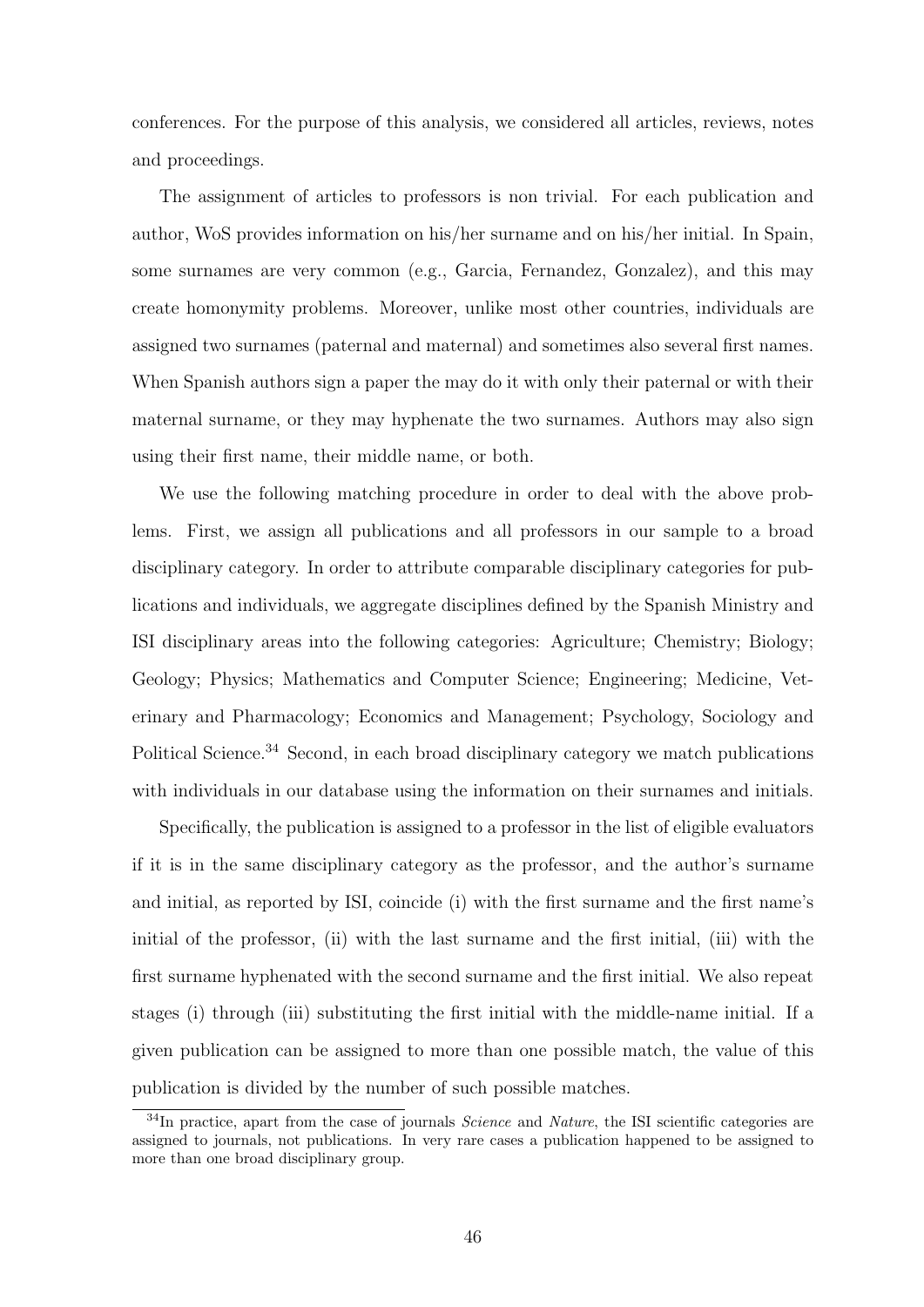Given that propensity to publish differs substantially across the disciplines, we normalize the number of individual's publications to have zero mean and unit standard deviation among applicants to the same exam and among eligible evaluators of a given category in a given exam. The number of citations of each publication depends on the time elapsed between the publication date and the date when the number of received citations is observed. Therefore, we first normalize the number of citations received by each publication subtracting the average number of citations received by Spanishauthored articles published in the corresponding ISI disciplinary area in the same year and then dividing by the corresponding standard deviation. Next, for each individual in our database we calculate the average number of citations per publication. For individuals who have no ISI publications, this variable takes the minimum value in the corresponding discipline. Finally, similarly to the number of publications, we normalize the number of individual's citations per publication to have zero mean and unit standard deviation among applicants to the same exam and among eligible evaluators of a given category in a given exam.

Teseo database on doctoral dissertations Since 1977 PhD candidates in Spanish universities register their dissertation in the database TESEO, which is run by the Ministry of Education. We retrieved all the information available in this database from the website https://www.educacion.gob.es/teseo in May 2011. While registration is compulsory, according to Fuentes and Arguimbau (2010) TESEO includes information on approximately 90% of all dissertations read in Spain during this period. We observe information on 151,483 dissertations. TESEO provides the identity and affiliation of dissertations' authors, advisors and committee members. Approximately 40% of dissertations are female authored. Female supervisors are scarce, only 18%. They supervise mostly female students: 58% of their students are women. The opposite is true for male advisors: 61% of their students are male.

We match TESEO data with the list of candidates and evaluators. In exams to full professor positions we are able to find the dissertation of 71% of candidates and 41% of evaluators. In exams to associate professor positions we observe the dissertation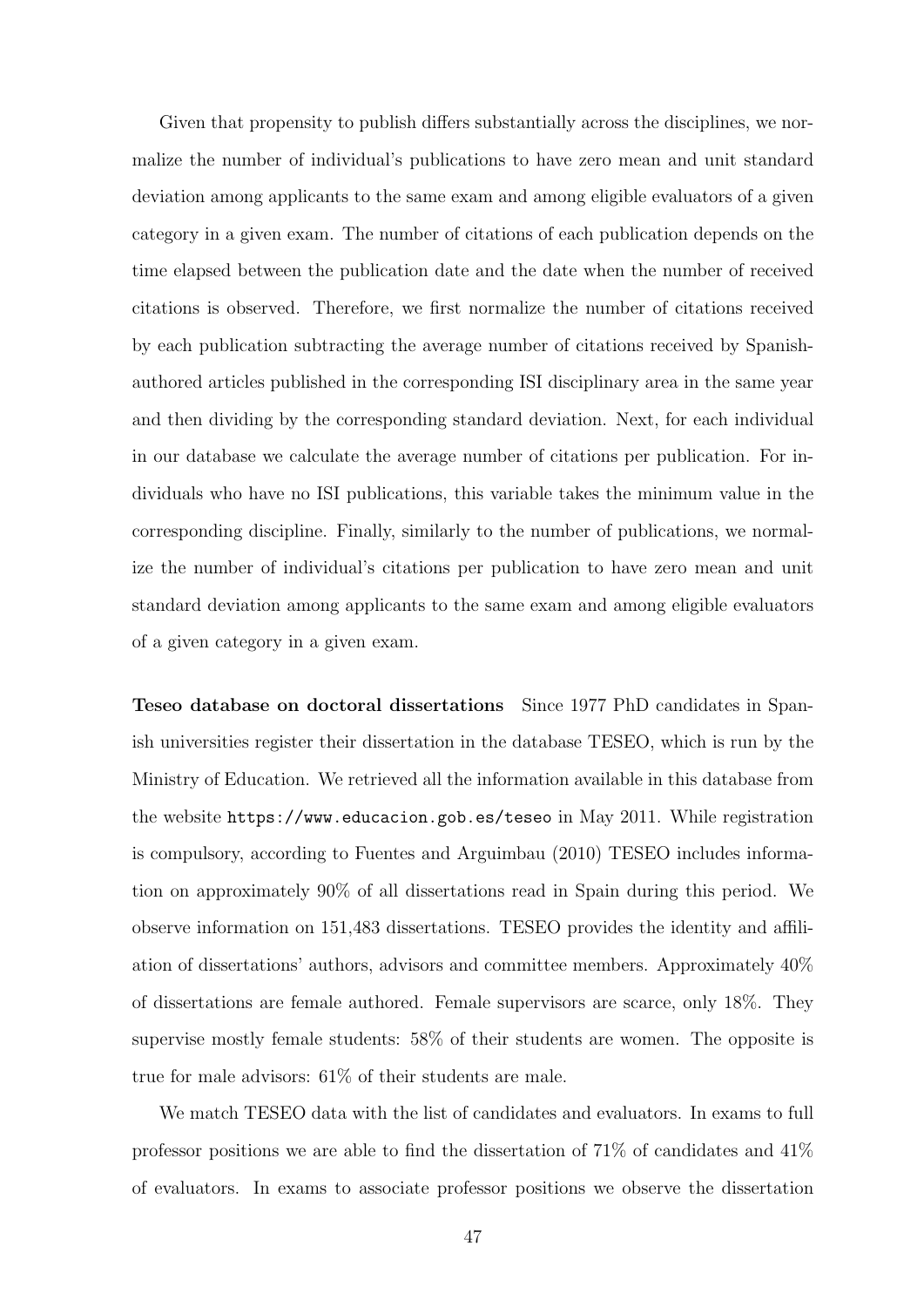of 83% of candidates and 70% of evaluators. Missing information may be due to the fact that individuals (i) did their PhD abroad, (ii) defended their dissertation before 1977, (iii) there are spelling mistakes, (iv) the dissertation was not included in TESEO for unknown reasons (approximately  $10\%$  of all dissertations), or (v) there was a homonymity problem (in our dataset  $0.1\%$  of individuals share the same name, middle name, paternal surname and maternal surname).

Each thesis has been classified by its author using the Unesco International Standard Nomenclature for Fields of Science and Technology. This is a system developed by Unesco that includes more than two thousand six-digits categories.<sup>35</sup> 80\% of dissertations provide this information. Approximately half of the authors select one six-digit category, 35% select two categories, and 15% select three or more categories. There are on average around one hundred dissertations per category. We use this information to construct a measure of individuals' research interests. In particular, we take into account every dissertation where an individual appears as an advisor, committee member or author. We were able to obtain information on the research interests of 98% candidates to full professor positions, 94% of candidates to full professor positions, 98% of eligible full professors and 96% of eligible associate professors.

<sup>35</sup>Available at http://unesdoc.unesco.org/images/0008/000829/082946eb.pdf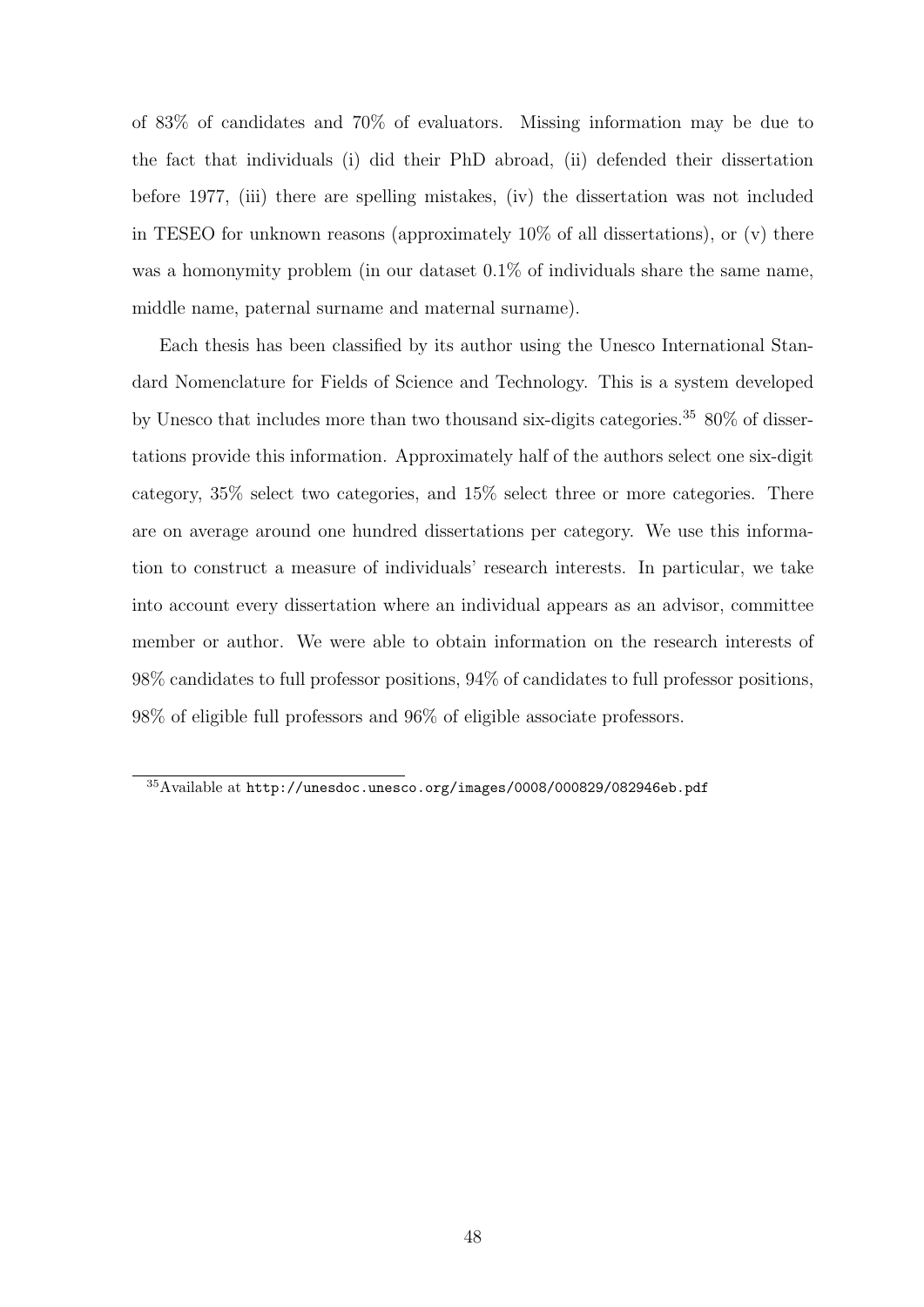## Appendix B: The Expected Share of Female Evaluators

In exams in which the list of eligible evaluators contains no more than one CSIC researcher and/or no more than one emeritus professor, the expected proportion of women in the committee is equal to the proportion of women in the list of eligible evaluators. However, as mentioned in Section 2, according to the design of the lottery no more than one CSIC researcher and no more than one emeritus professor were allowed to sit on a committee. In case that a second individual in one of these categories was drawn, the draw was rejected. Therefore, if the list of eligible evaluators contains more than one CSIC researcher and/or more than one emeritus professor, the calculation of the expected proportion of females in the committee has to take into account the existence of the rules above. The probability that at least one researcher is drawn from the pool,  $p_R$ , and the probability that at least one emeritus professor is drawn,  $p_E$ , are equal to:

$$
p_R = 1 - \frac{\binom{R}{0}\binom{P+E}{7-0}}{\binom{P+E+R}{7}}, \quad p_E = 1 - \frac{\binom{E}{0}\binom{P+R}{7-0}}{\binom{P+E+R}{7}}
$$

where  $R$  is the number of researchers in the pool,  $E$  is the number of emeritus professors, and  $P$  is the number of eligible professors that are not emeritus. Once these probabilities are computed, it is possible to calculate the expected proportion of female evaluators in exams to full professor positions:

$$
\mu = \frac{1}{7} [p_R p_E (s_R + s_E + 5s_P) + p_E (1 - p_R)(s_E + 6s_P)
$$

$$
+ p_R (1 - p_E)(s_R + 6s_P) + (1 - p_R)(1 - p_E)7s_P],
$$

where  $s_j$  indicates the proportion of women in group j and  $j \in \{R, E, P\}$ .

Next, we calculate the expected proportion of female evaluators in exams to associate professor. The probability that at least one (junior) CSIC researcher is drawn from the pool of eligible evaluators in the category of associate professors,  $p_I$ , and the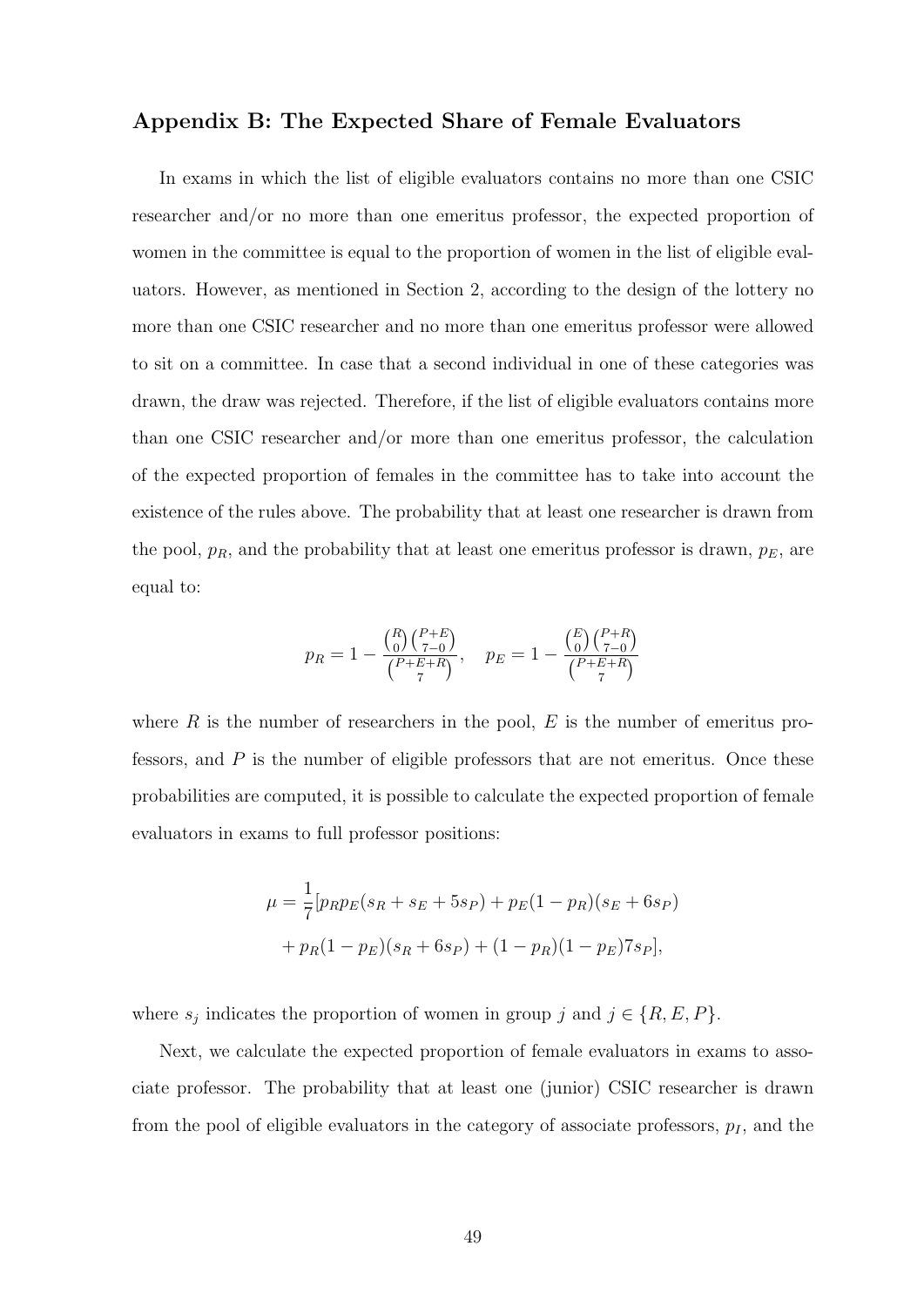probability that at least one emeritus associate professor is drawn,  $p_O$ , is equal to:

$$
p_I = 1 - \frac{{\binom{I}{0}} {\binom{A+O}{7-0}}}{\binom{A+O+I}{7}}, \quad p_O = 1 - \frac{{\binom{E}{0}} {\binom{A+I}{7-0}}}{\binom{A+O+I}{7}}
$$

where  $I$  is the number of CSIC researchers in the pool,  $O$  is the number of emeritus associate professors and A is the number of associate non-emeritus professors. Then we can compute the expected proportion of women among those evaluators who are either full professors, or researchers or emeritus professors (drawn first)

$$
\mu_1 = \frac{1}{3} [p_R p_E(s_R + s_E + s_P) + p_E(1 - p_R)(s_E + 2s_P)
$$
  
+  $p_R(1 - p_E)(s_R + 2s_P) + (1 - p_R)(1 - p_E)3s_P],$ 

and the expected proportion of women among those evaluators who are either associate professors, or junior researchers or emeritus associate professors (drawn second)

$$
\mu_2 = \frac{1}{4}[(1 - p_R)(1 - p_E) * [p_I p_O(s_I + s_O + 2s_A) + p_O(1 - p_I)(s_O + 3s_A)
$$
  
+  $p_I(1 - p_O)(s_I + 3s_A) + (1 - p_I)(1 - p_O)4s_A]$   
+  $p_R(1 - p_E) * [p_O(s_O + 3s_A) + (1 - p_O)4s_A]$   
+  $p_E(1 - p_R) * [p_I(s_I + 3s_A) + (1 - p_I)4s_A] + p_E p_R * 4s_A],$ 

where  $s_j$  is the proportion of females among  $j \in \{I, O, A\}$  type of eligible evaluators. Finally, we can compute the expected proportion of female evaluators in exams to associate professor positions:

$$
\mu = \frac{1}{7} [3\mu_1 + 4\mu_2]
$$

Following this methodology it is also possible to compute the expected committee composition in terms of any other observed individual characteristic of evaluators.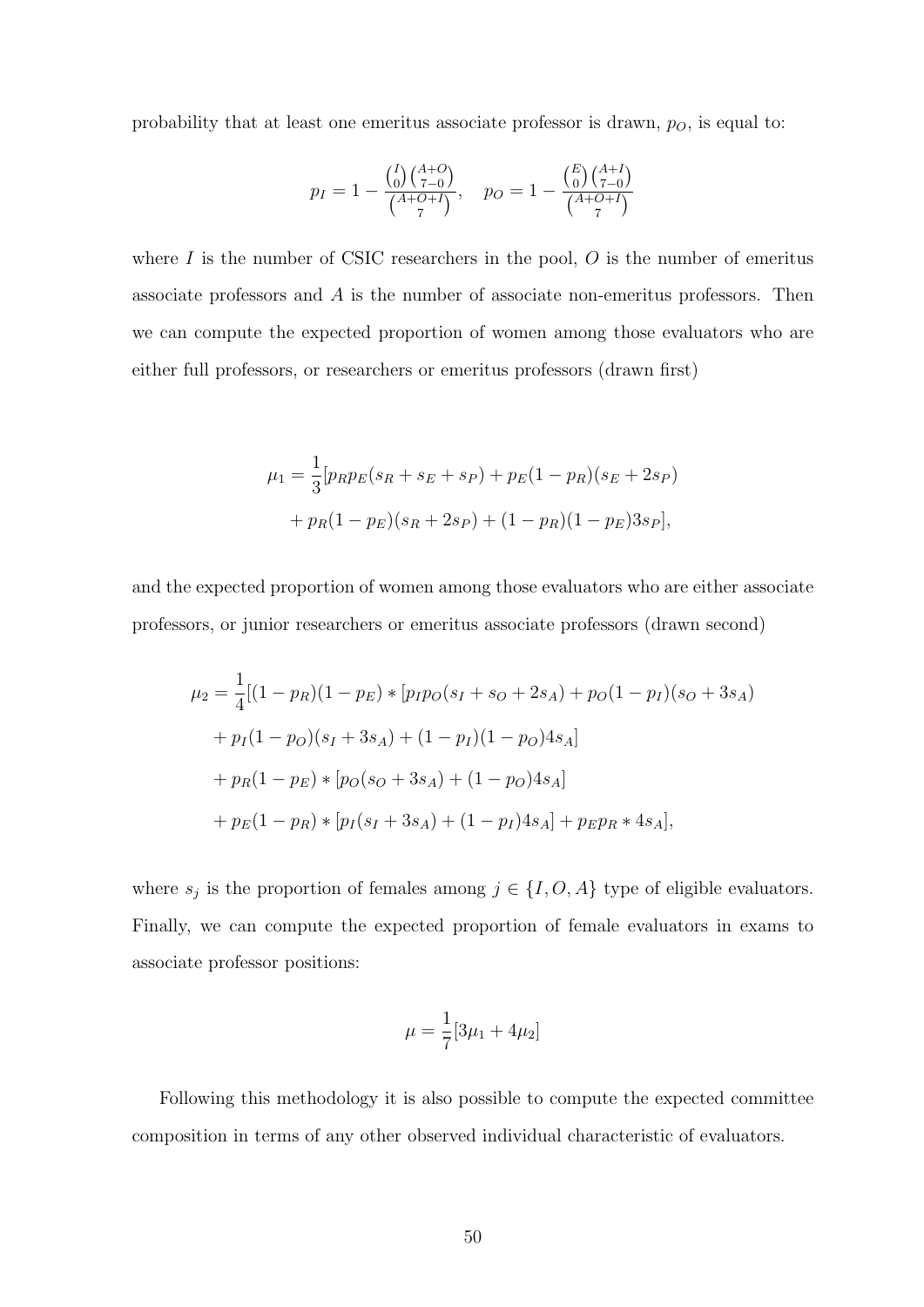## Appendix C: Nonlinearities

The probability to draw a certain number of women from the pool of potential evaluators in full professor exams is:<sup>36</sup>

$$
p(d) = \frac{\binom{F}{d}\binom{M}{7-d}}{\binom{F+M}{7}}, \quad \forall d \in \{0 \dots 7\}
$$

where  $F$  is the total number of women among eligible evaluators in the corresponding exam list, and  $M$  is the number of men in the corresponding list.

For associate professor exams the probability of having zero, one, . . . , or seven women in the committee is a bit more difficult to calculate. First, we compute the probability to draw zero, one, . . . , or three women among full professors or senior researcher evaluators and zero, one, . . . , or four women among associate professors or researcher evaluators:

$$
p_1(d_1) = \frac{\binom{F_1}{d_1}\binom{M_1}{3-d_1}}{\binom{F_1+M_1}{3}}, \quad \forall d_1 \in \{0 \dots 3\}; \qquad p_2(d_2) = \frac{\binom{F_2}{d_2}\binom{M_2}{4-d_2}}{\binom{F_2+M_2}{4}}, \quad \forall d_2 \in \{0 \dots 4\},
$$

where  $F_1$  and  $F_2$  are the numbers of women among eligible full professors and associate professors, respectively, and  $M_1$  and  $M_2$  are the numbers of men among eligible full professors and associate professors, respectively. Once these probabilities are computed, we calculate the probability to have zero, one, . . . , or seven female evaluators in a given exam:

$$
p(d) = \sum_{\substack{d_1, d_2:\\d_1 + d_2 = d}} p_1(d_1) * p_2(d_2), \quad \forall d \in \{0 \dots 7\}
$$

<sup>36</sup>For exams, in which the lists include more than one researcher and/or more than one emeritus professor, the weighting procedure described in Appendix B is applied to calculations presented below.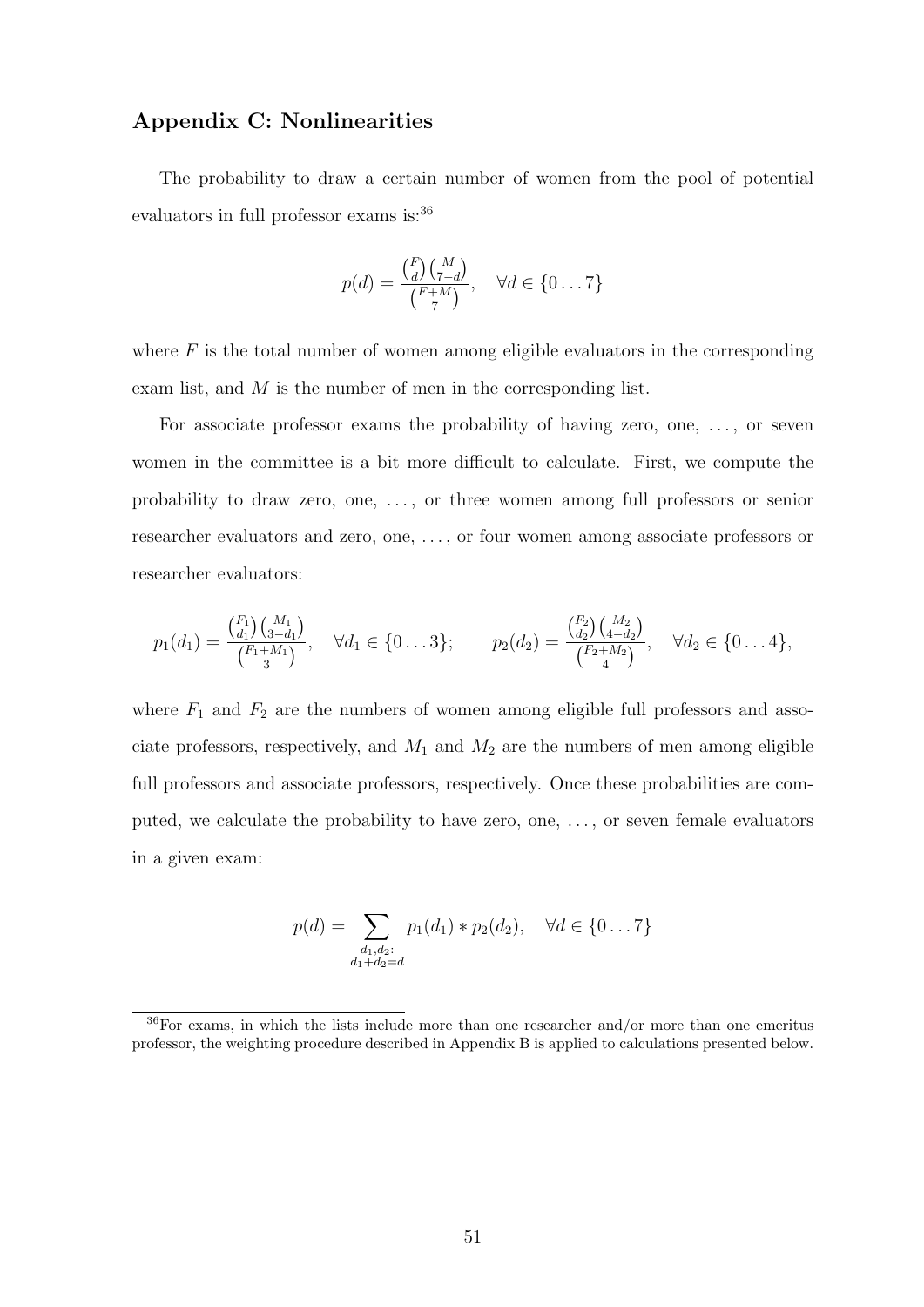## Appendix D: Tables for the graphs

|                                                 | 1                    | $\overline{2}$            |
|-------------------------------------------------|----------------------|---------------------------|
|                                                 | Full professor exams | Associate professor exams |
| Female candidate                                | $-0.026***$          | $-0.004$                  |
|                                                 | (0.009)              | (0.009)                   |
| One female evaluator                            | $-0.005$             | 0.006                     |
|                                                 | (0.004)              | (0.005)                   |
| Two female evaluators                           | $-0.009$             | 0.007                     |
|                                                 | (0.007)              | (0.005)                   |
| Three female evaluators                         | $-0.009$             | $-0.001$                  |
|                                                 | (0.009)              | (0.008)                   |
| Four or more female evaluators                  | $-0.035$             | $0.016*$                  |
|                                                 | (0.022)              | (0.009)                   |
| Female candidate*One female evaluator           | 0.019                | $-0.016$                  |
|                                                 | (0.013)              | (0.013)                   |
| Female candidate*Two female evaluators          | 0.032                | $-0.024*$                 |
|                                                 | (0.022)              | (0.013)                   |
| Female candidate*Three female evaluators        | 0.034                | $-0.015$                  |
|                                                 | (0.030)              | (0.015)                   |
| Female candidate*Four or more female evaluators | $0.083*$             | $-0.046**$                |
|                                                 | (0.047)              | (0.019)                   |
| Constant                                        | $0.114***$           | $0.121***$                |
|                                                 | (0.003)              | (0.004)                   |
| Candidates' characteristics                     | ✓                    | ✓                         |
| Adjusted R-squared                              | 0.063                | 0.046                     |
| Number of observations                          | 12680                | 17432                     |

### Table D1: Nonlinearities

Notes: OLS estimates. Standard errors are clustered by exam. Candidates' characteristics include age, publications, citations per publication, number of students advised and the membership in PhD committees. All these controls are normalized at the exam level. All regressions include discipline fixed effects, probabilities to draw one, two, three, four, five, six or seven women, interactions of these probabilities with the female dummy, and the number of positions per candidate. These controls are rescaled to have zero mean in the corresponding subsample, therefore the constant is the average success rate of male candidates while the female dummy is the gender gap in the average committee.